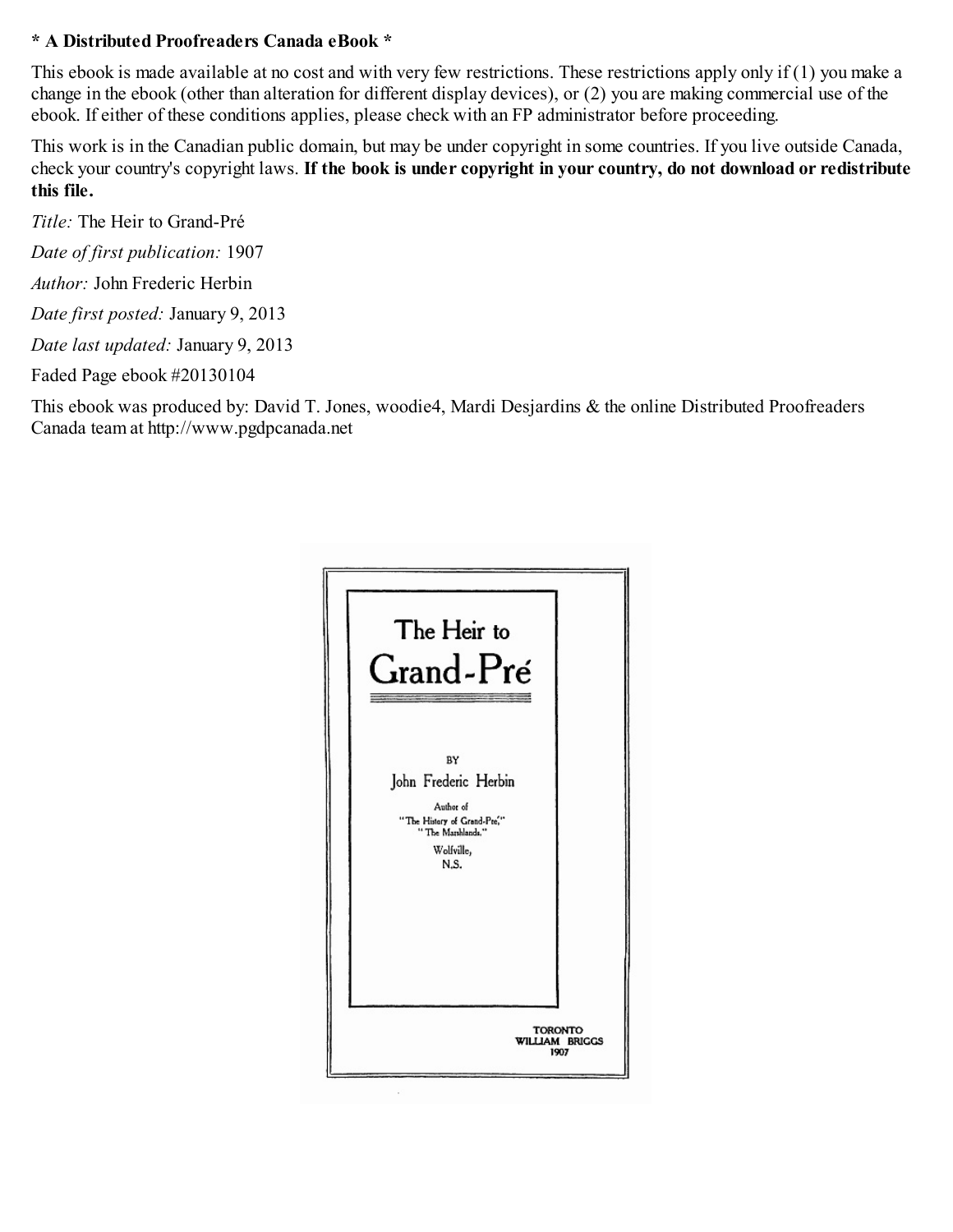# **The Heir to Grand-Pré**

**BY**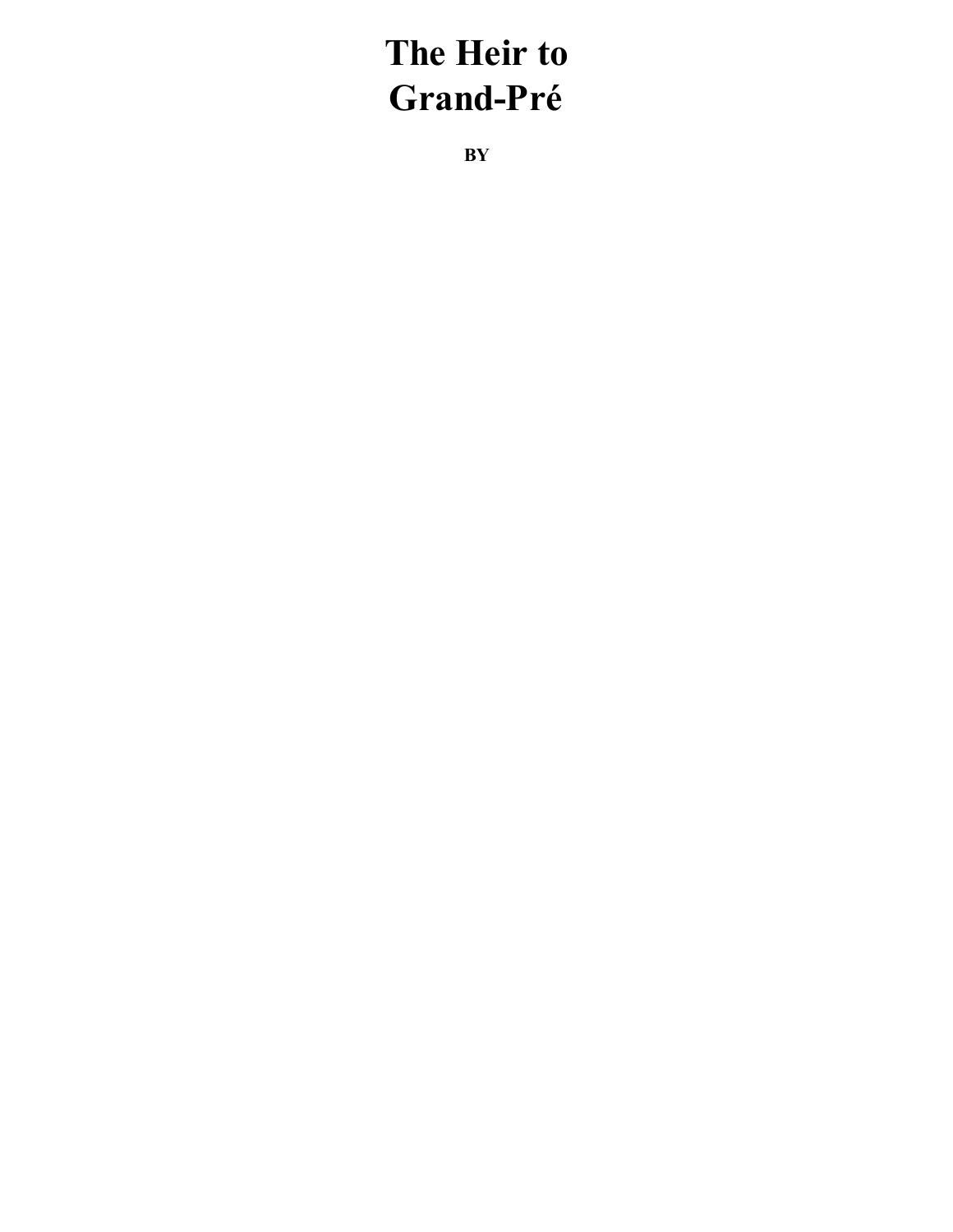### **John Frederic Herbin**

**Author of**

**"The History of Grand-Pré," "The Marshlands." Wolfville,**

**N.S.**

#### **TORONTO WILLIAM BRIGGS 1907**

Entered according to Act of the Parliament of Canada, in the year one thousand nine hundred and seven, by JOHN FREDERIC HERBIN, at the Department of Agriculture.

 $\overline{\phantom{0}}$ 

 $\equiv$ 

 $\mathbf{r}$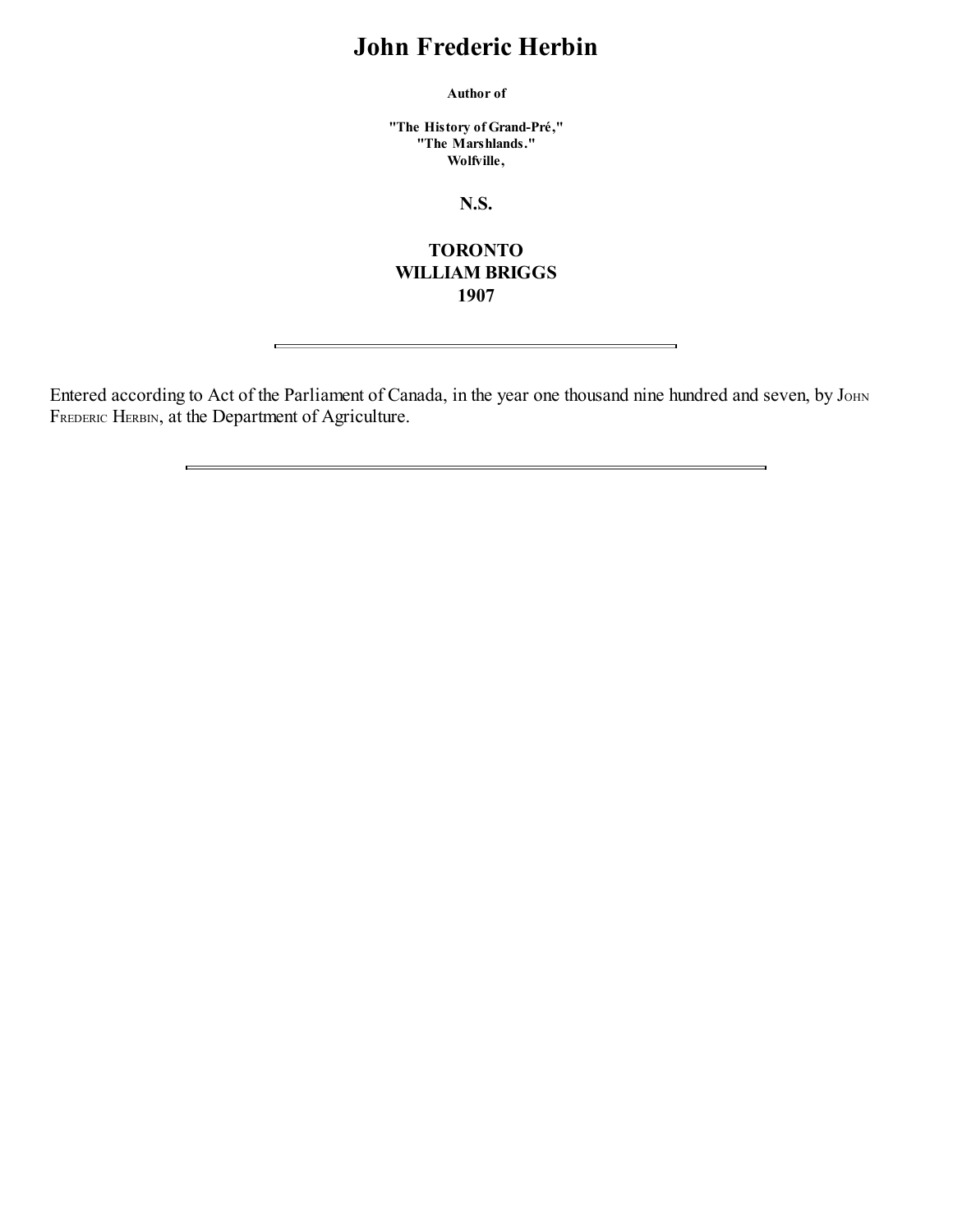## **CONTENTS.**

|                       | <b>CHAPTER I.</b>       | <b>PAGE</b> |
|-----------------------|-------------------------|-------------|
| What the Tide Brought |                         | 5           |
| Dulse                 | $CHAPTER$ <sup>II</sup> | 15          |
|                       | $C$ HAPTER $III$        |             |
| The Precious Stocking |                         | 27          |
|                       | $CHAPTER$ IV            |             |
| <b>Bluff Castle</b>   | <b>CHAPTER V</b>        | 36          |
| The Heir to Grand-Pré |                         | 46          |
|                       | <b>CHAPTER VI.</b>      |             |
| Salmon                | <b>CHAPTER VII.</b>     | 56          |
| Marie                 |                         | 62          |
|                       | <b>CHAPTER VIII</b>     |             |
| "Blow-me-down"        | <b>CHAPTER IX</b>       | 71          |
| The Alternative       |                         | 81          |
|                       | CHAPTER X               |             |
| Amethyst              |                         | 89          |
| The Adoption          | <b>CHAPTER XI</b>       | 97          |
|                       | <b>CHAPTER XII</b>      |             |
| The Blue Vein         |                         | 105         |
| Len                   | <b>CHAPTER XIII</b>     | 113         |
|                       | <b>CHAPTER XIV</b>      |             |
| <b>Cross Purposes</b> |                         | 121         |
|                       | <b>CHAPTER XV.</b>      |             |
| Evangeline's Return   | <b>CHAPTER XVI</b>      | 130         |
| The Return of Gabriel |                         | 136         |
|                       | <b>CHAPTER XVII</b>     |             |
| The Water Curse       | <b>CHAPTER XVIII</b>    | 147         |
| Conclusion            |                         | 154         |
|                       |                         |             |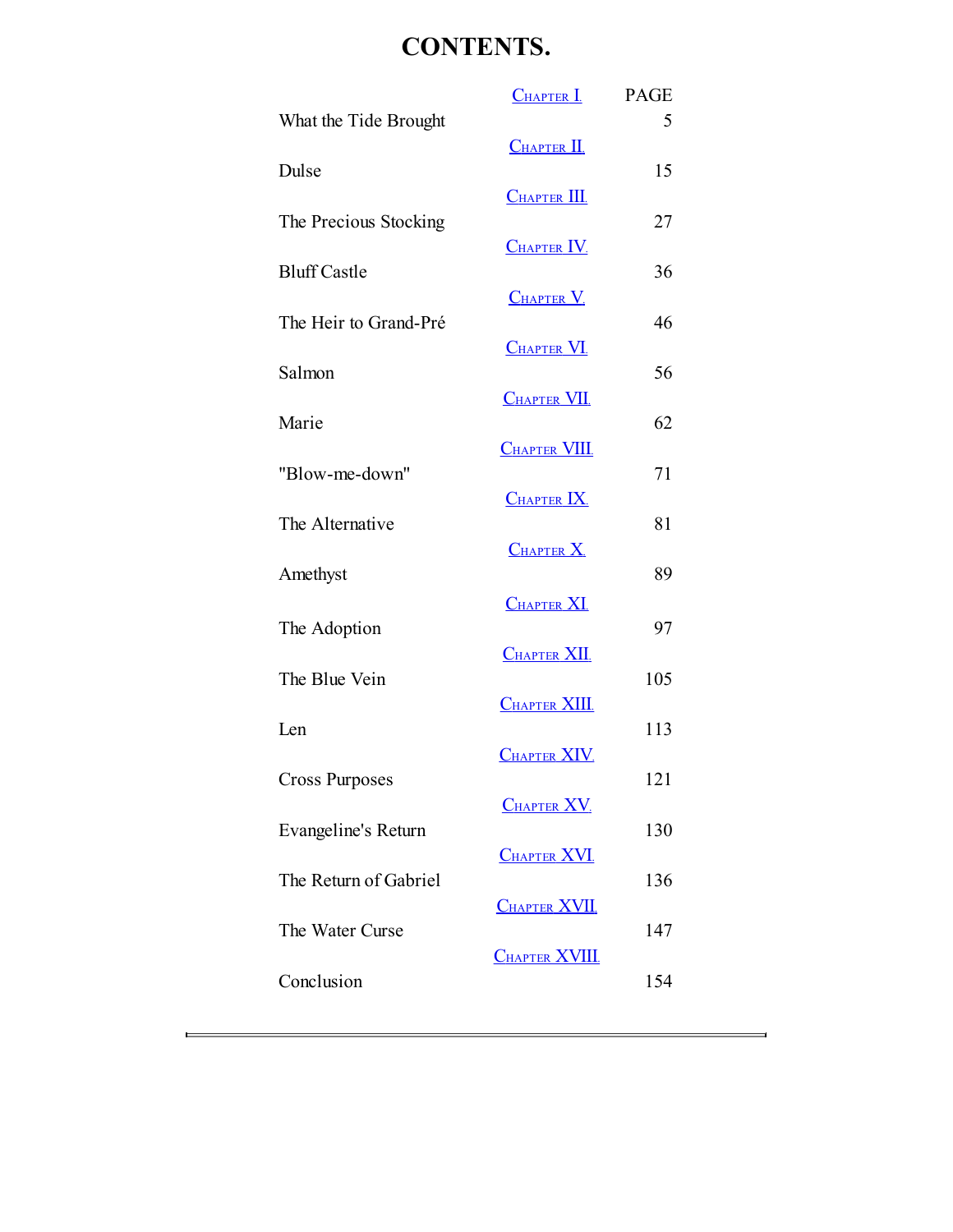# **THE HEIR TO GRAND PRÉ**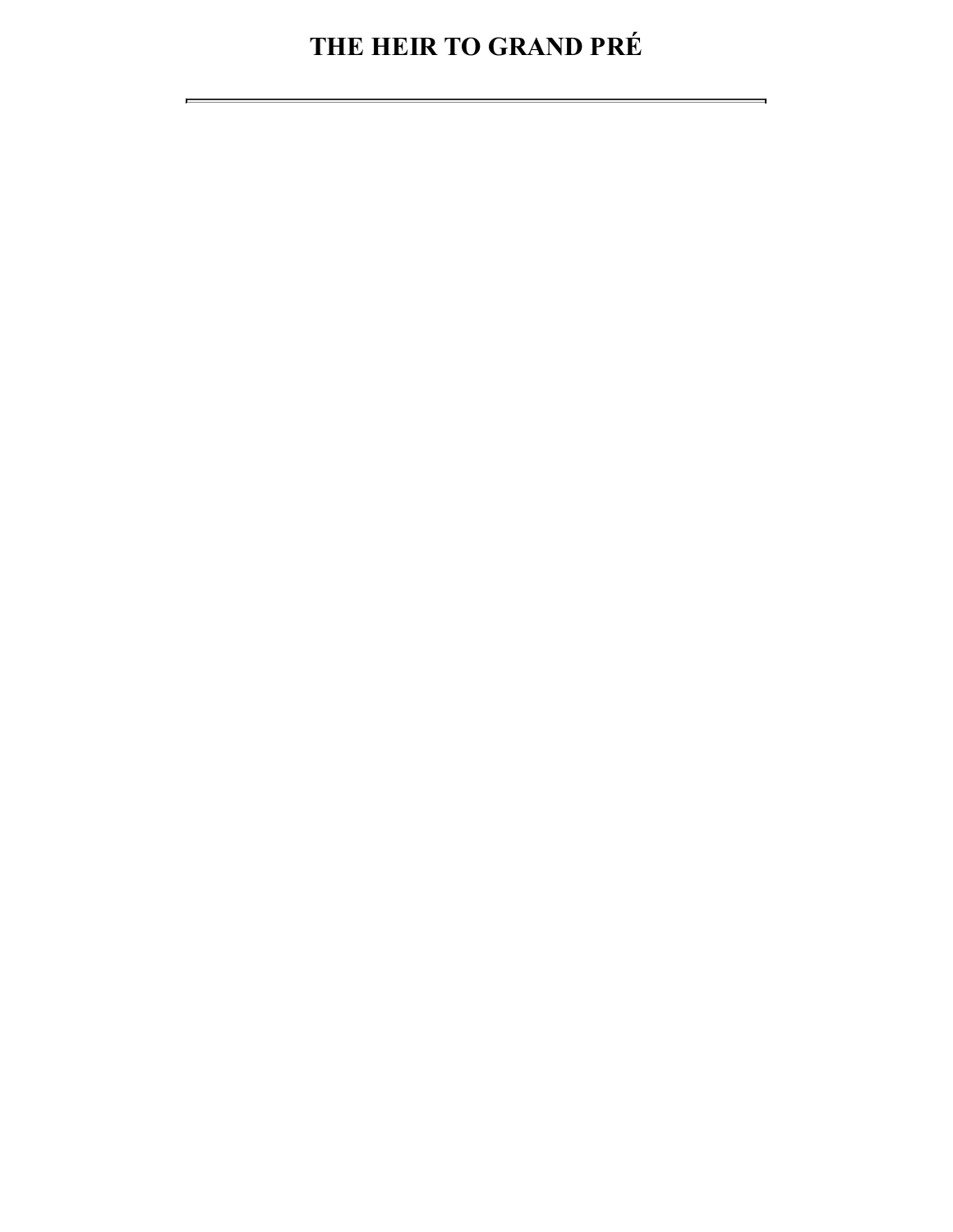### <span id="page-5-0"></span>**CHAPTER I.**

#### *WHAT THE TIDE BROUGHT.*

"The moveless helm needs no ruling hand, Because there is no wind awake to fill The sail that idles in the sun."

"Well, Len, how is she making now?"

"Falling a little, sir."

"No sign of wind yet?"

"Not a whiff."

"How long before we will have to anchor?"

"About an hour more ebb, sir?"

On this report, the bare head, which had been slightly raised while the interrogation was taking place, fell back into the hollow it had made for itself on an old sail which was both couch and pillow. A well-worn sporting coat lay between the rough cloth and the golden-brown hair and the summer-seasoned skin of a man's face, fresh and full of the health of youth. The figure of the young man settled into a more comfortable position, and a light cloud of smoke rose from his pipe into the moveless air. He lay on the roof of the cabin in the shadow of the mainsail, now hanging out of use from the mast. The sky was hazy and cloudless, and the whole sheet of water was white as burnished silver. Afar off the horizon was dark in places with the mirage of hills or marsh, showing a steamer with its smoke in a straight line upward from its stack. The man minded not the bright sky or the reflecting sea, and from thoughtful blue eyes glanced from time to time at the shore not beyond half a mile distant, frequently turning a pair of powerful binoculars upon the vari-colored bluffs and cliffs as the swift tide bore the boat along. The warm air of June made no impression upon the alertful if moody eyes.

"What point is that just in sight beyond the blue bluff?"

"Pierre Island, sir."

This reply brought the young man to his feet, and he gazed at the island that came quickly out from behind the headland till it was fully exposed to view.

Pierre Island, as now seen, sloped rather steeply from the shore side upward, while the direct front and the whole outer portion in view was precipitous and irregular, rising out of huge masses of broken rock and boulders. The summit was wooded like the cliffs on either hand along the shore followed by the boat.

Frank Winslow, geologist and student, was not of the common type. His easy manner and almost listless movement of body came not from vacation negligence. Nature had given his manhood a fine frame, which his own vigorous temperament had developed with toil and training. His face gave evidence of maturity. The calm and at times thoughtful cast of countenance, due to the serious and studious mind that ruled it, deceived one as to the age of the man. A student by selection and opportunity, a life spent among books and the men of books made his speech deliberate and his face grave. A strong mouth was only partially concealed by a close-cut golden-brown beard and a soft moustache that had seldom been sacrificed to the razor. At rare moments an inexpressibly kind smile disclosed the other man, the inner soul of Frank Winslow.

We are introduced to him thus on board the yacht *Marie*, owned and commanded by Len Lawson. The yacht and her owner were engaged by Winslow for the purpose of examining the trap bluffs of the shores of Minas Basin in Nova Scotia, and to study the famous tides of the region and of the Bay of Fundy.

The boat was moving rapidly with the outgoing tide towards the island which both Winslow and Len were now looking upon. The whole sheet of water was without a ripple as far as the eye could see, yet the boat passed the shore rapidly, more quickly than a man might run who attempted to keep abreast of the *Marie*. There was no show of hurry. They were far enough from shore to make their passage seem slow, and objects ahead of them appeared but a short distance away in the deceptive brilliancy of the sea and air, while the small need of effort on board to keep the course and the sails right made the trip dull and slow. Thus they drifted, completely at the mercy of the tide and its shifting currents. Sounds from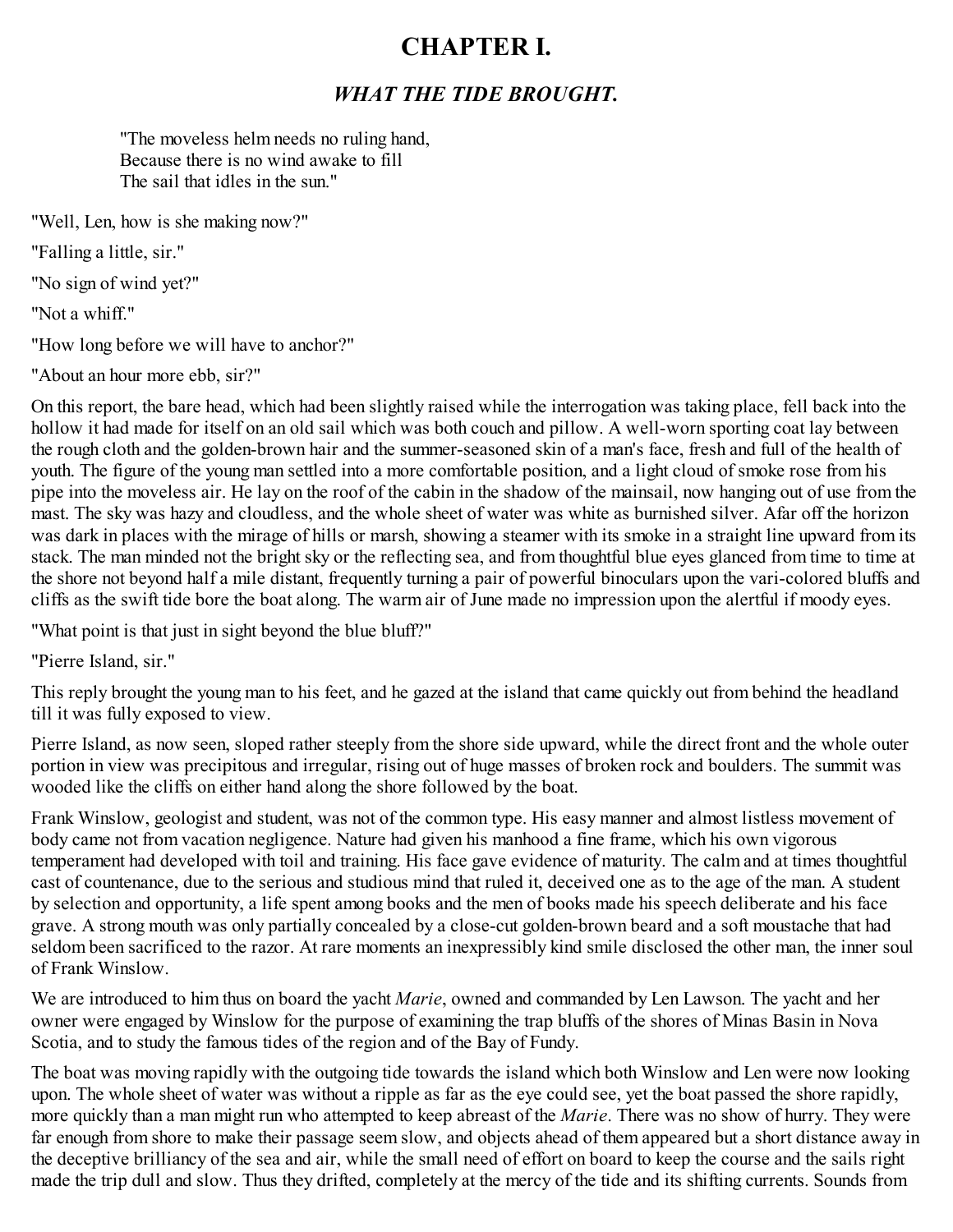unseen sources, voices of men and the crash of loading vessels, came to their ears with strange clearness and loudness.

"Shall we be able to get beyond the island before we anchor?" asked Winslow, surveying the enlarging head of the brown-colored bluff in the distance.

"Yes, sir," answered Len, with his hand on the useless tiller, and gazing ahead with thoughtful face. "The water is falling fast, and the tide is making inshore a little. We must make in behind the island for anchorage till the wind comes, or till the tide rises."

"Why is it called Pierre Island, Len?"

"Pierre Gotro owns it and lives there. His father's name was Pierre, and so was his grandfather's," continued Len, still examining the land, and often glancing at the passing cliffs. He was reading the signs and noting the changes of air and land. He had spent the most of his years on the shore of Minas or on its waters, and had become a skilful sailor and pilot, as all must who thus earn their bread. Swift currents, tidal changes, numerous rivers and hidden rocks, and the sudden squalls of that great inland sea make good seamen if they are spared. Len Lawson was of this type, and Winslow tacitly acknowledged his superiority as a "skipper," although he had had a great deal of experience in yachting. Looking at him, Winslow caught a sudden change of expression, a lighting of the eyes, as he discovered some familiar object on the shore of the island. Directing his glass again to the land, Winslow saw on the long slope of bright red beach two oxteams moving down towards the sea. The leading one was guided by a stalwart old man with grey beard, and deep voice, which could be plainly heard across the water. In the cart drawn by the second pair were two women, one past middle age, the other young.

"Look through this, Len," said Winslow, holding out the powerful glass made for the purpose of examining inaccessible veins of mineral and geological formations.

Len placed the glass to his eye, and the exclamation he made told how much of a surprise the glance gave him.

"Is that Pierre, the owner of the island?"

"Yes, sir."

"Who are the women?"

"The servant and his daughter."

"What is the daughter's name, and is she the older or the younger woman?" asked Winslow, making a mental surmise as to the cause of the interest evinced by the young master of the *Marie* in the people on the shore.

"The young woman with bare head is the daughter," replied Len, evasively.

"You did not mention her name, did you?" persisted Winslow.

"Marie," said Len, attempting to hide his evident confusion by directing the glass to another quarter, thus turning his face from the cool eyes of Winslow.

"A pretty name, Len; you did well in choosing it for your boat."

Len soon turned his gaze again to the island, and caught sight of the last of the kindly smile in the eyes still looking him through. He was loth to let the glasses leave his face, and he looked long and steadily at the group. They were near enough now to enable them to hear the deep, rich voice of Pierre and the lower tones of the occupants of the following team. The oxen moved slowly down the shore in the soft red clay and sand, the wheels thumping over the black projecting rocks at times, sending the echoed sound along the shore. The laughter of the girl came pleasantly to their ears as the swaying cart forced the older woman to seize the side near her more firmly while one wheel or the other went over a rock.

The *Marie* had now drifted well in towards the island, while at the same time the tide had fallen away, thus lessening the space between the boat and the shore. Len still kept the glass to his eyes, and his eyes on the shore till a sudden blow upon the bottom of the yacht, and a loud scraping along her side startled him into giving his attention to matters elsewhere.

"Only a rock, Len," said Winslow, coolly surveying the shore again with the glass which Len had hastily restored to him. Yet not a sign of danger had been manifest.

A little to their left the current swept between the island and the mainland, about a mile away, while the line the boat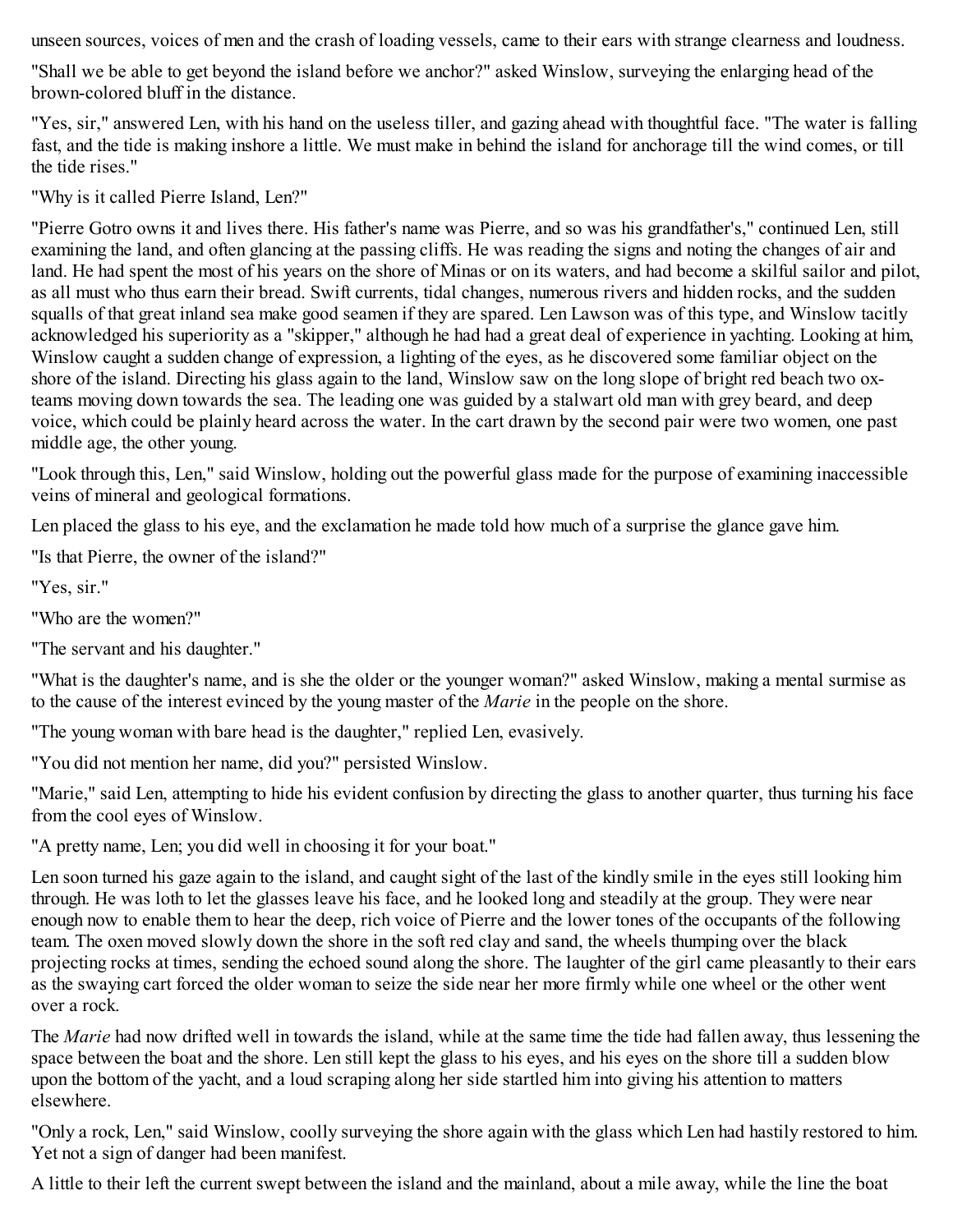was following would direct them about half a mile from the outside of the island. They had now approached so near the shore as to be within easy speaking distance of the island folk, who had reached the edge of the water and stood watching the yacht.

"Sheer off, boy! sheer off! if you don't want to ground," called out Pierre. At the sound of his voice the cattle walked fearlessly into the water.

Len sounded with an oar, and found that the sand was just under his keel.

Springing to the bow of the boat, he again reached for bottom, and putting all his weight on the oar, turned the boat's head away from the shore. Winslow was in a moment following his example at the stern, and their united strength gave a slight outward motion to the heavy boat. Another slight scraping sound told them how near they were to being aground, and they exerted all their force to escape the danger that threatened them at every moment.

"It's all against us, sir, there is a breeze coming," cried Len, flushed with his exertions. "It will drive us on, if we don't strike before it comes."

The next moment the boat struck again, and came to a standstill. Len let down the sail, which fell with a rattle, and tried to force the boat off into deep water. In his attempts his oar slipped off the rock on which they had lodged, and he fell with a splash into the water. As the rock was beneath him he was only waist deep in the water, and with no little difficulty, because of the force of the tide, he got back into the boat again.

The speed of the current was more apparent as it rushed by the side of the *Marie*, now firmly held, and listing slowly towards the shore as the tide fell.

Pierre meanwhile was urging his oxen slowly towards the helpless young men. The water was up to the hubs, and the animals seemed to enjoy the cool current gliding past them up to their bellies.

"Well, Len, you are as good as anchored for this tide, and some of the flood," said the old man from the cart. "You are listed right, and you can run to good harbor to-night if you are not stove in."

The young man made no reply, but stood looking down the side of the injured boat, for he found that she was leaking, and waited for a chance to examine her side.

It was not long before he was able to step down to the rock, which now stood out of the water, and showed the position held by the boat, and the extent of the damage she had received.

"She leaks pretty bad, sir," he said to Winslow, "I don't think we can leave here for a couple of days."

"All right," said Winslow, quietly; "I can spend the time here, about the island and under the cliffs."

Pierre now stood near the rock, and with Len was examining the damaged side of the craft.

"You can't get her right in less than two days, Len, as you will have to get her out of this as soon as you can."

"I will stay here till you are ready, Len," said Winslow, "if Mr. Gotro will permit me to go over his island."

"The shore is free to all," answered the old man.

"Can you put me up? Any small room will serve for the few hours I will spend in it," asked Winslow.

"We never keep people, sir," said Pierre, kindly. "At the house on the mainland there are several Americans staying, and they can keep you there."

"You will have to cross by the stone ford in about an hour, or you can cross over in a boat at half flood," explained Len.

"I think I will examine the rear of the island first, where the formation is so broken," said Winslow. "What do the veins contain?"

"You will find minerals of different kinds there. Many people come here and carry away a great deal of stone of different colors, which they seem to consider valuable. I send several boxes of it away every spring, after the frost comes out of the cliff and lets down the specimens. The rock is dangerous and overhangs very much, and is loose and broken. The best veins are above, where it is not easy to get to them. Those below have been broken out and are not so good."

"I can see the beautiful coloring of the veins from here, through my glass. Have the cliffs never been climbed?"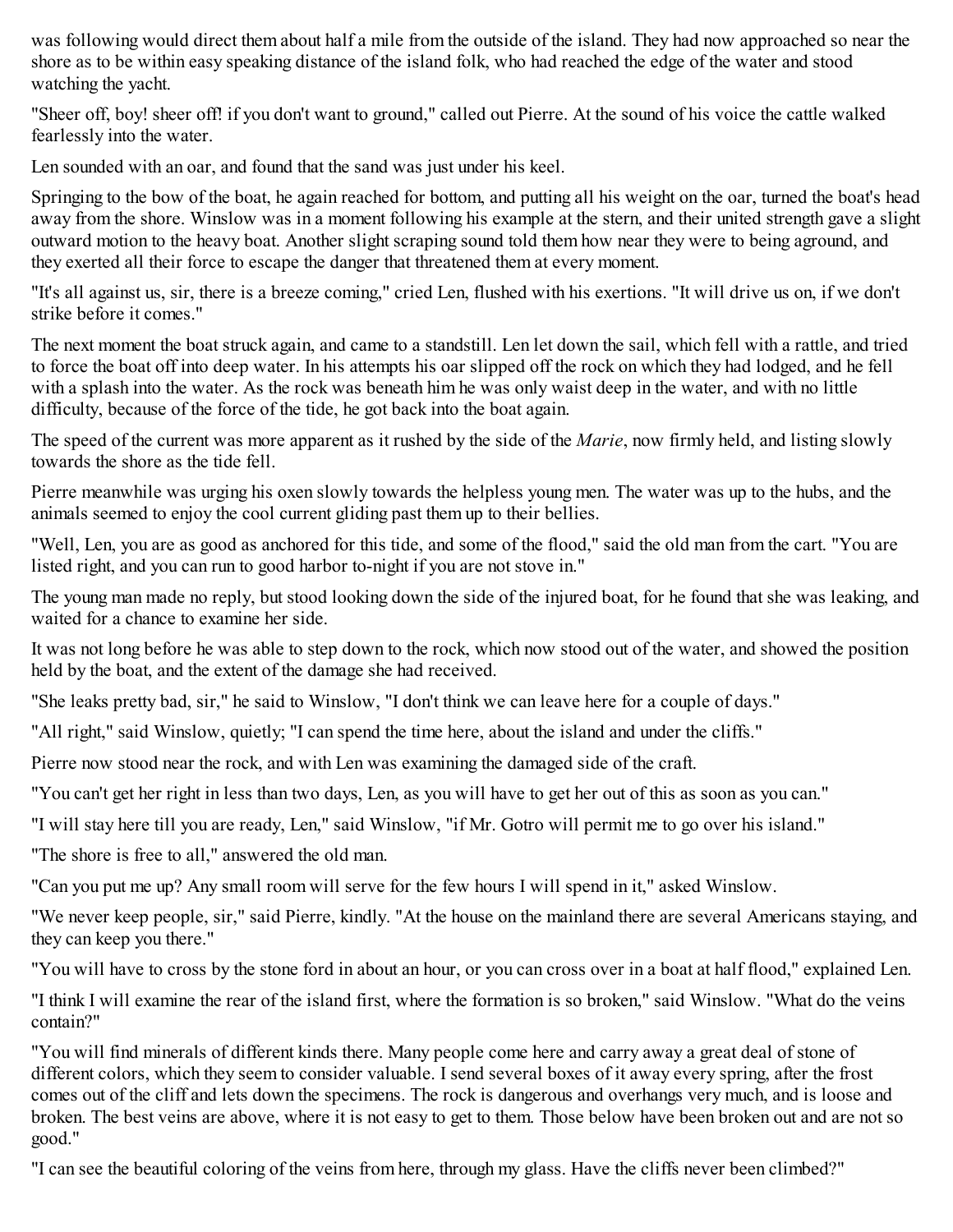"Not often. I would advise you not to attempt it, sir," said the old man, seriously.

"I thank you, Mr. Gotro," returned Winslow, "I do not think I shall be tempted to climb. I am more interested in studying the formation than in securing specimens, if I can find any that are fairly good below."

"Our visitors carry away about everything that is worth taking," said Pierre, with a smile.

"I can well believe it," laughed Winslow, as he stepped to the shore and walked towards the island.

A cool breeze was now coming up out of the west, and the pleasant sound of the rippling water on the beach, and the sunshine flooded the broad space between the cliffs and the island, lighting up the red sandstone walls and the colored faces of the wooded hills, falling upon the right and left into the soft blue haze of the distance.

The laughter of the young woman, or the sound of the boat being set to rights, were borne to the ears of Winslow as he took his way upward. The blood coursed freely in his veins, and as he looked about him he found his eyes pleased, and in his breast a contentment and luxurious calm seemed to find place. He felt the joyousness of his fresh and strong manhood, and he turned to the nature about him the reflection of the bright light of his warm eyes and glowing face.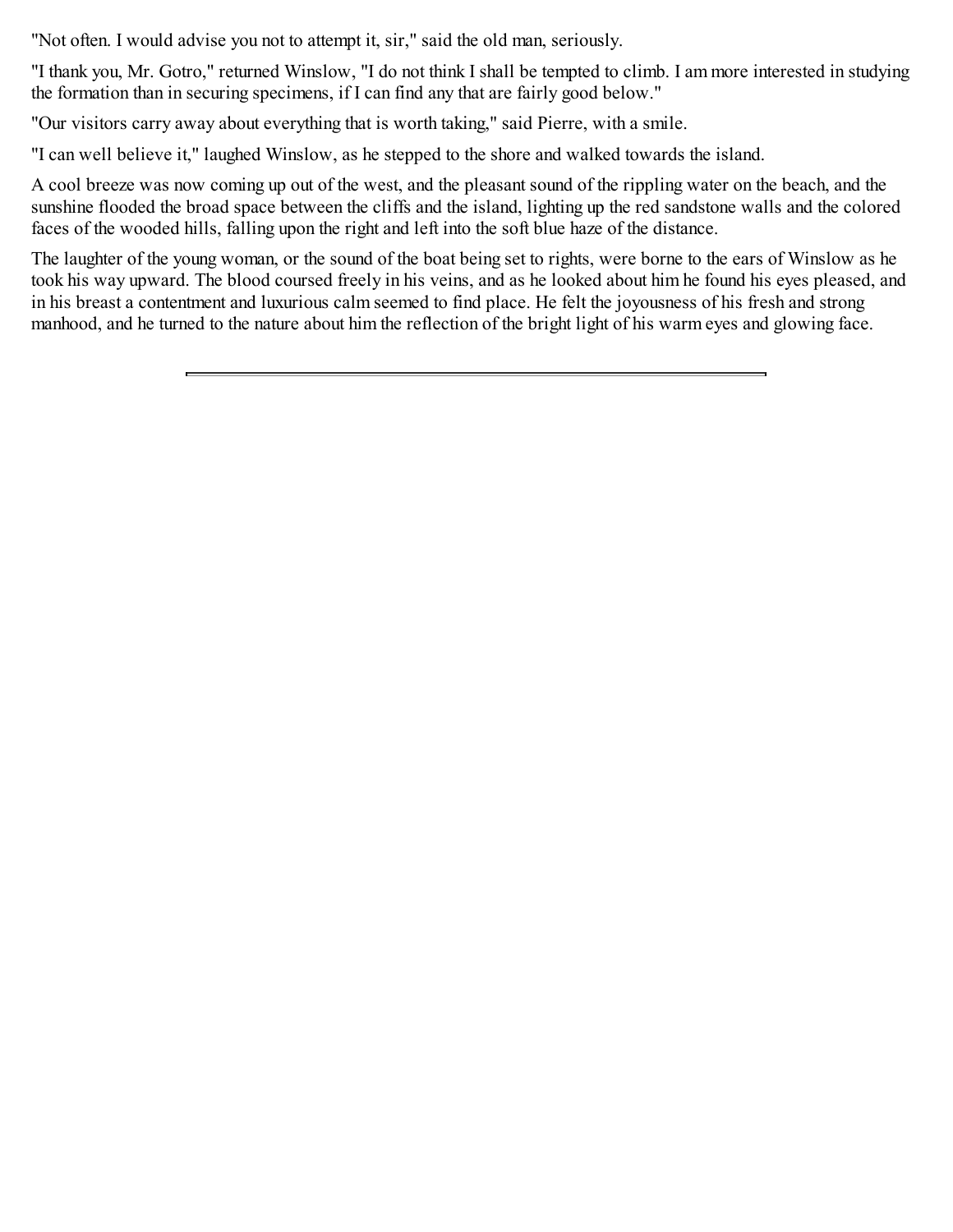### <span id="page-9-0"></span>**CHAPTER II.**

#### *DULSE.*

"The garnet dulse and glistening curls of weed."

The tide is now almost at its lowest point. Over a mile of shining flat beach lay between the sea and Pierre Island rising into the bright air like an immense tower or castle. On the side nearest the main shore a steep slope gave access to the island by means of a winding road through the woods to the summit. Here, amid trees and cleared strips of garden and field, rose a stone house, dark against the blue sky.

On the outer or sea side jagged and precipitous cliffs, here and there indented by inlets where the high tide made small bays, composed the sea front of the island, impassable to man or animal. On the innumerable small shelves and ledges, showing white patches from the presence of seagulls and their young, clumps of green brush and small trees were thinly scattered over the face of the rock.

Between the cliffs and the road the sides of the island gradually increased in slope and became more and more wooded with the thick, gnarled, and stunted growth peculiar to the islands of this salt lake, the Basin of Minas.

The ox-teams had passed on with the tide, and the island folk were busy along the seaweed-covered fringe of dark beach that marked the junction of sea and land.

The yacht, perched on a broad, flat rock only a few feet high, lay helpless on its side. The busy figure of the young sailor often appeared as he passed in and out of the boat with implements of his craft. On the rock alongside a small fire burned and the smell of tar pervaded the air.

Pierre Gotro and his daughter, and their servant, old Suzanne, moved quickly among the seaweed, and with small forks were busy loading the carts with dulse. The tides were running low for a few days and the dulse-beds were fully exposed.

Light-hearted Marie laughed and jested with Suzanne, and often directed her words to her father.

"Suzanne, do you think that Len is dry yet? Poor fellow, he did get so wet." She smiled as she asked the question.

"He will tell you himself to-night when he comes to Bluff Castle," said the older woman, in reply.

"I hope he won't come, Suzanne; he is so strange now, since we have grown up."

"You are strange, too, perhaps. He says you have become proud since you have been going away to school," said Suzanne.

"I am not proud," cried Marie, quickly; "but he frightens me sometimes. He is changed," she continued, in a calmly positive tone.

"Why did the stranger wish to stay with us, Suzanne?" Marie asked, after some minutes of silence.

"I suppose to be near the cliffs," replied Suzanne.

"They will have all Pierre Island carried away some time if père does not ask them to stop pulling down the cliff." Her low, musical laughter rippled from her lips and filled her eyes with brown, warm light. Often a merrier peal reached out to where Len was at work and made him look towards the group.

"It is a wonder that Len is not here helping père," she said, as she saw him standing beside his boat.

"Marie! Marie!" Pierre would sometimes say, without looking up from his work.

This gentle admonishment restrained but little the overflow of healthy good-nature. Suzanne often laughed at the gay words of her young mistress.

The carts were now full of the wet dulse, trembling like jelly as the oxen moved over the beach. Marie had seated herself on the front of the cart, her feet resting on the pole to which the animals were yoked. Her father was leading his pair, and now carefully avoided the rocks and soft places, while Suzanne walked behind, not caring to trust herself to so precarious a seat as was left for her.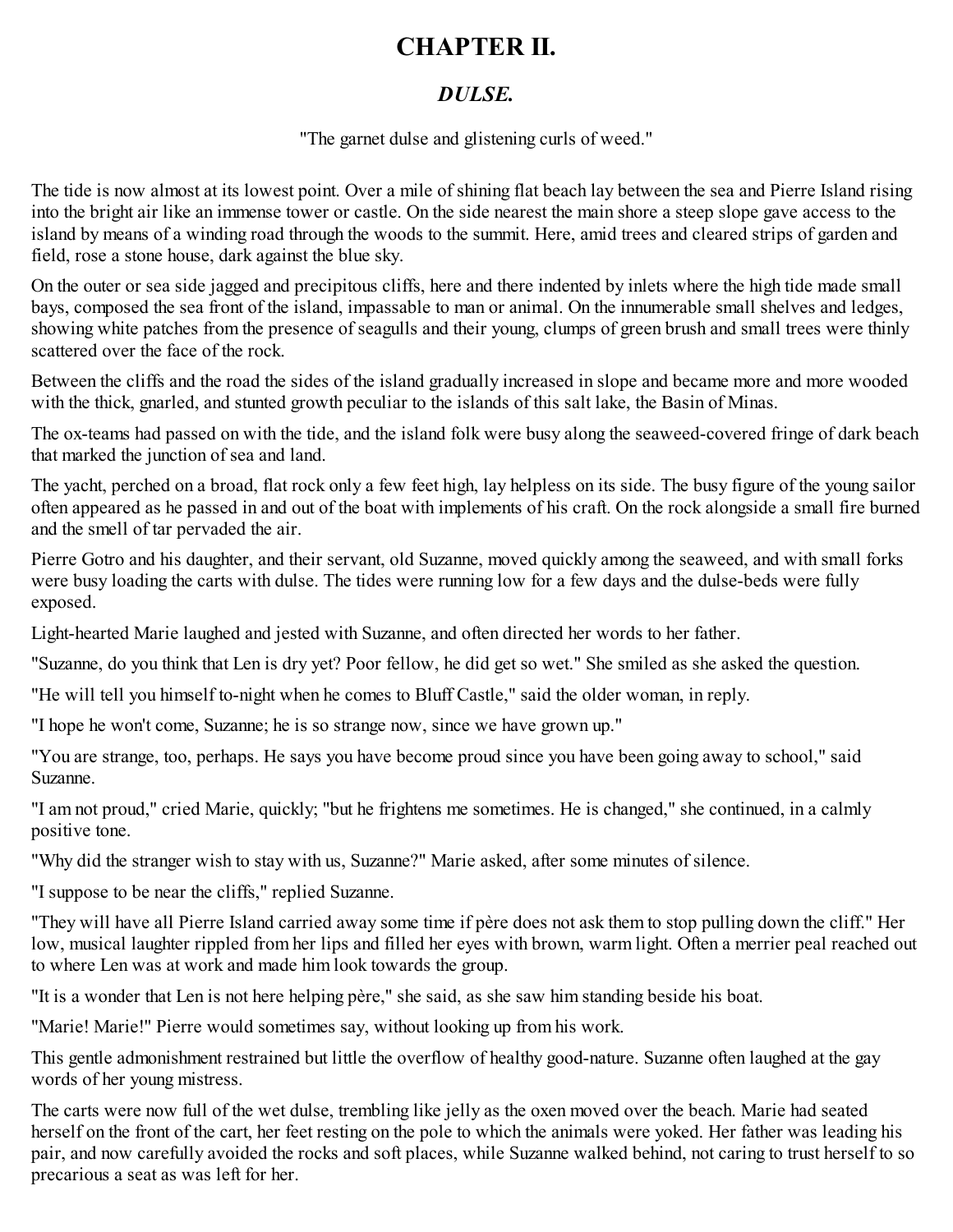They filed slowly upward upon the long stretch of sand. Marie was now silent. Her large brown Acadian eyes became thoughtful. Suzanne had enough to do to walk after the slow team, while Pierre, though far beyond middle life, walked easily at the head of his team.

The old man, hardy and active, bronzed by a life of labor on the open shore or upon his island, made a venerable figure in the dignity and manliness of his bearing. His dress was rough, and wet from the labor he had been engaged in on the beach, but his commanding figure and kindly features, softened by time, and ripened by the great grief that had left him uncompanioned through the later years of his life, gave Pierre a bearing and dignity of face above the ordinary type of the workingman.

Pierre Gotro was the last of his name who had inhabited once the marsh country on the south of the Basin of Minas. His ancestors had been removed at the time of the great deportation, in 1755, by the harsh orders of Governor Lawrence. He was the highest type of the Acadian in form and feature, patriarchal in ripe old age, and calmly peaceful amid the conditions of a life removed from the bustling world, and faithful to the duties of his isolated existence. The sadness of his race he inherited as the only legacy bequeathed by an unfortunate people. This melancholy vein may be detected in the nature of the Acadians of to-day after a hundred and fifty years of transmission. This great inheritance of grief the generations must yet bear to mark their lives and to influence their living for another century.

Marie had suddenly become silent. Her large brown eyes suggested the sway of active thought, dominated by some strong emotion tinged with melancholy. In the limpid depth of her look could be read the play of imagination. Her eyes made her a part of everything in the warm love of her heart; and everything became a part of her. The blue of the sky gave of its glorious color to her being. The long stretch of bluff and cliff and wooded crest, and the magnificent sweep of the tide, though now fallen to its lowest ebb, and the dim blue line of Blomidon, and the rich, salty air, entered into her nature as an essence, and filled her with an exaltation of melancholy gladness, of happy intensity of feeling that almost led to tears. So is that intimate commingling of spirit and nature in the exquisite moments of pure physical existence.

The carts had now reached the foot of the bluff, upon the clean pebbles, free of sand, heated by the sun, and on these the wet dulse was thrown and spread to dry. In the course of a few hours the two large loads would be reduced by the process of drying to less than half the original bulk.

The teams now returned to the beds for another load before the tide covered the shore again. They had gone but a short distance down the red sand when there came a sudden interruption to the quiet of the afternoon and the calm of the proceedings. A slight, warm breeze was coming out of the west, and borne up against it from some part of the island came the dull roar of falling stone. This was heard by Pierre and Suzanne, and the old man stopped the oxen in wonder at the unusual sound, but the cry of a human voice that followed upon the noise was heard only by the young ears of Marie.

"Père, père!" she cried to her father, "did you hear the voice?"

"No, child. What did you hear?"

"I heard a man's voice at the bluffs back of the island, where the sound of the falling stone came from."

They all listened for a moment, Marie's face pale with uncertainty and fear.

"There, there it is again!" the girl cried, and without another word she ran towards the bluffs. Pierre turned the head of the teams towards the island again, and giving some directions to Suzanne, took the direction now followed by his daughter with fleet feet. As he hurried along he thought of Len, and stopping for a moment, he put his hands to his mouth and sent his voice ringing out over the beach to the boat. Len stood up and saw the old man beckoning him. He also observed the figure of Marie making her way among the smaller boulders, and in another moment her flying feet carried her out of sight. He noted that for some reason the teams were returning and Pierre was now moving rapidly towards the point where his daughter had disappeared. He cried out that he could not leave the boat, for the tide was coming.

Marie was meanwhile approaching the place where she had detected a faint cloud of dust among the huge fragments of rock which must have fallen from the face of the island and rolled out on the rocky beach which formed this part of the shore, centuries before, perhaps.

Again she heard the man's voice, but louder now, as the sounds were brought to her ears from among the piled-up masses of stone. The voice electrified her into increased activity. There was hope in the sound to her, where previously the silence had filled her with a vague terror of something awful that would suddenly confront her vision. The slight sound of her light feet darting over the sand, or the beds of trap even, echoed back to her ears with a warning tone. Only once did she hear the voice again. It was yet some distance ahead, but it lent wings to her feet. Panting and pale in spite of her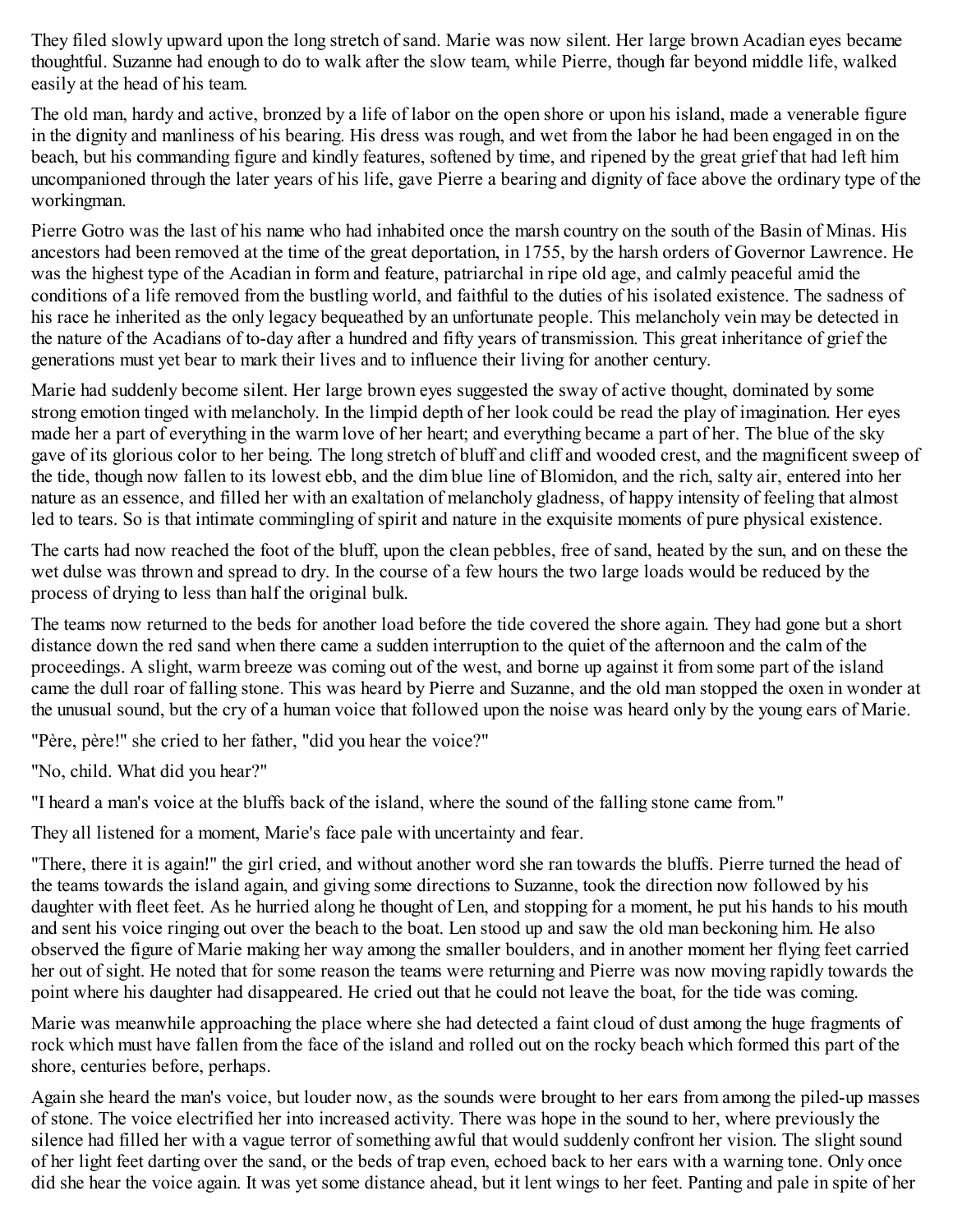exertions, and with wide, scared eyes, and teeth set in determination to go on, though in expectation of something shocking to her senses at every turn of her path and around every projecting point of the cliff, she now approached an inlet or small ravine cut into the cliff about fifty yards, whose bottom sloped down from each side. After every rain a brook, fed by the waters caught on the island, would run down the cliff and find its way to the sea by means of this cove, lessening gradually till it fell drop by drop. At the head of this cove was a large vein of red mineral known as acadialite, which formed part of the cliff to a great height, following the irregular surface of the rock. This vein was in the bed of the brook, at this time with no water running. Through centuries the cove had been gradually deepened, the softer mineral yielding to the action of the elements more easily than other parts of the rock. The action of frost had loosened the adjacent stone, and in many places it was broken and ready to fall. The flow of the water had worn down the bottom of the cove, leaving a depression of some depth.

Marie was drawn to this cove because she knew of the large vein, and also because she was aware of the dangerous character of the place, made so by the looseness of the formation. She saw from the mouth of the inlet a large mass of stone that had recently fallen, piled up near the head of the cove. She examined it quickly from her position at the opening of the cove, and seeing nothing of Winslow she was about to pass on farther around the island, when her quick eye caught the faded colors of the coat which the young man had worn when he left the boat. It lay near the heap of stone, and a few pieces of rock had rolled upon it. At this discovery Marie cried out with terror at the first thought that came to her, that the voice she had heard was of the stranger now buried under the stone, and either unconscious or dead. Half fainting from the effect of this thought upon her, she had to force herself to return by the way she came, to meet her father and to hurry him on to the rescue. Her weakened strength did not permit her to move quickly, but she met her father but a short distance away, and after telling Pierre what she had seen she fell to the sand utterly helpless.

"Hurry, père, the gentleman may be saved yet!" she said, faintly.

"I will take you back to Suzanne first," replied the old man.

"Oh, no, père, I will be stronger soon. The running tired me." As she spoke she rose to her feet, though pale and trembling.

Pierre then hurried away, and in a few moments Marie turned toward the cove again. Just as she came in sight of her father, Len arrived with a rope in his hand, and the two men set to work at once to throw aside the stone from the pile which had fallen.

Marie looked on and heard the crash of rock after rock as it was cast from the desperate hands of the men, and the sounds echoed out of the cove and filled her heart with ominous fear and dread of something about to be revealed. Yet she could not take her eyes from the mass of rock. She watched with feverish interest her father lift huge stones, or help Len in removing those too large for the strength of one alone. In this way the intense strain upon her nerves continued. Once she went out of sight of them, but the sounds were more terrible to hear when out of sight of the cause of them than before. So she was forced to return again. It was a terrible sight for Marie, with her quick imagination and tender heart. Tears would often force themselves to her eyes, and her terror heightened more and more.

Suddenly the work was interrupted by a groan that filled the cove. The men looked about them with questioning eyes, and Marie, springing towards them, looked intently up the cliff for the cause of the sound.

Again the sound reached their ears, and the maiden shrieked wildly as she caught the motion of a hand and arm above a rocky shelf some distance above the place where the men stood.

Pointing to the place, she cried, "There, there he is, père!"

As if in reply to her words, Winslow rose to a sitting position, which brought him into sight of all of them below. He looked down upon them in a dazed way, his face pale and bleeding, and his clothes dusty and torn. He gave evidence in his appearance of having passed through a terrible experience.

"Ah, Len, is that you! I am glad to see you. And you also, good friend. What are you going to do for me?" said Winslow faintly, but smiling in spite of his condition.

"Are you much hurt, sir?" asked Pierre.

"A little bruised; and from the looks of things here I am likely to stay for awhile—at least, unless the rest of the rock goes down."

He began feeling his left arm as he spoke, which hung down helpless at his side.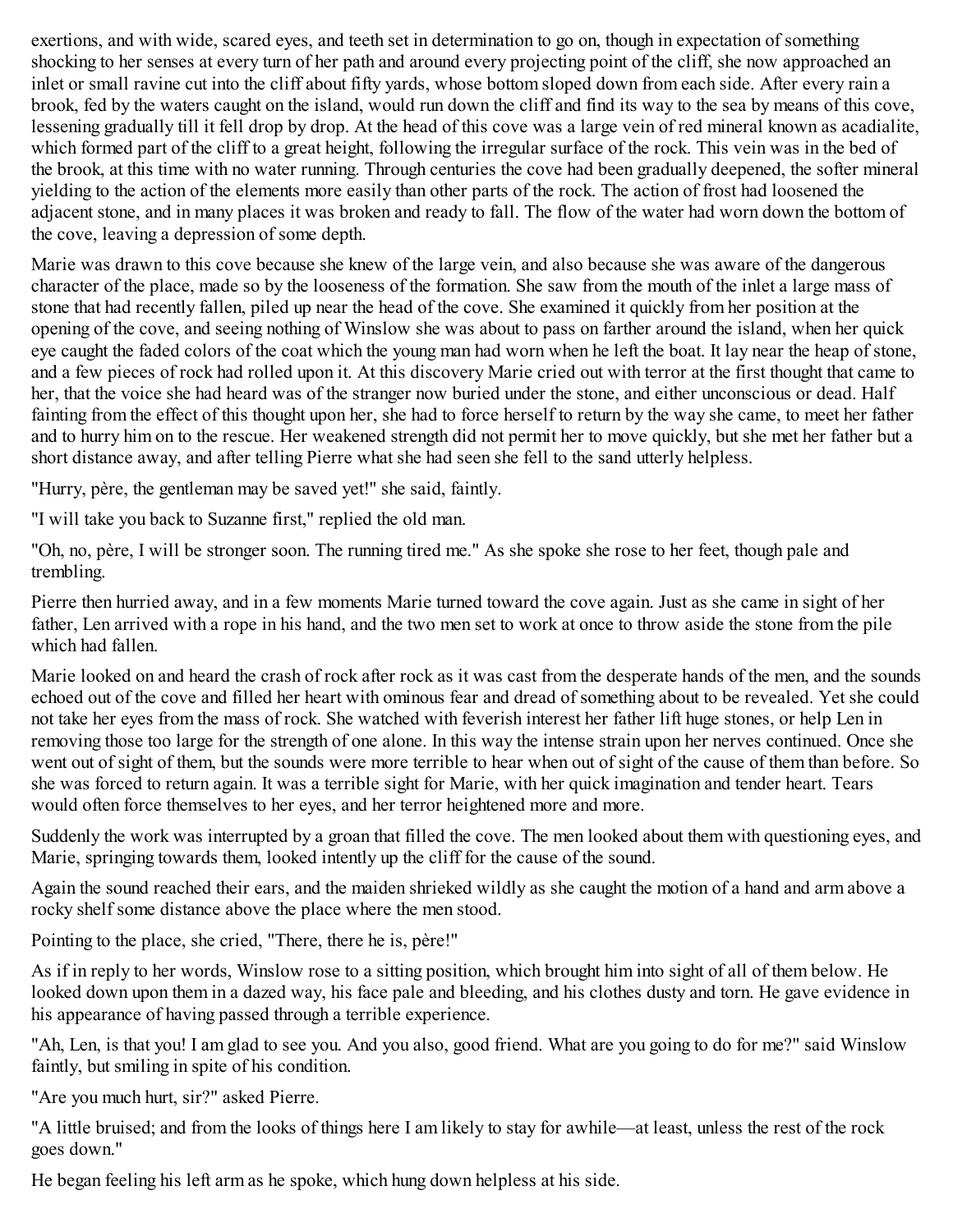"No bones broken, I think," said Winslow, "but pretty painful. My shoulder is stiff, and I can't lift my arm. I did not follow your advice, Mr. Gotro, so here I am, paying the penalty of rashness. I saw this vein of acadialite, and it seemed so fine above the shelf that I could not resist the temptation of coming up to get a piece of it. The way up was not difficult at all, but I did not realize how loose the stone is here. In getting out a piece of the vein I started some loose rock just above me, which fell and nearly broke my arm, knocked me down, and, worse of all, it started the rock below by which I came up, and left it difficult for me to return.

"It looks difficult," said Pierre, "but I think we can get you down. There is no chance from above," he continued, examining the cliff intently. "Can you move along the cliff a little?"

Winslow attempted to rise, but fell back again, putting his hand to his head as he did so.

"No use," he said. "I shall have to stay where I am for awhile. Something to drink would be in order just now, Len; can you pass me up something?"

The young man addressed looked more helpless than ever, being unable to appreciate the humor of Winslow in the trying and dangerous situation in which he was placed.

The sound of falling particles of stone warned the men below at this moment, and moving quickly back from the base of the cliff, they escaped a mass of rock that fell near the pile already down.

"Don't stand too near, friends," said Winslow, when the dust cleared away. "It would be suicide for you to attempt to come up here. I don't see just now how I can get down, with only one arm to aid me. I feel better, however, and if I can reach what looks like a small stream of water yonder, a taste of it will revive me."

He then rose slowly and carefully to his knees, and resting one hand on the rock, made his way inch by inch to the dripping water, the last of the brook that found its course out of the cliff above and lost itself in the loose material of the shelf.

After much difficulty he reached it, and stooping down, caught up the precious drops in his hand and raised them to his lips.

"Thank heaven for that!" he murmured, looking down again at the anxious faces below.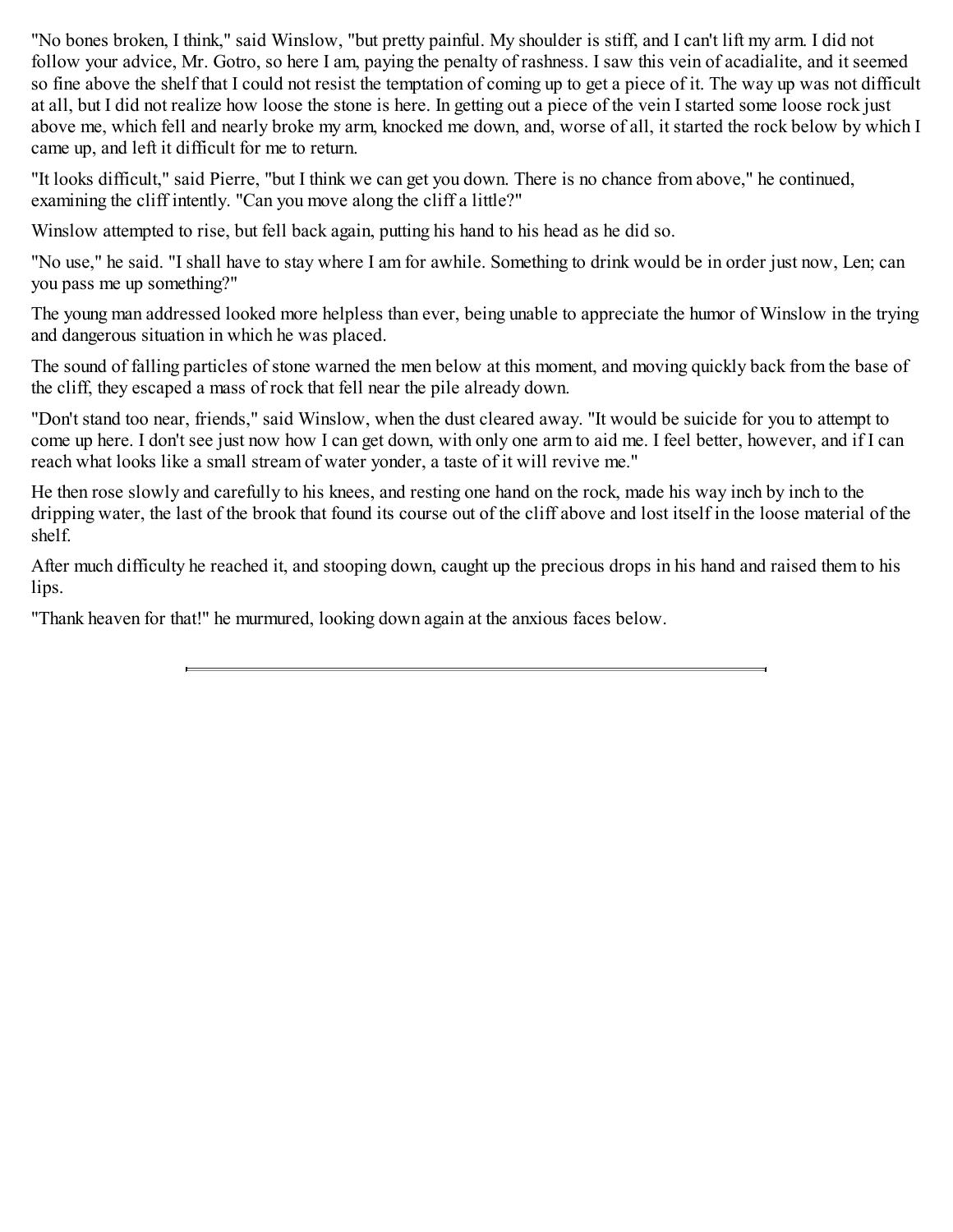### <span id="page-13-0"></span>**CHAPTER III.**

### *THE PRECIOUS STOCKING.*

"Thick veined with amethyst and zeolite."

Marie had now joined her father near the head of the cove, and was an interested though silent spectator of the events that were transpiring. The intensity of her feeling was shown in her eyes. She forgot herself entirely in the overpowering emotion caused by the danger Winslow was in, and by his inability to do anything to aid his escape from the ledge without the assistance of her father. At the same time she feared that even Pierre could not rescue him. Her fear for the young man was greater than her confidence in her father's skill to aid him, the situation of Winslow seemed so terribly fraught with danger.

"Pass up your rope, now, Len," said Winslow, as he saw the young man making a suitable coil for throwing, and measuring the distance to the shelf with his eye.

"Try a throw from that high rock there, skipper."

Len did as he was directed, but the rope did not reach half the necessary height.

"Have you a ball of stout twine?" asked Winslow, his mind alert and stronger now. "If so, throw it up to me, and I will let down the end for your rope."

All pockets were emptied, but only a few yards of twine of varying size and quality were found, Marie's shoelaces not adding nearly enough to serve the purpose.

Suddenly the young woman made an exclamation of joy, and turning to her father, came close to him and said in their native tongue:

"J'amelerai mon bas, père."

"Merci, mademoiselle," said Winslow, in good French accent.

These words only added greater speed to her feet as she withdrew from sight behind a large rock, and in a few minutes appeared again with a goodly ball of yarn. Her appearance at once disclosed the secret the rock would otherwise have kept. There was not enough of her skirt to cover her rough boots used for the beach and the shell-covered dulse-beds, so beneath it was seen one white ankle and part of a limb, which was reason enough for the heightened color of the maiden's cheeks. It must be understood that a stocking can only be unravelled by beginning at the end knitted last, namely, at the toe.

"Now, Len, do your best. Throw it as near to me as you can."

The ordeal was too much for his accuracy of aim, and he threw the ball so that it lodged out of Winslow's reach, some distance to one side.

At this unlucky throw Marie hastened to the large rock again, and returned at once with the leg of a stocking which had already been partly sacrificed. She gave one end of it to her father to hold, and with deft fingers began to wind up another ball of the strong homespun yarn. This was ready in a few minutes, and Pierre took the ball, and standing at some distance away from the cliff, threw it upward to within easy reach of Winslow, who soon had hold of it.

Tying a small stone to the end of the yarn, Winslow let it down the side of the ledge to Pierre, holding the ball carefully. When the end came to the old man's hand, and he had drawn out enough of it to serve, Winslow then held the upper end of the length with his mouth, and, still retaining the ball, unrolled it and let down a loop of the string, till Pierre had three lengths to which to attach the rope.

"Now let me see what I can do with the rope when I get it up here," said Winslow.

Pierre now spoke. "I see but one place where you can fasten the rope. That is a little beyond where you got the water. It looks like a corner of stone which this loop I have made will slip over."

Winslow could see the place, and moved forward to it.

"You see, sir, that the rock of the shelf is bare and firm there, so that when you slip off the rock you are on now to come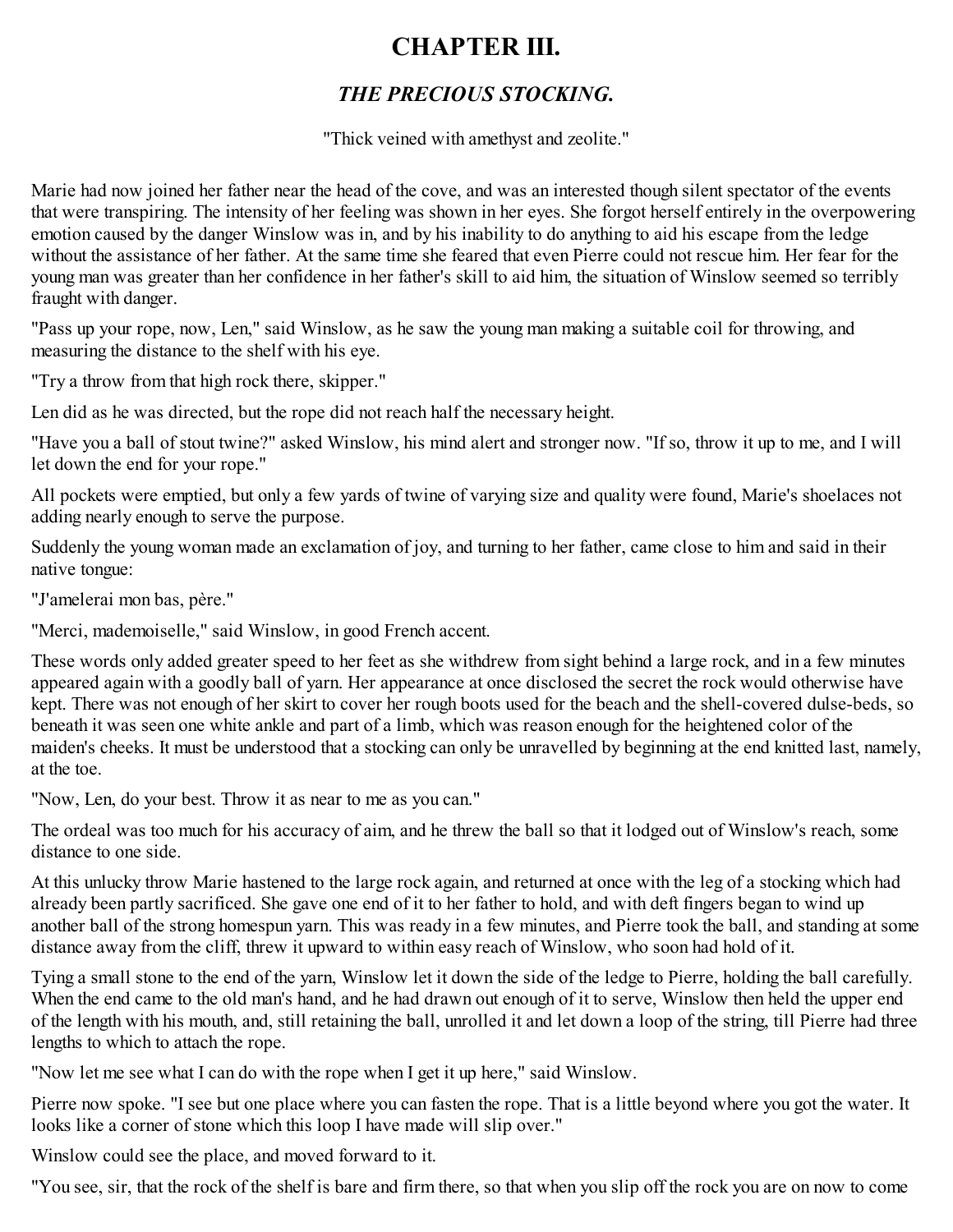down the rope you are not likely to bring down a lot of stone on top of you or us, and perhaps break your hold upon the rope."

"True," answered Winslow, "I will try the point."

With hand and mouth Winslow succeeded in getting the loop of the life-line to his hand, and trying it over the rock found that it would not hold.

"It will not hold," said Winslow, in a disappointed tone.

"Is there a crack in the rock near in which you could put a stick to hold the loop?" asked Pierre.

"Yes, there is," he replied. "A piece of wood an inch thick would hold."

"Let down the yarn, then, and this driftwood will give us what we want."

Selecting a tough piece of wood, Pierre attached the cord to it, and Winslow with much labor drew it up to the shelf.

"Just the thing," he said, slipping the loop over the stake as he drove it into the crack in position. It caused him many a twinge of pain, and Marie's quick ears heard an occasional groan, and his face had become pale again. She called her father's attention to this.

"You cannot feel sure of being able to come down the rope with one hand," said Pierre, "though you have courage and determination. You have not strength enough. We cannot go to you to help you any more. It would only add to your danger. The rope is not long enough to lower you down. Rest awhile, and when you are fully prepared to try the rope, the tide will be in the cove and a fall will be less serious, if such an accident should occur."

And then, turning to Len, Pierre went on: "It is time you were looking after your boat."

"I see the water is already nearing the cove," said Winslow, now resting as easily as he could, and showing in his voice and face that his strength was much reduced.

As Len went away Pierre said to Marie, "I must leave you here for a short time. Will you be afraid to stay?"

"No, père, but do not be gone long."

Marie, with all her pity disclosed in her eyes, was alone with Winslow. Her shyness was forgotten in the fear that possessed her for his safety. She gazed at him steadily as he lay against the cliff with his eyes closed and the marks of his accident still upon him.

They remained in this situation for some time, Marie's alarm becoming greater with vague uncertainty and doubt as the minutes passed without any sign of her father's approach.

The tide had now come well into the cove and was rising rapidly, moving steadily towards her where she sat. She could now detect the sound of rolling pebbles on the edge of the tide. The cove was filled with a loud noise as of some new, invisible life stirring and hurrying about from one side to the other and whispering incoherently. A cool breeze had followed the tide and was blowing into the place in gusts, and as she watched Winslow she could see it move his hair, or lift the long tie that hung from his throat. He opened his eyes as the sound of Pierre's voice made Marie start to her feet. The noise of a cart bumping over the rocks filled the cove with loud echoes, and the voice that guided them recalled Winslow to affairs about him. Marie ran to her father as he appeared in sight and spoke to him, in her anxiety expressing herself in the Acadian tongue.

Pierre came up towards the head of the cove and spoke encouragingly to Winslow.

"We will soon have you down now. The tide is well up, and when it is deep enough to save you from falling upon the rocks in case anything should happen to the rope or your strength should give out, you will be saved any more bruises."

Pierre feared that Winslow could not get down the rope with one hand, in his present weak state.

Winslow had indeed become so reduced in energy as to be unable to act without the direction of Pierre.

Meanwhile, the oxen were backed close to where the rope reached the ground, and stood patiently in the water, now rising quickly towards their bodies. The cart was on the lower ground of the sloping beach of the cove. Pierre stood ready in the cart, reserving his strength for the final trial, and permitting Winslow to rest without fatiguing him with useless conversation.

"Get yourself ready," commanded Pierre, putting force into his words which rose above the increased sounds of the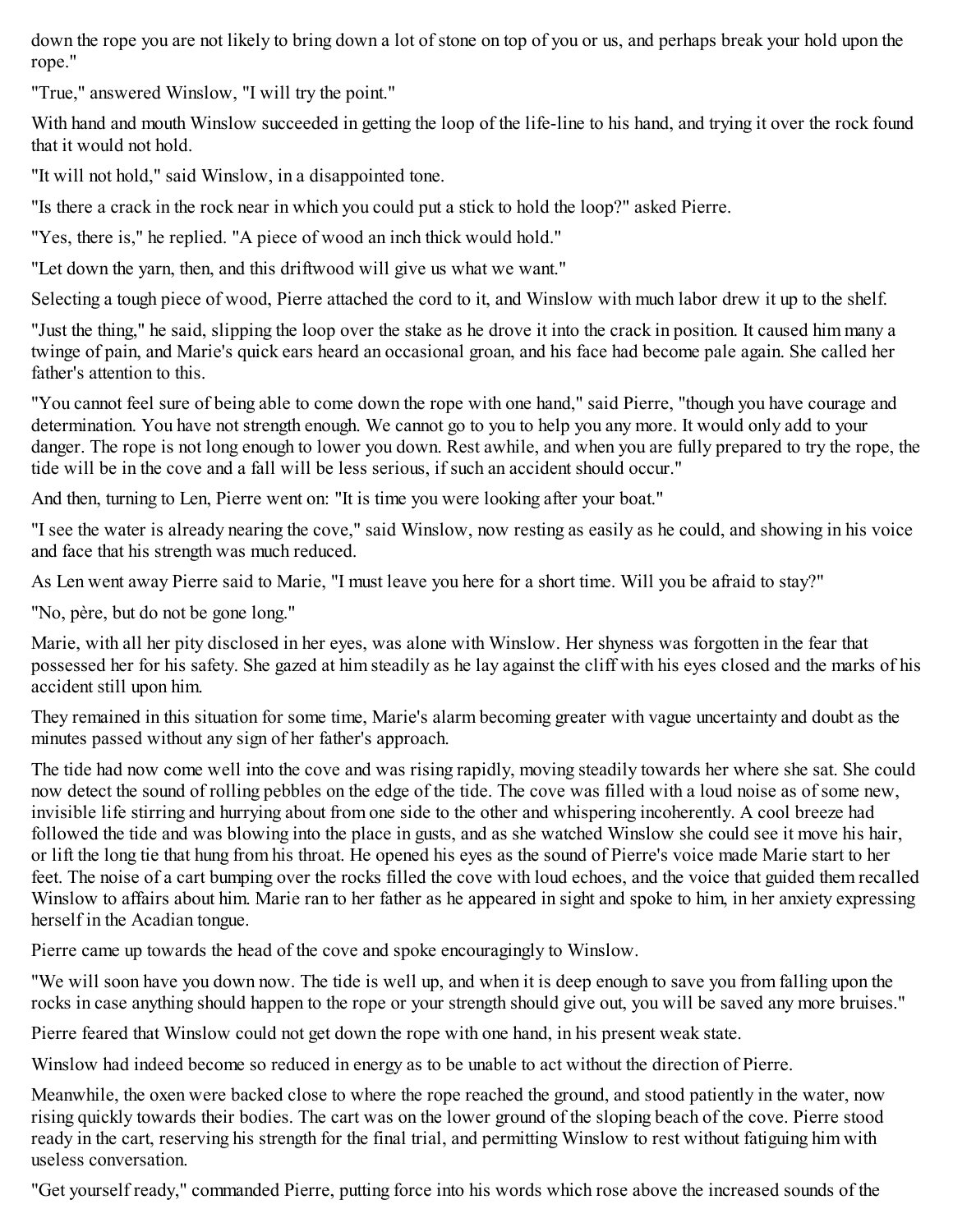place.

Winslow slowly rose, obedient to the directing will of the old man.

"Lie down on the rock near the rope." The words were obeyed.

"Take the rope under you, and hold it with your hand." Painfully he followed the instruction.

"Move your body till your legs hang over the shelf." A few minutes passed away while Winslow slowly drew himself back, a few fragments of stone clattering down as he reached the position indicated by Pierre. Here he hung, his stronger hand holding the rope.

"Move your legs till the line is wound about them." As he complied the line was given a circling motion till it had wound about his legs and was held between them.

"Keep your legs stiff and hold on!" cried out Pierre, in a firm and earnest tone of voice. The order came loud and sharp to the dull sense of Winslow, and he put all his strength into play in a desperate effort, his brain acting by the inherent desire to live, and the man responding, though dully.

"Slip off the shelf, slowly, slowly."

In a moment Winslow was in mid air, clinging with one hand to the rope held stiff by Pierre and kept away from the bluff wall. He was able by means of the rope wound round Winslow's legs to control the speed of his descent, and relieve the weight and muscular strain upon the one arm he was able to use. Pierre kept him from falling down upon the rocks so quickly as to injure or perhaps kill him. He let Winslow slip down slowly, not to burn his hands or loosen his hold. He could not thus use his strength many minutes, and the old man timed his fall carefully, as not a second could be lost to ensure his safety. His place was yet dangerous, because of its height, though he was clear of the dangerous rock.

Seeing a sudden motion of Winslow's head, like that of a man who tries to keep himself awake and yet nods, Pierre felt that he was relaxing his hold of the rope.

"Hold on, hold on, sir," cried Pierre, reserving his last command for the important time he saw had come. Immediately the head rose slowly, and as the downward motion was checked altogether, he saw Winslow's arm grow more rigid and his fingers clasp themselves more closely about the rope.

Again Pierre lessened the strain on the rope, and the almost limp body began to descend again slowly, the helpless arm swinging a little. Inch by inch he lowered, each fraction of time lessening the danger and bringing him nearer the arms of the old man.

Suddenly, without warning, Winslow's head fell back and his hand relaxed, and slipping out of the control of the rope he fell into the water near Pierre, who was now up to his armpits in the tide.

Seizing the unconscious form of the young man, he bore him to the cart higher up the sloping beach, and speaking to the well-trained oxen, directed them out of the water to the dry shore.

Pierre found Marie in a swoon, and placing her in the cart beside the lifeless form of Winslow, he urged his oxen quickly forward along the devious way among the boulders, and soon came to the road leading upward to his home on the summit of the island. At "Bluff Castle," as Pierre's stone house was called, Suzanne anxiously waited, while out on the rising tide the *Marie*, under sail, was making for safe harbor.

When Winslow came to himself, above the consciousness of pain, he felt upon his face the soft touch of a woman's hair.

The sun that day went down and left Minas Basin in the cool, clear air of a summer night. Blomidon lay dark against the western heavens, pointing on the one side to the open waters of the Bay of Fundy, whose bosom is a mighty tide with forces never at rest; and on the other hand to the marshes of the Grand-Pré shore, full of the fate of a people.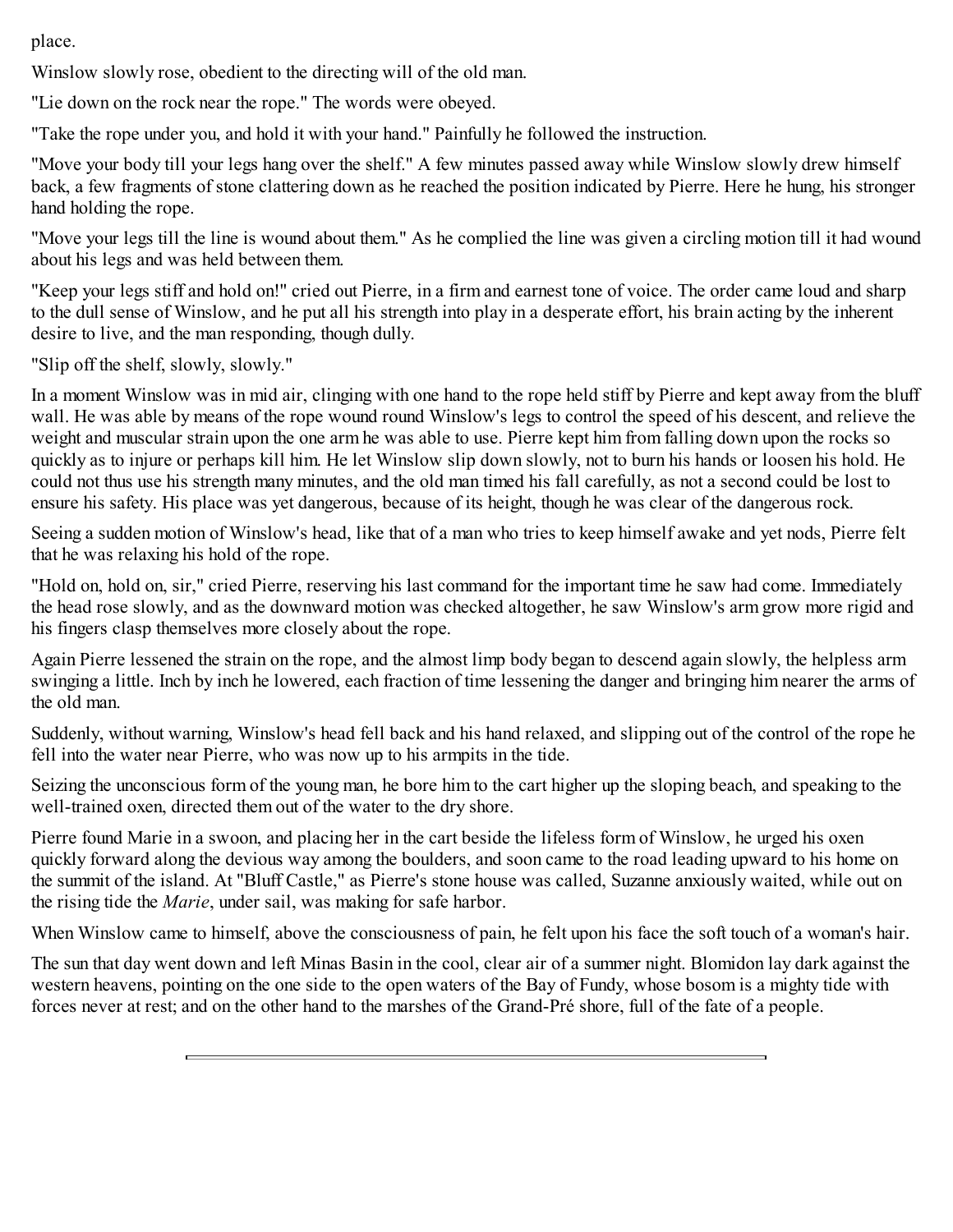### <span id="page-16-0"></span>**CHAPTER IV.**

#### *BLUFF CASTLE.*

"Where are the hands to guide the waiting plow, To sway the lumbering oxen with a stroke, Now waiting at the bars for band and yoke?— An exile curst as with a branded brow. The kindly walls that cannot shield him now Are black in embers that have ceased to smoke, Wrapt tenderly with marsh-fogs as a cloak. The willows shade no gables where they bow. The wandering exile from dead Acadie Sees through the mist of sorrow never done That mercy has no hand held out to save. Yet ne'er again the meadows of the sea Mayhap shall know this heart-sore, weary son, Denied the kindness of an alien grave."

Winslow's recovery was rapid, under the care and skill of Suzanne. His left shoulder gave him considerable trouble, and he was compelled to keep his arm in a sling for several days; yet it was not long after his mishap when he had strength enough to wander over the island and ingratiate himself with the folk of Pierre Island.

A deep friendship soon drew Winslow and Pierre together, and the young man spent much of his time in the company of the older. He felt that he owed him a debt of gratitude that could never be paid, while Pierre treated the matter lightly as regards his own connection with the rescue. He dealt with the escape of his young friend as with an event that touched a sympathetic and vital chord in his own heart. Pierre opened his heart to him as a father would who had recovered a lost son. A deep friendship developed and drew them together in a bond of fellowship and mutual confidence.

Winslow was now domiciled at "Bluff Castle," where his simple and modest tastes, his good-nature and his quiet tact, pleased the old Acadian and the women of his household.

Pierre carried with him into his daily life the rural simplicity of the peasant, and a certain dignity and kindness which never left him. His was a calm and quiet old age, far removed from the world, and free from its weaknesses and sordid influences and its common failings. The philosophers of old had the nature of this old Acadian, wise in the experiences peculiar to their environments, and true to those high principles of living which only men learn who contemplate with correct judgment the events of their existence and aim at the highest point for the purpose of their life. Tempered with a long life of labor, reared and trained within the sight and influence of the mighty changes of elemental nature, and in constant communication with its forces, and at last made wise at the shrine of sorrow, Pierre seemed to Winslow the embodiment of the highest qualities of ripe and noble old age.

Pierre found himself drawn to Winslow as he would have been to his own son had not an accident cut him off in his young manhood. Because of this greatest loss and its resulting sorrow, the whole tendency and purpose of his life had been changed, and in his only daughter, Marie, he had placed the whole of his affection and hope and purpose of life. Yet the maiden had become a great fear to him in the element of uncertainty which necessarily affected his view of her future years. The father realized his age and the youth of the daughter, and the difficulties that might at any time surround her if he were removed by death. He yet mourned his wife, and felt that his life was broken by the loss of his son, but he faced the future calmly and without fear, save for the thought of his daughter. In her young womanhood she made the only concern of his life, and there was as yet no promise for the future.

Yet in her was his only life. To her would descend all the title and history of the Gotros, for the first time since the great banishment of the Acadians in 1755 without a male representative. The name was virtually extinct and the house broken when he passed away.

"This stone house of the Gotros is known among the Acadians as 'Pierre Logis,' and has been the home of the Pierres, as the Gotros of the direct line are known, ever since your ancestor removed our people from Grand-Pré," said the old man, pointing to his house.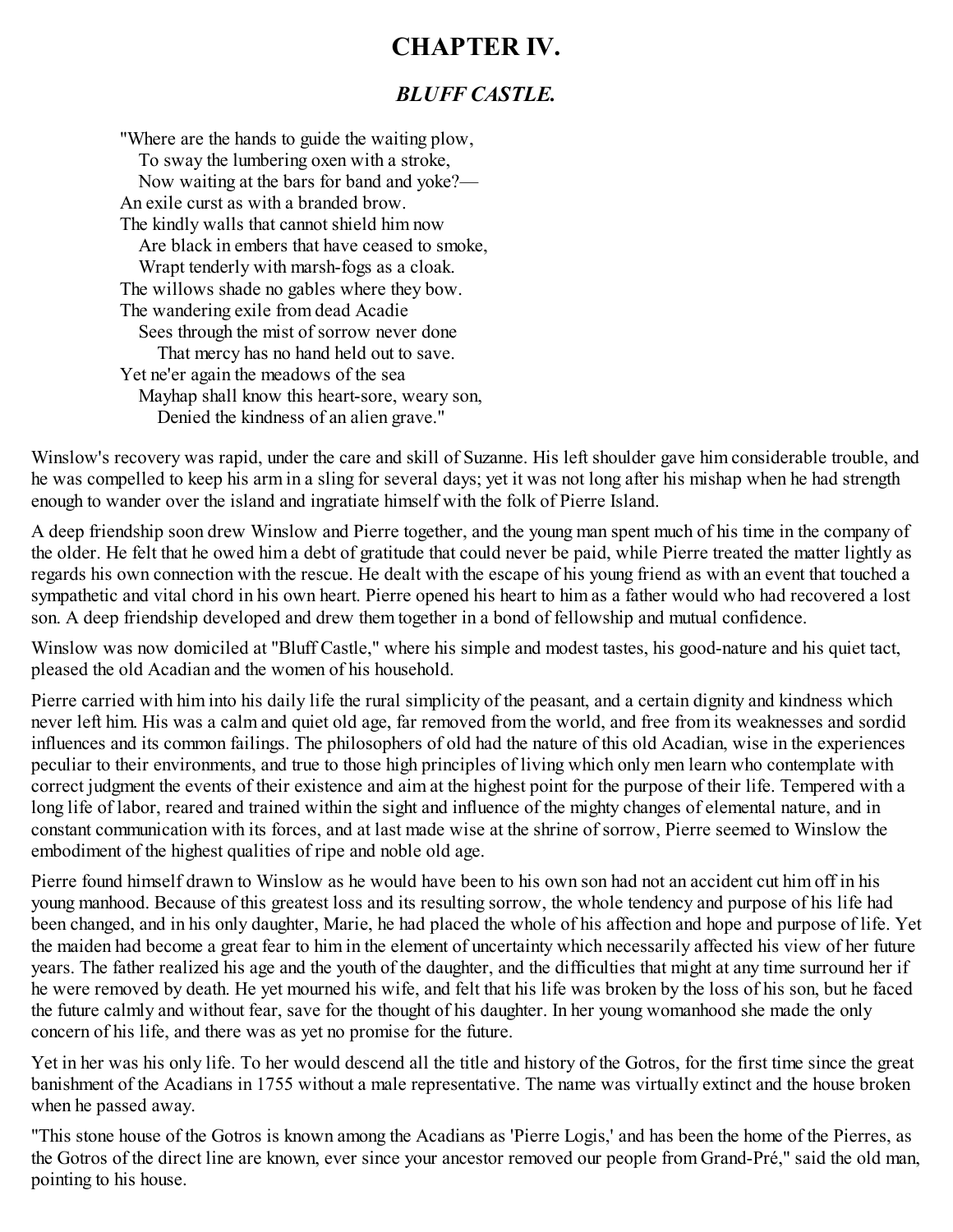"Tell me, good friend," said Winslow, "how this came to be chosen by the Gotros as a place of residence, and how they escaped the persecution that followed your people even after they were driven from their lands and separated."

"It is a long story, full of cruelty and suffering," answered the old man, sadly. "We must go back almost to the first settlement of Grand-Pré. Our name became very numerous, and then gradually through centuries died out. I am the last of our line,—the last of the name Pierre Gotro."

The old man remained for some moments in thought, and a shade of sadness resting on his face darkened the depths of his eyes. His mind seemed to be dwelling upon the things of the past, and his thoughts shaped themselves at last in words calm and unimpassioned, as one who deals with revered things. The strength of his heart and mind, the chastening experiences of his life, the philosophical cast of his reason and understanding, gave dignity to his utterances, and impressed Winslow with the nobility of this son of toil. He began the story of his people and his family.

"The first Gotro came to Grand-Pré from Port Royal, now called Annapolis, after that place had been settled for eighty years. It sent off its people like a hive in summer when, overcrowded, the young bees are compelled to seek a new home. The great meadows of Grand-Pré were waiting unpeopled, and in a few years became the largest of the Acadian centres. The whole section on the south yonder, called Minas," pointing with his arm across the water to the blue hills in the south, thirty miles distant, "saw four generations of our sons, who had become a prosperous and contented people.

"The Gotros in particular were favorable to English rule, as they had rich and large possessions of land and were anxious to avoid trouble with the people of other nationality. Yet, with all the other Acadian people who had taken the oath of allegiance to the English crown, they refused to the last to take up arms against their own kindred and nationality, as they were expected to do by the provincial governors who proposed the measure. This refusal on their part served as a pretext for removing them in 1755 from the province.

"You know how all the people were called to their church, deceived by the order which declared that it was the command of the king, and that they were to hear the wishes of the English king in regard to themselves. Expecting a settlement of all their difficulties, they were thus entrapped and forcibly removed from their homes, and all the houses, barns and mills of Grand-Pré destroyed by fire."

"The history of Pierre Gotro does not relate to those of our race who were removed. The first Pierre Gotro who made this island his home was known as 'Peche Gotro,' because of his fondness for fishing, and his skill in that calling. He was but a young man at the time, not being married, and was but one of the numerous name in Minas. Pierre owned a fishing boat, and had been away fishing during the summer. While the salmon ran he lived near this island. Having injured his boat, he was belated in his return to Grand Pré. Before the boat was ready to sail he saw the New England ships sail into the Basin, and from the island he saw them at anchor or sailing about on the waters at the south of the basin. Other ships came after, and he learned from Indians and escaping Acadians what was happening at Grand Pré.

"Pierre Island at that time made a safe retreat. It was almost inaccessible save by a narrow and dangerous path which animals had discovered and kept open by constant use. The slope of the island which has the road leading up here was not connected with the beach, for the lowest point of it at that time was nearly fifty feet high, and was built up as it is now after many years of labor when it was finally safe for an Acadian to return to Nova Scotia.

"Here Pierre made his home. In the cove where you were hurt he kept his boat, the channel thither being through a long and dangerous space of boulders.

"It is strange that the Acadians ever attempted to return to a country where they had received such cruel treatment. It would have seemed more pleasing to them to go among their own people in other places, where they would not have been subjected to such severe and unjust treatment, after they had been separated and broken as a people. Yet they returned. And thus it was that Pierre came to take possession of this island. He saw the ships sail out of the Basin. He saw the glare of many fires that told of the fate of the homes of the Acadians, his own people. He felt himself as much an outcast as if he had been on a ship destined for a strange country and an unfriendly people.

"With the building of the stone house Pierre began the long and lonely life which opens the history of Pierre Island. Months of terrible doubt as to the fate of his own kindred, and the privation which beset him turned the young man into an old man before his time. Winter set in and cut him off from his home, or what had been his home. His supply of salted fish, with other provisions he had providently gathered, sustained him. But for eight years he never tasted bread. In six years the New England settlers had homes on the Acadian lands. Each year brought more people. The exiled Acadians themselves found their way back to their own country, but not to the places which had been their homes. Many of them who had escaped the dangers of the sea, and the disease that broke out on the ships, died on the long march back to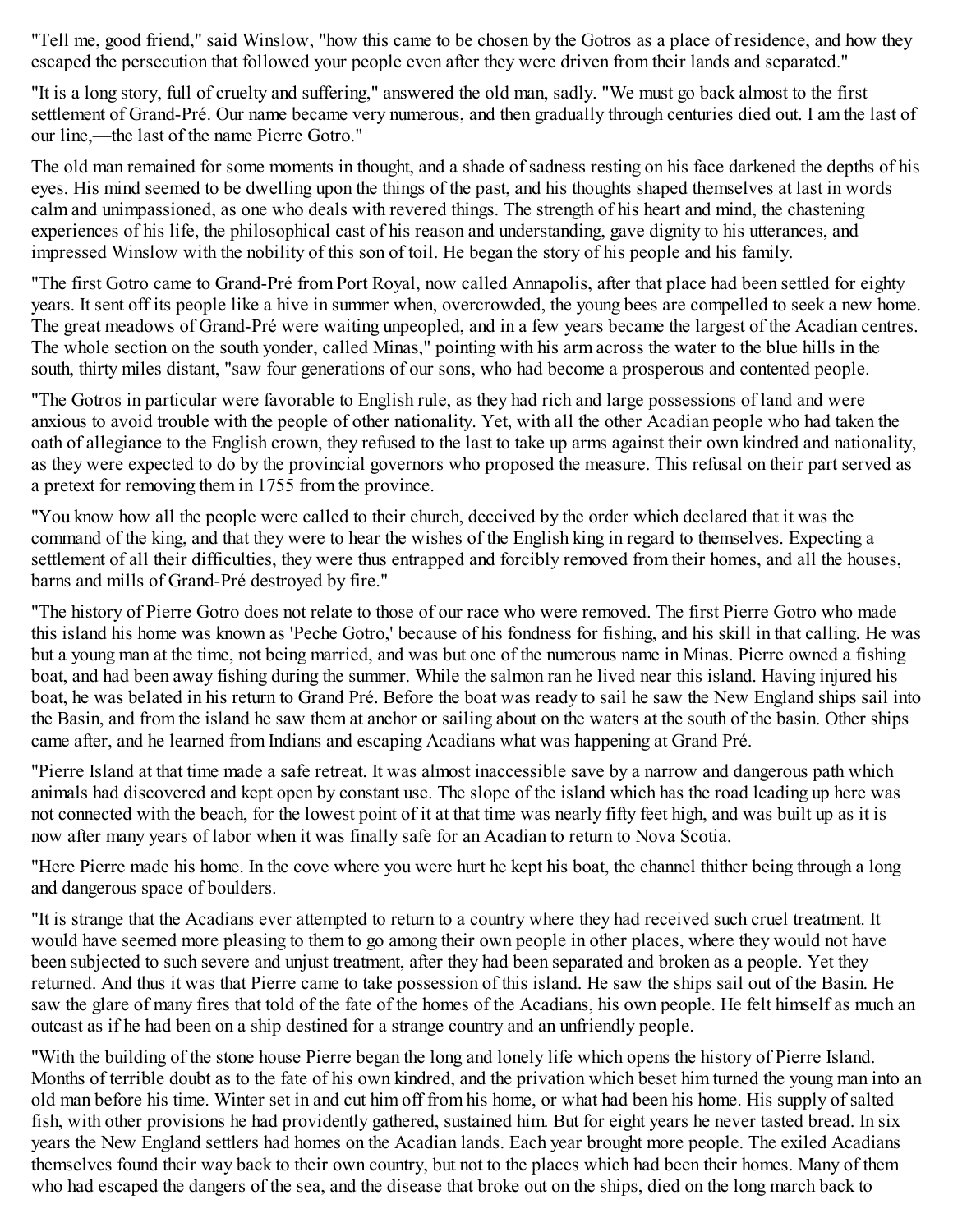Acadia. They toiled on through a thousand miles of wilderness. Government persecution finally ceased, but for many years they were hated by many of the new settlers, and were glad to escape from them into the woods and to make homes again in the wilderness. On their fine lands the English settlers could not at first support themselves, and had to get aid from the government. The Acadians, in spite of the many disadvantages of their new life and the changed conditions of their existence, throve without help, and in the course of a few years had numerous colonies. In this way the people have learned to do with little, and learned the value of hard labor, while in their inmost souls was planted the melancholy of a hunted and oppressed race.

"Pierre in his lonely life learned wisdom and acquired great skill in the chase and on the water. It was many long years before he learned of his own family and relatives, and of the cruel fate of the numerous Gotros. In twenty years but few remained. Their large possessions, which had included almost all of the present village of Grand-Pré, and a large and rich family, were reduced to a few heart-broken and hopeless old men and women.

"At forty years of age Pierre married one of his own people who had returned to her country after years of wandering and privation. She was an Acadian woman whom he had known at Grand-Pré. For twenty years he had lived alone on this island, and had cleared enough land to raise the necessaries of daily life, and by means of his fishing he added to his small wealth. He had built the stone house, and had raised up with stone and earth a road from the beach to the slope by which we come up to Bluff Castle.

"Four generations of Pierres end with me," said the old man, sadly. "When I am placed with those whose graves are in sight of the land lost to them while they lived, and where their ancestors lie without a stone or mark to show the wayfarer, when I lie down with them the Pierres will be no more.

"That is the story of Bluff Castle. Each Pierre in turn went to his own people and chose a wife, and marrying her brought her here. Here the wives of the Pierres died and were buried. The daughters have never married till my sister broke the law established in the family after the deportation. That law required that no female should marry if the Pierre Gotro should continue and the name be perpetuated.

"We had come to look upon this as an old family tradition, without meaning, and belonging to an earlier and superstitious time. They had placed much importance on the perpetuation of the name, and deemed it not too great a sacrifice if the females of the family remained unmarried. I did not think it justifiable to make the whole life of my sister bound to the observance of it. Indeed, her own spirit rebelled against the acceptance of that old family law after she had been away to school and had become imbued with the ideas of a later generation.

"Well," continued Pierre, "my sister married. She died of a terrible disease in a month, and her husband followed not long after. Then came the fate of the Pierres. My only son was drowned. As if the dreadful broken vow of the Gotros were not yet expiated, my wife sickened and passed away, not soon, but after a lingering illness of years, forcing upon my unbelieving heart the truth of the legend of our family, and the belief that the end of the Pierres was indeed to come with myself. I have rejected the belief all my life since the last loss that came to me through the death of my wife. I reject it to-day as I see myself the last of the Pierre Gotros of the direct line. I look about me at Pierre Logis, and at the place of our labor for nearly a hundred and fifty years. Our pride was placed in a name. Our pride will die as our name will go out. The effect of so selfish an object and so personal a desire is manifest in our family now. The once despised and unconsidered female element of the name takes up the family line, and upon a woman depends the continuance of the Gotro blood, for the name is soon to be lost."

The old man paused, gazing towards the place where lay the Gotros, the dark stones standing in mute testimony of the pride of a family, and the noble man in his great grief and firm submission to the fatal result of that pride blotted out in the judgment book all that was scored against the Gotros. He was the noblest of them all, this Gotro, the last of the Pierres.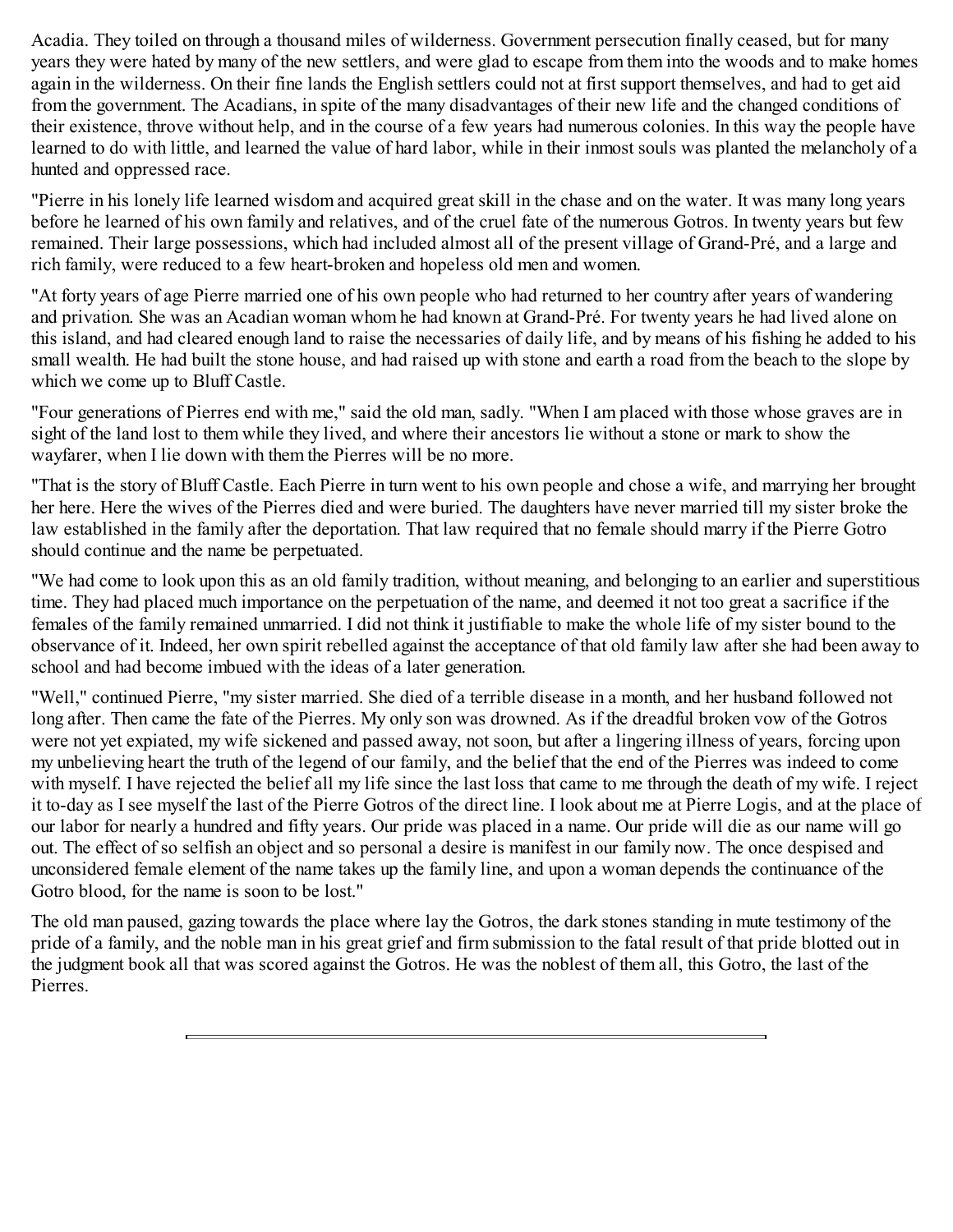### <span id="page-19-0"></span>**CHAPTER V.**

#### *THE HEIR TO GRAND-PRÉ.*

"Along my father's dykes I roam again, Among the willows by the river side, These miles of green I know from hill to tide, And every creek and river's ruddy stain. Neglected long and shunned, our dead have lain, Here where a people's dearest hope had died."

Frank Winslow was more and more drawn to Pierre as he continued the history of the Gotros and his connection with them. He looked at him now as he stood thoughtfully gazing about him upon the scene which would change its character when he died, and which had been unchanged for over a century. He must have felt that to him were entrusted the traditions of a family and a name. His was the duty to be fulfilled in the accomplishment of a purpose that had come to him through four generations. In him was the death of this aim, and the end of the name associated with that purpose. In not complying with the conditions of the trust imposed upon him, was he really to blame for the final failure of that great ambitious purpose transmitted through so many of his ancestors and conditioned with so many difficulties? Winslow felt that a strange fatality had followed upon the actions of Pierre, and a cruel punishment had come on him for the violation of the Gotro traditions. His case had been a most remarkable one. As he thought of the years of sorrow the old man had had to endure, and had borne so faithfully and without murmur, he saw in Pierre a complete expiation for any blame that might stand against him. The spell was broken. The punishment for the broken family law was fully meted out in Pierre's life. He yet suffered for his act, but he had sacrificed himself to relieve others. If he did wrong, or made a mistake, he bore the penalty of it in himself that nobody else might suffer.

While Winslow mused thus, and felt the sorrow that must be moving the heart of his aged friend, he could not give voice to his sympathy, for he realized that such a grief was beyond his range of expression in condolence. Words would have been out of place. He could but wait. He felt his feelings pledged to support the old man in his deep grief. While they were silent, each guided by his peculiar emotions, Pierre's beautiful daughter appeared at the door of the stone house. Seeing the two men, she approached quickly, and before her father was aware of her presence she had placed her hand upon his arm and laughingly called him from his reverie.

#### "Père!"

Pierre turned to her, and with a smile placed his hand upon her shoulder, saying to Winslow as he did so:

"To this girl have the generations of the Pierres come. What remains of their proud ambitions and lifelong desires dies with me. In her may begin the better life, free from those stern traditions, that may make the blood of the Gotros pure again, even though the name be never revived again in us."

"You have been kept apart from your own people even, by the purpose your ancestors imposed. It has isolated you," said Winslow.

He did not say what was in his mind concerning Marie. He did not express the desire he experienced to take upon himself the guardianship of this maiden, should occasion require it. He determined that she would not be entirely alone or without protection if the care of the father were taken from her. He noted the love of the old man for this girl. He realized the anxiety of the father, who had been almost a mother as well, for the lovely charge which had been left to his care. This fixed Winslow's resolve to take the old man's place whenever it should be necessary. He did not feel that he could disclose the feelings that moved him on the subject, although he knew that Pierre reciprocated the friendship Winslow had for him. He desired to tell Pierre that he need have no fear. Yet he could not do so, certainly not before the young woman. The situation was delicate, and only time could show how they stood to each other. Pierre, though an old man, looked so strong and hale that he knew in all probability he would add two decades to his life, and by that time his daughter would be of sufficient age to be no longer a cause of anxiety.

Winslow looked upon his self-imposed task as a matter of course. He was a young man, but the work of his life had matured him early, and the peculiar character of his experiences had thrown him in contact with older men rather than with the things of youth. He looked upon Marie as a child. She did not impress him in any other way. And as a child he dealt with her, and gave her such a place in his mind as made him now resolve to become, as it were, a father to her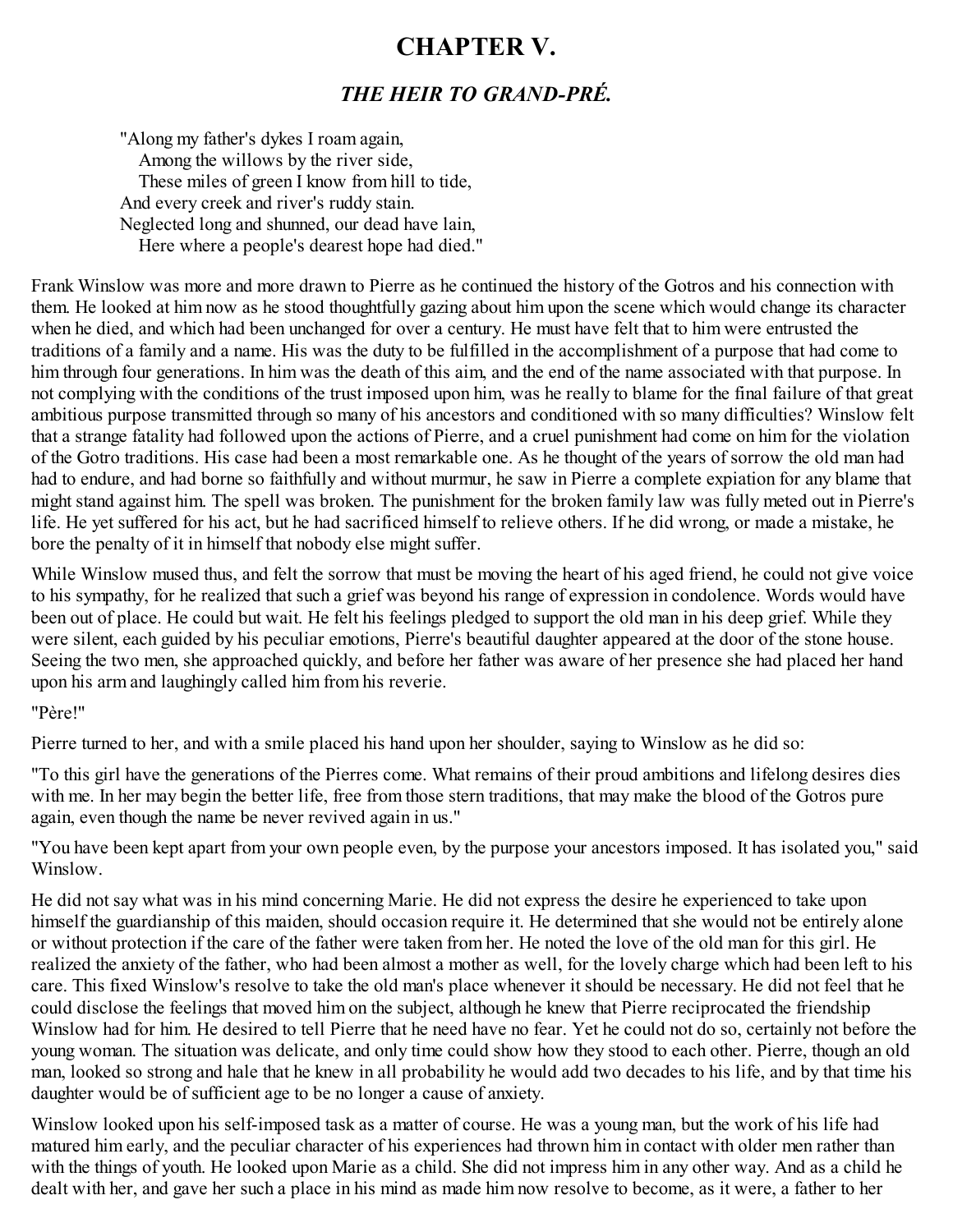should she be left in the world without a protector. He found another condition in his life from that moment. He was no longer alone and with but himself to consider henceforth. He deemed it a sacred trust placed upon him by the friendship that had sprung up between the last Pierre and himself.

The old man again turned to Winslow, and holding his daughter's hand, said:

"To this girl, after I am gone, belongs Grand-Pré. Long ago the Pierres learned of the death of all who had land there, and by the marriage of the second Pierre he united in his family all title and claim to Grand-Pré. From this you may believe sprung the desire to maintain and perpetuate the ownership that they vainly hoped might eventually be enjoyed in the possession of land that had been taken from them. This desire and hope led to a care that the interests should not be lost or divided, and hence arose the traditions of the Pierre Gotros, and the penalty of any infringement of the family law. That there could be but one male heir was an imperative condition. The fate of the family was cast upon one son. If there should be a daughter she should not marry. There has been but one son, and no daughter married till my sister broke the established law.

"That I am heir to Grand-Pré gives me no concern. What was once our land is never to return to us. We have waited for a century. The persons who now claim it and who dwell upon it recognize no claim made by any Acadian for the land of his fathers. The government has at no time considered the right or wrong of returning it to the heirs of the original owners. It has all passed out of our hands, and I see no hope, no possibility of chance, remote or otherwise, of the land of the Gotros, the home of the Pierres, the Grand-Pré of our desire and ambition, ever being put back into our hands again. We can but point to that beautiful country and say that it was once ours. Not a trace of our occupation remains, and it is never to see us more. At my time of life I cannot feel regret at this. What I may have once thought of it does not concern me now. My daughter is heir to all my claims upon Grand-Pré. But the penalties shall never fall to her. I feel that the purpose of our family dies with me. Indeed it is now dead. Marie enters upon a new lease of life not embarrassed by the traditions of a family, and not restrained by the conditions placed upon the Pierres. It has cost our family much to free her, if there is any meaning in what has been experienced. But that is done.

"It has always seemed strange to me that the hope of the Gotros lived so long. It must have grown out of the great love our people have always had for their homes. It must have been this love that brought them back after the deportation. It certainly bound several generations of them to a hopeless purpose of one day being able to return to Grand-Pré. Grand-Pré village, you must understand, was, in comparison with the country usually called Grand-Pré, but a small part. Less than twenty families were included in the village, yet it was a rich village, the choicest of all Minas. It gave its name to almost the whole section. It had the church, in which the people were kept prisoners. Near it on the east is the burying ground, to-day without a mark to tell where our people sleep.

"Your writers and historians for years have been justifying the act of that people who removed the Acadians. Simple statement of the case was not deemed sufficient, and all kinds of reasons have been stated to give foundation for the deportation. Perhaps you do not know that facts have come to light within a few years which prove beyond a doubt that the governor of the province of Nova Scotia, Lawrence, was the chief instrument in bringing about the removal of the Acadians. The country under his administration had a large French population. Lawrence hated the Acadians, and by harsh treatment, arbitrary manner, and irritating restrictions put upon their movements he drove them to the extreme of fear and unhappiness. He compelled them to look upon him as an enemy, and to expect any violence at his hands. He had determined to get rid of them, and drove them to desperation to do something that would give a reason for removing them. He kept up the agitation against them in New England by false statements as to their behaviour and attitude towards the English. At the last, in spite of his efforts, he had to make accusations that were without foundation to give a show of reason for removing them. Yet all this effort against the people, and the deportation itself, were contrary to the expressed wishes of the government of England, and orders came, but too late, to stay any attempt at removing the Acadian people out of the country. As may be expected, the records of Lawrence's administration stand against the people. The genius that could develop the scheme of removing a people from their homes, and leave them to the mercy of such cruel circumstances and unfavorable conditions, could well be expected to make the record of his term of office seem to stand against this people. According to the reports and documents of his administration the Acadians are condemned, that is, in the records that have been preserved. But strange to say, many records of certain important periods have been altogether lost or destroyed. This silence of history is construed against our people.

"Many of your people who visit here, and come to the island," continued Pierre, "send me books and histories that are printed from time to time dealing with the question of the deportation."

"Yes," said Winslow, "I have just read a book by one, a well-known Canadian writer, who most unfairly and slightingly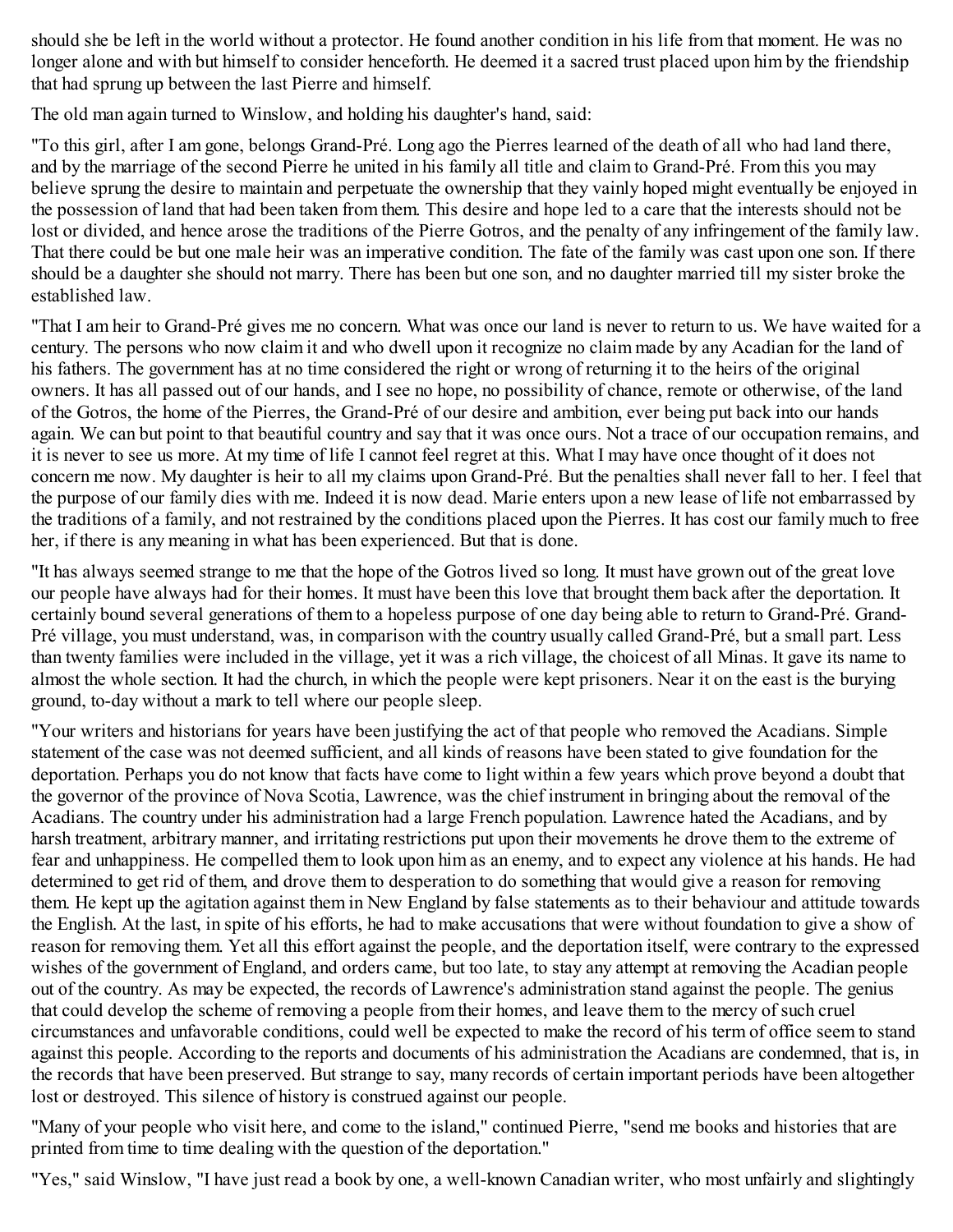deals with your people, and ignores utterly the latest accepted statements of history."

"Our families bear witness to the hatred of the New England people to the unfortunate and homeless race when they were thrown helpless among them. Many tales of cruelty are told of those days."

"It is a sad story," said Winslow. "My own kinsman, I am sorry to say, when he wrote his journal, was filled with apprehension that your Grand-Pré people were likely to rise, unarmed as they were, against his soldiers, and he dealt with them in a way only excused by the stern demands of discipline and a soldier's duty. He had to restrain his men from acts of brutality and oppression they were too apt to practise. It is too evident that to have been an Acadian was to be liable to almost any outrage at the hands of the rude soldiery. But the otherwise worthy colonel was somewhat vain, and made history for himself. He made the statement in his journal, and permits the belief, that all the Acadians were captured and removed. Among his private papers are statements to the contrary, however, and he regretted his connection with the deportation to his dying day. He was under orders. He fulfilled his most unpleasant duty, but one may read his protest upon every page of his journal. His pride was that of a soldier in the strict performance of his duty."

"There was no desire on the part of Governor Lawrence," continued Winslow, warmly, "to have the people treated kindly. They were of no further use in Nova Scotia. Indeed, they were on land that he desired to get from them for other people, and they had large stocks of cattle that would become confiscate when they were removed. Their return to their homes was contrary to his desire and against the success of his scheme. He endeavored in every way to prevent this. He made little attempt to arrange that they should find homes in New England, and, indeed, he found that they would not be permitted to land in many places. Yet he worked out his devilish plan to get rid of them at any cost, and he threw them upon the charity of the other provinces. If many died on the way to our country, packed as they were like animals in the holds of the small vessels, and without help or hope when they were landed at various points down our coast, and if disease thinned their ranks and hunger and fatigue killed, these were agents he was glad to have the aid of to lessen the possibility of any great number ever returning to the lands that they had been taken from. He was a most brutal man, with strength of purpose to accomplish anything and to bend others to his desires."

Winslow ceased speaking with the flush of manly scorn and indignation upon his face and the warmth of sincere enthusiasm glancing from his eyes.

Father and daughter looked upon him in silence. Marie felt the contagion of his feeling, while his presence and the force of his words moved strongly, absorbing her every thought and feeling.

"Salmon! Salmon!" came a loud and excited voice from the shore below. Pierre was roused to action by the words. He explained to Winslow that the first salmon had come up the Basin, and that there were fish in the weir.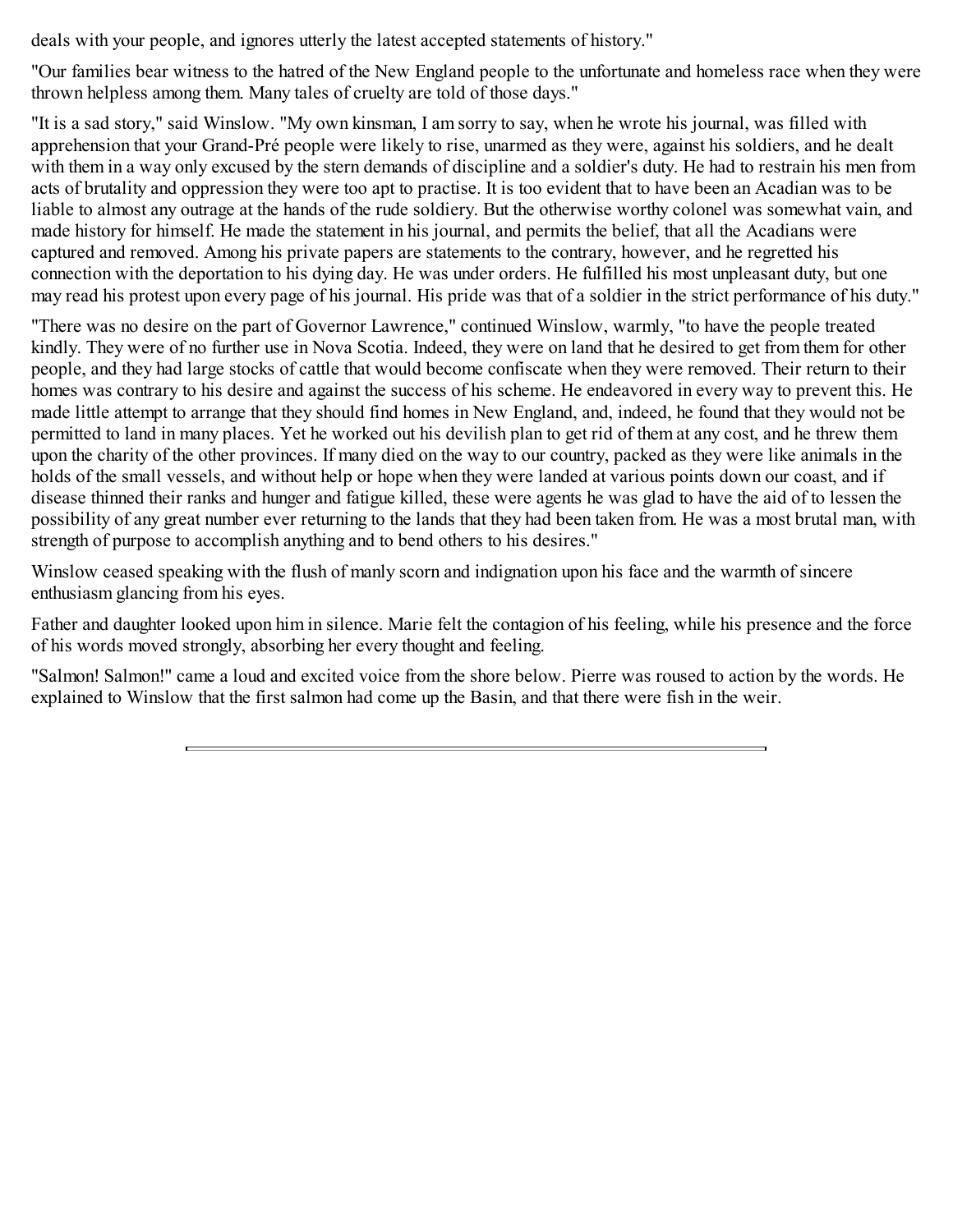### <span id="page-22-0"></span>**CHAPTER VI.**

#### *SALMON.*

"Silver salmon, mystery of the seas."

#### "Salmon! Salmon!"

Again the cry was borne up to Bluff Castle from the shore. In a few minutes Pierre and Winslow, followed shortly after by Marie and Suzanne, hurried down the road. The tide was out, and as they came in sight of the weir they saw Len Lawson moving about in the shallow water of the channel between the island and the mainland. The first run of salmon of the season had come, which had been expected for several days.

Again Len called out, "Salmon! Salmon!" as he saw the men approach down the beach. He had in his hands a long, slight pole about twelve feet long, and as he moved about he struck the water with it and appeared to be much excited.

"Come on, Mr. Winslow," he cried out, "here is sport for you. There are fifty of them at least." He struck the water again, and Winslow could see the ripples made by a number of fish in rapid motion through the water.

Low tide had left but a narrow and shallow channel, across which had been placed a weir, composed of brush. The bottom of the channel was solid rock, and to keep the weir in position, and to prevent the rapid tides carrying it out, heavy beams had been laid down and pinned to the rock bed with iron bolts. To these beams were attached the posts supporting the weir.

The place had been well chosen. The water at certain times of the tide was but a few inches deep at the shallowest point. From this point each way the water deepened gradually. About fifty yards from this shallow point, in the direction the tide takes when running out, the weir was placed. In this way the shallow water prevented the fish escaping back into the sea, and the weir shut them off from the water on the other side. In this pond, so to speak, they were kept till the tide rose again. Yet there was a broad stretch of water for them to move about to escape the efforts of the beaters to strike them. At other times the tide did not fall low enough to enable the salmon to be caught. As it happened, the tide now ran low, and the fish had come in, and there was considerable excitement apparent in the efforts made to secure the valuable fish.

The water was perfectly clear, and the school of salmon could be seen darting about easily in the deeper tide. Often, when separated, they leaped into the air, or broke the bright surface of the water into tiny ripples which showed the rapid movements of their silvery bodies. When in the shallower places their fins could be seen as they curved back into deeper water.

A party of American tourists from the hotel on the mainland was now approaching, to witness the capture of the salmon. Winslow in a few moments found himself in the water, where he was soon joined by others. Each took up a position and was provided with a pole.

The work now began in earnest. The men thrashed here and there, and as the salmon darted about they attempted to strike the water above them so as to stun them till they could be taken to the shore. Often in the excitement somebody would fall into the water, or would be well splashed by somebody else, and thus for some minutes the scene was a lively as well as a noisy one.

Each salmon stunned by a blow was carried to shore, and all were captured but one, very large and swift, which had eluded the efforts of the beaters.

Suddenly it darted into the shadow of one of the beams supporting the weir poles. Seeing this, Pierre, who had taken no part in the killing of the salmon, called the other men away from the fish, and approaching from the other side of the log, slipped his hand over it. He touched the side of the fish with his fingers, and at once the salmon inclined towards his hand, and in another moment Pierre slipped his fingers into its gills and lifted it from the water.

The exclamations of surprise that this feat elicited were interrupted by loud laughter from Len Lawson, who was having some amusement at the expense of one of the strangers. This gentleman had removed his glasses, and being near-sighted, had attacked a large fish which he supposed was a salmon. Len drew it from the water, and held it up to view as Pierre was carrying to shore the salmon he had caught. It proved to be a large and extremely ugly fish, with head out of all proportion to its body, and known as a sculpin, a fish without any apparent use in nature. As he approached to examine it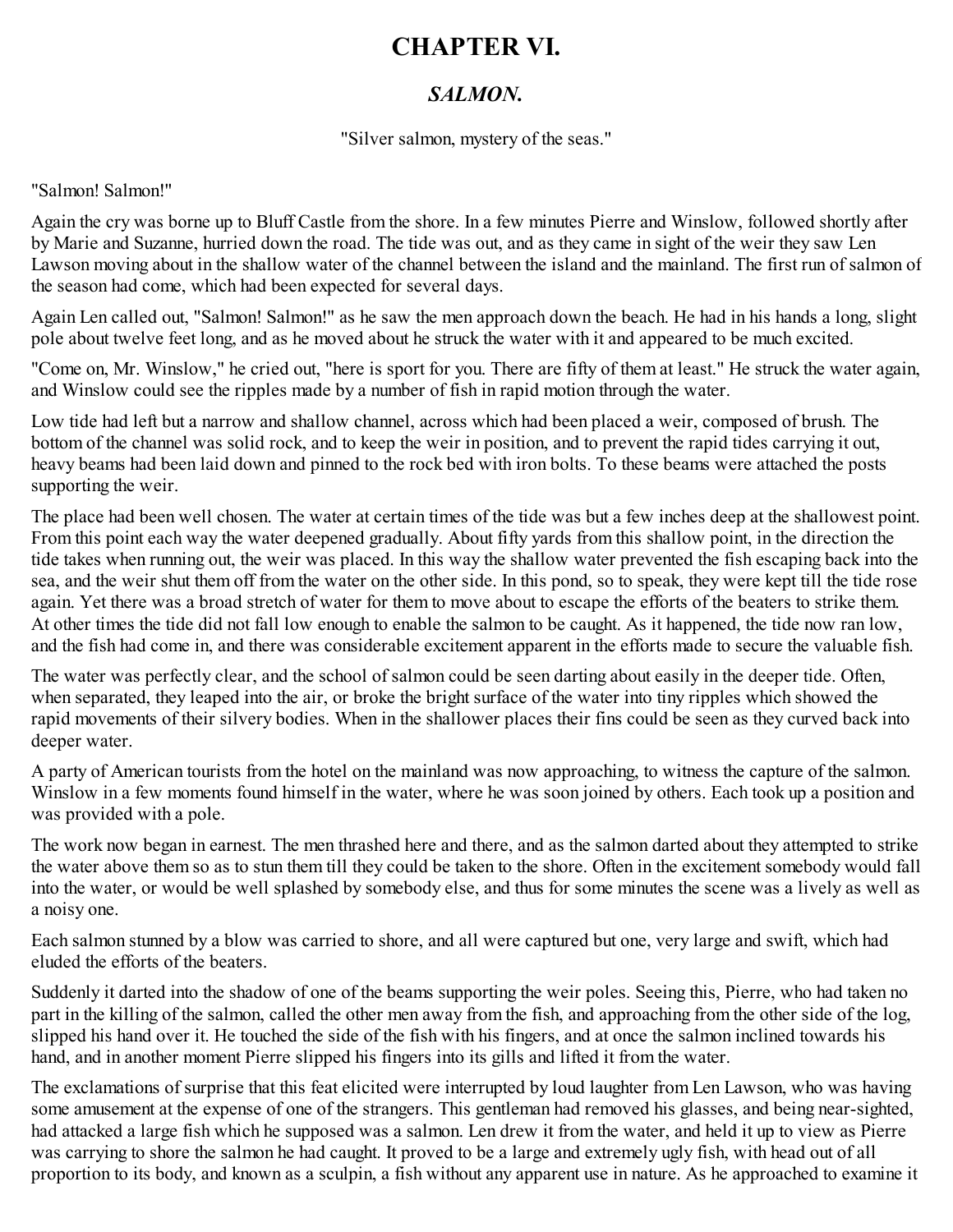more closely Len threw it towards him, and in stepping back to avoid it he fell with a splash into the water.

"Another salmon," cried Len, as he threw it. "May you enjoy it when it is served."

When the stranger rose to his feet again Len feared that he had gone too far with the joke, and said,

"I am very sorry, sir; I did not mean to make you wet."

"It's all right, young man," returned the other; "I am not much wetter than I was previously, thanks to this kind of fun. However, my fondness for water will never equal what yours may be some day."

Len's smile vanished, and an ugly look came into his eyes, and he muttered something under his breath. He looked stealthily about him, and moved away from the people. Winslow saw the whole affair, and wondered what the meaning of the sudden change in Len's manner meant, as he did not understand the words of the stranger.

The salmon were now divided up, or sold on the spot at a high price, and in a few more minutes the tide turned and filled up quickly the space between the shores.

Pierre and Winslow walked up the road together, and the old man explained to his friend the meaning of the words that had so affected Len. The story was in substance as follows:

An old Acadian woman and her grandson, whose father and mother had died while attempting to reach their own country again after having been left on the shore of Virginia, had reached this part of the province after months of difficulty and hardship. She was passing through a settlement of English people. The whole care and hope of her life were in her grandchild. She had often given to him and starved herself for his sake. She had carried him miles and miles to save him from suffering. On this day she had walked a long distance in the heat of the summer, and held him in her arms while he slept. He awoke, and feeling very thirsty, asked several times for a drink. Just then a man approached with a bucket of water which he had taken from a well or spring. Seeing him, the child again cried out for a drink. On this the woman arose from the stone on which she had rested for a moment, and asked the man for a sip to give her child. The man refused her request, and pushing her aside, passed on, leaving the child in tears. The man's cruelty and the tears of the child aroused her, and crying out after the man as he left her, she said:

"Man of hate! Man of Satan! you shall thirst. And your sons from their manhood shall thirst till your name shall die. Your breed shall be cursed with what you deny my child."

"From that day," said Pierre, in concluding his narrative, "the sons of the man have been afflicted with an awful, unquenchable thirst. They are known as the water-cursed, and they are dying out. It is believed by the people here that Len will not escape the water curse, and it has isolated them from their own race. There are several who are afflicted, but Len has not come of age yet. I know what the effect upon them has been, and it is indeed a curse.

"Unfortunately for Len, he has grown into a violent attachment for Marie. No Acadian would marry a victim of the water curse."

"I have observed evidence of his love for Marie," he replied.

"They have known each other from childhood," the old man continued.

"Your daughter is young, sir, and doubtless you intend to continue her education?" said Winslow.

"Marie goes to school in winter, as that season is severe here. I wish to give her as much schooling as I can. I have little to leave her when I am gone."

Marie in her radiant and beautiful maidenhood was waiting for her father at the door of Bluff Castle.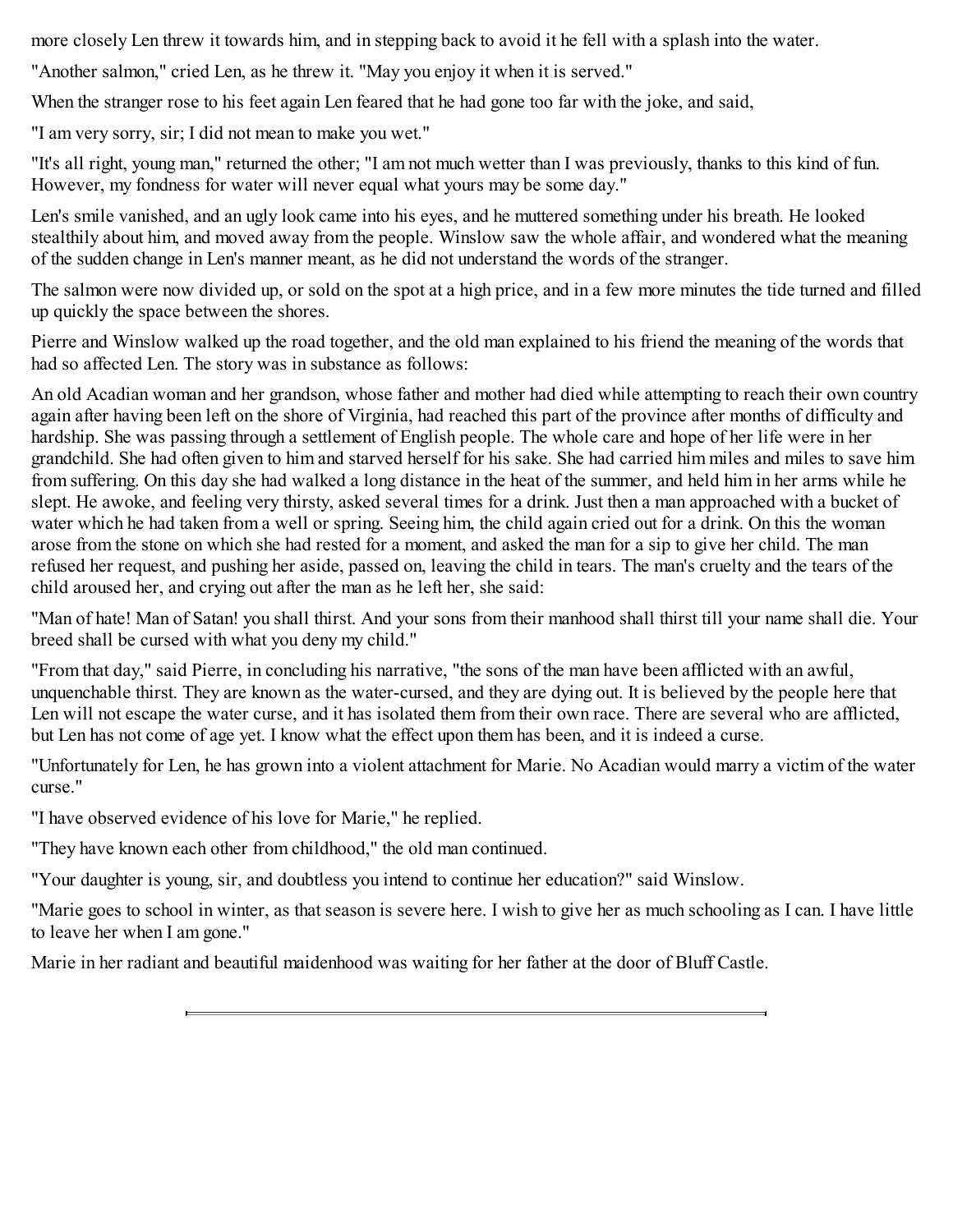### <span id="page-24-0"></span>**CHAPTER VII.**

#### *MARIE.*

"Evangeline, sad-eyed with longing pain."

To Marie Gotro the last few weeks had been filled with events which would influence her whole existence. Every tendency of her life, every inherent impulse of her nature, every impression made upon her heart by the character of her growth and training, had been affected by something which gave new direction to her soul, and tinged her whole personality. An unknown force had developed in her life. Her existence gave her new lights and shadows and feelings as if she had entered suddenly into a new world. Hitherto no thought had ever come to her as to her future. Her young womanhood was yet pervaded with the glow and with the happy ease of an unrestrained childhood. She had lived under the influence of conditions which had made no especial demand upon her, and she had followed the direction of other wills than her own, and knew no force within herself which ruled her but for the moment. She loved her father, and lived in the life he had made for her, uninfluenced by the secret care and solicitude he often found troubling his soul for her future. She had not yet fully come out of childhood to indulge in dreams of fresh youth, or to feel the melancholy pinings of a more mature intellect and a more highly developed physical being. Of late a slight melancholy had come upon her at times, the inheritance of all her race, and the natural tendency of a nature such as hers. Yet there was nothing defined in her feelings. An exquisite emotion during such periods, without any play of intellect, gave her a vague and yet powerful feeling beyond expression in words, and potent in its influence upon her. Unknown to herself, these forces of her young soul were at the sanction of her heart and eyes ready to fix themselves upon some object which all her nature could not resist, and which henceforth would make the purpose which was lacking and which would mould her whole life. This purpose was now outlined in her soul. The strong light of desire had come to her, and gave a different value to life, and made a hope which thrilled with expectation, and created a future as if a new existence had suddenly been realized. In an object outside herself were centred all the forces of her being. She realized herself no longer as the individuality of a few days previous. She reached out to something beyond her, and at the same time out of her reach, with all the passion her heart was capable of, suddenly strengthened into the full maturity of womanhood and conscious of the whole and single desire of her life.

Unfortunately for Marie, she was not made happy by the sudden birth of love. Her nature's rapid development she was not prepared for. She found herself with feelings that were new to her. The pain was as unfamiliar as the love that caused it. She was, however, all youth, ready to be moulded, easy of influence, immature in experiences, and in the peculiar strength of her life capable of much suffering and of much happiness. The change of her life came quickly. There was no doubt of its reality, there was no hesitation in meeting it or resistance on her part to the influence that ruled her. She loved with all the strength of her being.

With her love, Marie came to the realization of a great helplessness. Greater than all the dreams and hopes are the doubts of young love. In her self-abasement she made a house of grief for herself. In silence and in secret she dwelt with her new life. Neither her father nor old Suzanne knew of the change in her life.

The presence of Winslow at Bluff Castle placed no restraint upon the members of the household, for his quiet and natural manner and unconventional mode of life soon made him intimate with Suzanne as well as with Pierre. Marie laughed less than was her wont. Pierre and Winslow were thrown more and more into each other's society as the days passed and as the young man found his strength again. The old Acadian woman was more occupied with the duties of the house. Marie wandered alone much of the time, sometimes on the beach about the island, or watched from the summit the passing of the ships coming and going with the tide. The change in Marie did not arouse attention. She seldom addressed Winslow, and at those times with a modesty and color of cheek which left on his mind the impression that Marie was extremely shy and without experience. Yet at times he saw in her eyes a depth of expression and warmth of color which left him uncertain as to what meaning they conveyed.

Pierre and Winslow in their conversation talked of the Acadians often. One evening their conversation turned to Longfellow, who had never seen Nova Scotia, and yet in his poem, "Evangeline," has described Grand-Pré so accurately. Winslow quoted some lines and was suddenly attracted by the pensive face of Marie, who, lost in thought, was following the words, her large brown eyes fixed upon him.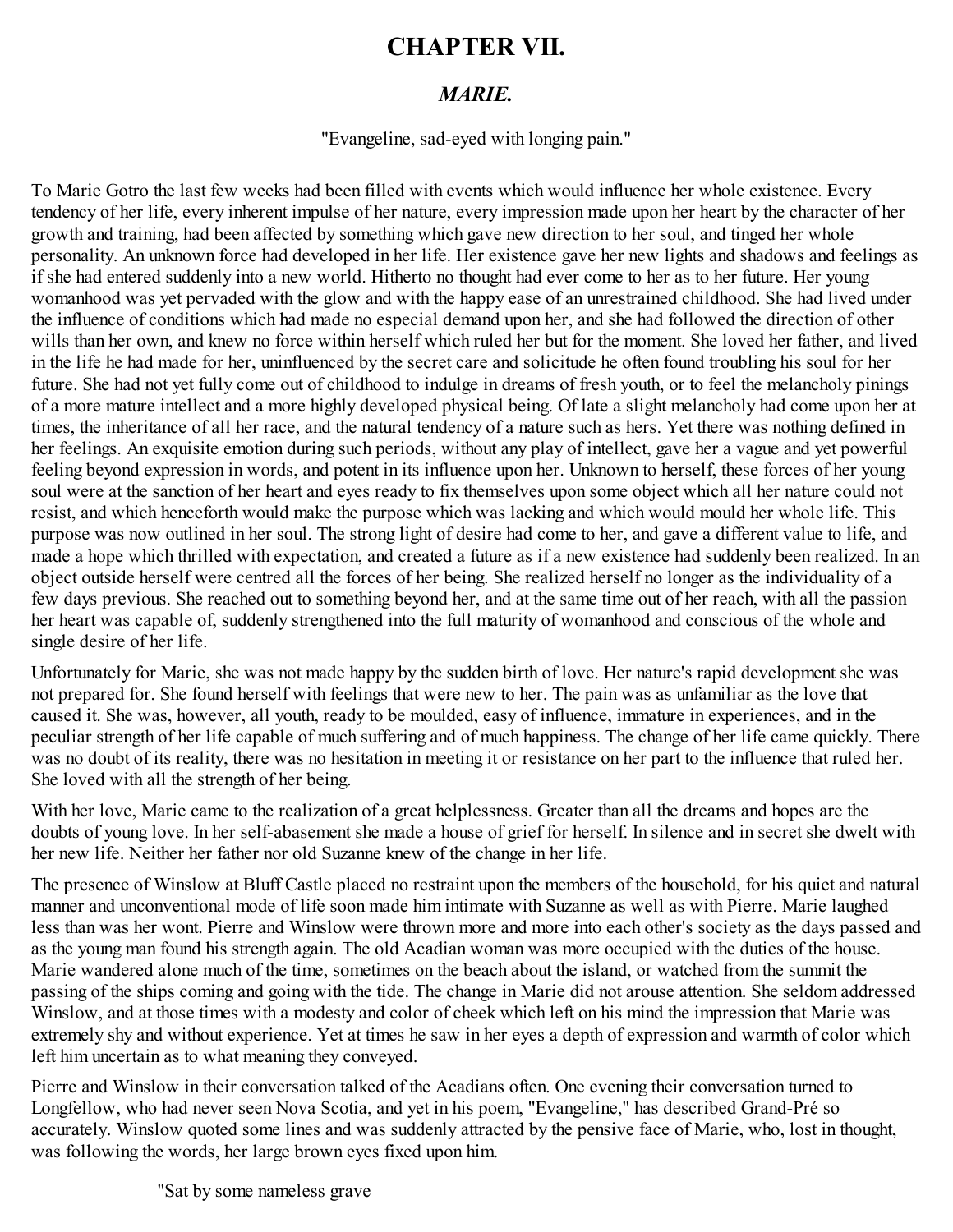"Sat by some nameless grave And thought that perhaps in its bosom he was already at rest, And she longed to slumber beside him."

"It is a beautiful poem," continued Winslow, "and a sad story. What theory do you hold in regard to the origin of the story? I have known that it is a common belief that it came to Longfellow through Hawthorne, who got it from a priest. Longfellow asked the novelist for the privilege of using the story for a poem, as he did not care to make anything of it. The priest got the story from a relative of the historian Haliburton, who knew many of the returned Acadians."

"The story of a young Acadian woman," said Pierre, "who was sent away on one ship and her husband on another, and of their having wandered over the country in search of each other for years, was told among our people in the early part of this century. It was only one of the many sad tales they made current, and many homes to-day preserve traditions of the sufferings of their forefathers in those awful days."

"Then there was a kernel of fact about which the incidents of the poem, 'Evangeline,' were formed."

"The name 'Evangeline' was chosen by Longfellow in preference to 'Celestine' and 'Gabrielle.'"

"The privilege of the poet for the purpose of the poem," smiled Winslow. "It might just as well have been 'Marie,'" looking at the young woman as he spoke.

"That was indeed her name," Pierre added. "Marie Landry and Jacque Hebert. The story has been told to many generations of Acadians."

Marie blushed violently, and dropped her eyes, which until then had been fixed upon him and Pierre in turn, oblivious of herself till addressed.

"Your daughter much resembles that famous picture of Evangeline by an English painter, Thomas Faed. Indeed, I believe that the picture, while very beautiful in the suggestion of strength of character and of a high type of loving womanhood, is but the idealization of your Acadian women."

Pierre did not reply to this, but looked at his daughter intently for some time. He probably saw in her some resemblance to his dead wife.

In the silence that followed Winslow still looked at the young woman, studying her face and much struck with the wonderful beauty of it. His thoughts drifted on under the influence of her young, fresh loveliness, and he experienced an undefined and pleasant sense of something swaying him for the moment.

So, while Winslow was recovering the use of his shoulder and arm, the old man was his frequent companion, and they were being drawn into closer relationship. It was as if the house of Pierre had found a son. But in finding the son the young life of the daughter was lost, and in its place was the new life of the woman, with her days made up of the feelings and impulses, the doubts and desires of the heart.

Another fact in the changed conditions of her life was her sudden aversion to Len Lawson. Previous to the coming of Winslow she had simply felt amused or annoyed at him, according to her humor or his behaviour. The young fellow had seen with what favor his employer had been received by the inhabitants of Bluff Castle. This fact drove him to acts of attention, more or less eager, which Marie did not like. He persisted often in appearing before her when she preferred to be alone. What she had formerly received with indifference or slight vexation she now saw with fear, and she felt a consciousness of herself which was new to her, so that she shunned Len in a way that aroused in him fits of anger and upbraidings.

When Winslow was not out in Len's boat examining the shores and studying the tides and their changes, Len was often at the island to accompany him on some excursion or to receive his instructions. Winslow knew of Len's attachment for Marie, and often had opportunity to observe them both. He noted particularly the effect his presence had upon her, and to free her from his rude attentions he often sent Len off upon long trips, or took him away for days when his strength finally permitted him to undergo the exertion. Often his errands did not seem to Len to have any other purpose than to rid Marie of him. As this feeling grew, his manner changed towards his employer. There was soon in his mind another cause for this change. He began to believe that Winslow's fancy for Marie had altered her treatment of himself. At last, he began to use Winslow's name in the manner of an accusation against the young woman, and the bitter tone he indulged in often brought a flash of anger to her eyes. In this way he became more and more offensive to her, and in the end her agitation overcame her anger when she thought that by some chance Winslow should learn that he was the cause, on the part of both Len and herself, of the present difficulty.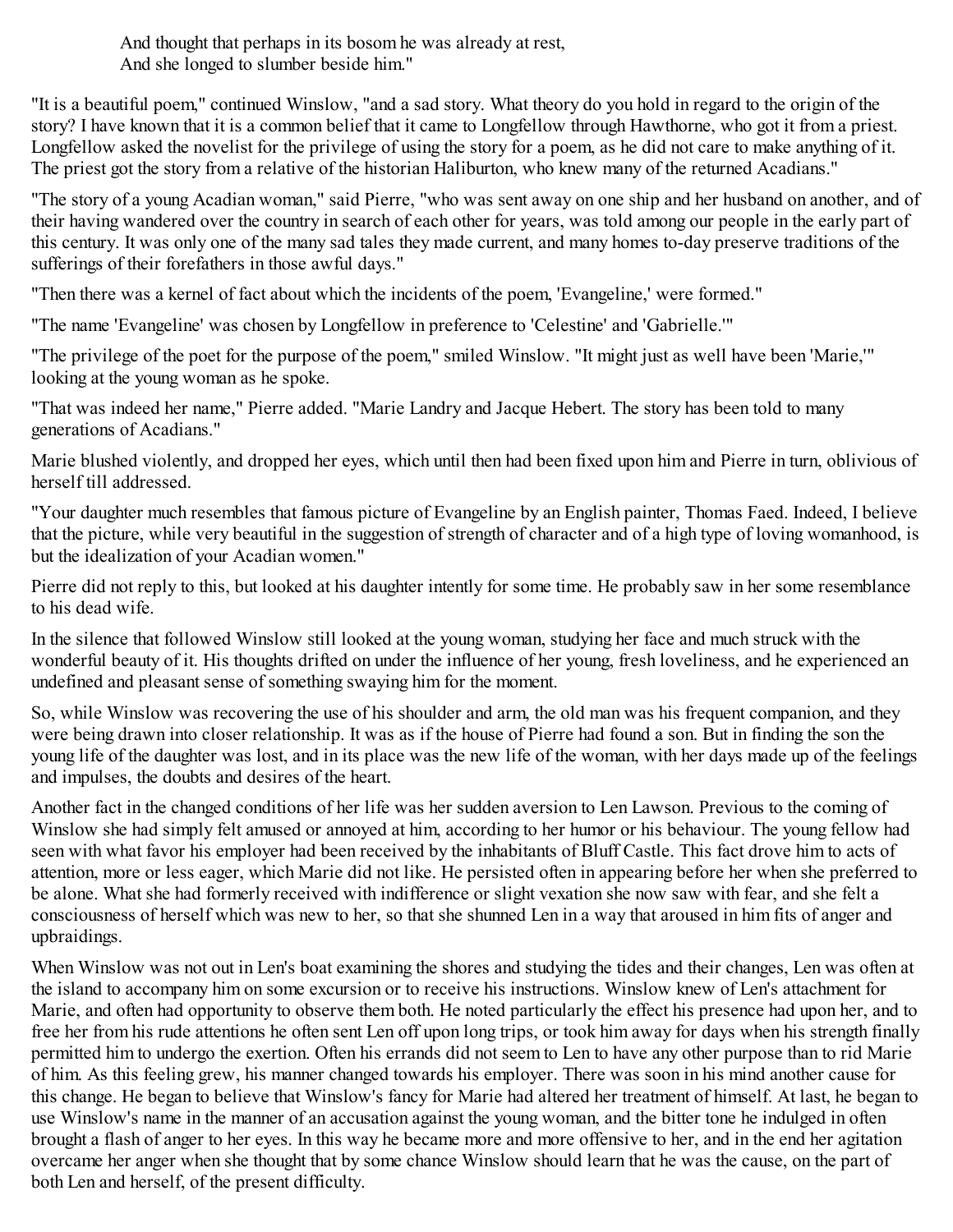"Why will you not sail with me, Marie?" Len would sometimes ask her.

"You are in the employ of Mr. Winslow now," she would perhaps reply.

"If you think I should do so, I will tell him you want to go sailing. He will not refuse it."

"No, no! Don't ask him," Marie would exclaim; "it is not necessary."

"Then you will go?"

"Perhaps, some time," Marie would say, glad of a chance to escape.

After a few such scenes Len's anger would break forth, and she would abruptly leave him, while he would cry after her that she was afraid of Winslow.

It was really the case after awhile. Marie feared both Len and Winslow.

In this way Marie was driven to the extremity of disliking Len and avoiding him as much as she could possibly do so.

All this made it more difficult for her to assume an easy and natural manner in the presence of Winslow. The restraint it put upon her made it impossible for her to receive him into her daily life as she might otherwise have done. It also affected her position with regard to him, and left him without a true estimate of her character, attractive as she was in feature and in the charm of her fresh youth. He was to a certain extent influenced by the halo of romance surrounding her as the daughter of his venerable friend Pierre. He was, moreover, bound to her by the bond of duty voluntarily accepted, which he was anxious to perform. As yet no woman had entered his life. His studies had been his passion both from choice and favorable opportunity.

In this way the young love of Marie began for her self-appointed guardian and the friend of her father.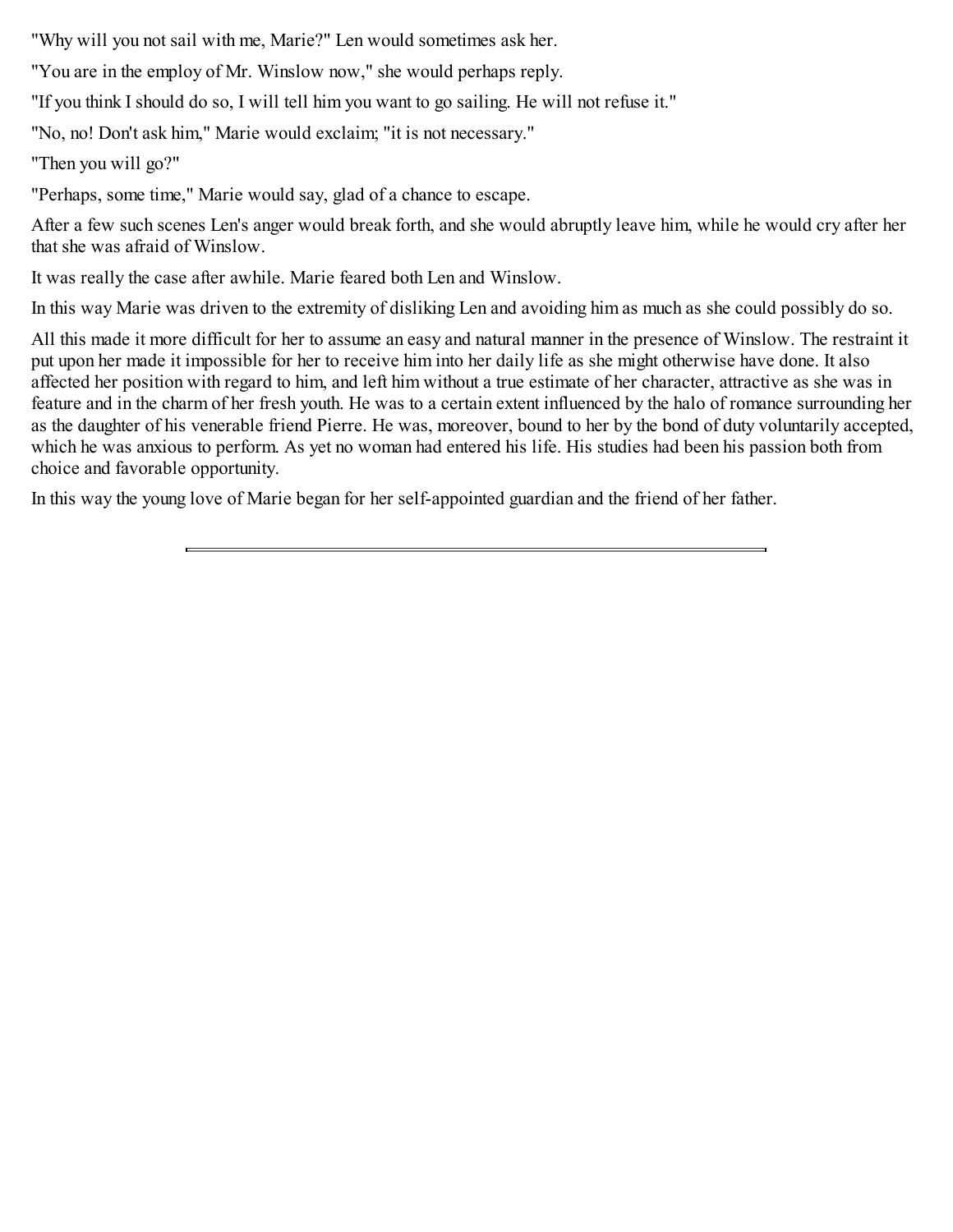### <span id="page-27-0"></span>**CHAPTER VIII.**

#### **"***BLOW-ME-DOWN.***"**

"Dark was thy coming and with fire and dearth; Internal shudderings and voiceless throes; When from the burning depths thy form arose To lie all black and shapeless on the earth."

Frank Winslow was now in the midst of his work, fully recovered from the effect of his accident, and in the enthusiasm of his investigations, with the ardor and strength of his young manhood, he kept himself actively engaged. Sometimes with Pierre and Len, and often with Pierre alone, he made excursions to regions of important geological formations on the numerous islands that studded the waters of the Basin of Minas. He often kept Len afloat for several days, much to the vexation of that young man.

They were again out on the flood tide approaching Blomidon, Len, as usual, at the tiller and Winslow busy with his glass. The wind was fresh and the *Marie* moved quickly into the shadow of that famous mountain of volcanic birth, the termination of the range of hills that make the backbone of Nova Scotia. The end of the mountain rose in front, lying along the Basin for several miles, and presenting a rugged and precipitous face over the greater part of its extent. Here and there the crown of forest extended down the face of the cliffs like a cape, while in other places the soil was red and stood out in sharp contrast to the black or darker portions of the trap formations. Occasionally were open spaces of farm land where a barn or house could be seen perched seemingly on the very edge of the bluff. Along the whole face of the shore line the mountain stood out in coves and bays curving backward for several miles. To the extreme right the rock terminated in a sharp point called Cape Split, pointing seaward into the waters of the Bay of Fundy. On the right could be seen the lower lands of the Annapolis Valley, resting in quiet beauty on the south of the mountain. On the extreme south, blue in the distance, rose the outline of the South Mountain, making the other wall of the valley. The whole scene lay under the glorious sky of an Acadian summer, a veritable—

"Tempe, vale of the gods, deep-couched amid woodland and woodland, All day drowsed with the sun, charm-drunken with moonlight at midnight, Walled from the world forever under a vapor of dreams,— Hid by the shadows of dreams not found by the curious footstep, Sacred and secret forever, Tempe, vale of the gods."

—*C. G. D. Roberts.*

"Well, Len," said Winslow, "you seem to know everything about this grand old Basin: what is the meaning of Blomidon?"

"Blow-me-down, sir," answered Len, laconically.

The boat was under light sail, as the wind was fresh, and the early tide was driving them along rapidly. Frequent gusts of wind seemed to sweep down upon them from the mountain, literally falling upon the sails. One of these gusts struck the boat just as Len answered Winslow's question. The effect was startling and strange as the squall whirled about them without a sign of its coming.

"I understand your meaning, Len," said Winslow, after the boat had recovered and the wind had passed.

Len made no reply, but kept on the alert, sheet in hand and tiller free.

Blomidon cast a dark shadow to-day which the little boat was now darting through under the great bluffs. They soon sailed into smoother water and glided along steadily near the shore. Their course lay just outside the tide "rips," which roared and foamed where eddy and tide passed each other. The tide was rising rapidly and in a few hours would be sixty feet deeper, all the water pouring into the Basin between Blomidon and the opposite shores of Partridge Island, five miles distant.

Len pointed out the long line of beach formed of gravel and stone thrown up beyond the highest tides by the action of the surf. Behind this "sea-wall," many yards in extent, were the excavations made by the treasure hunters after Captain Kidd's hidden money.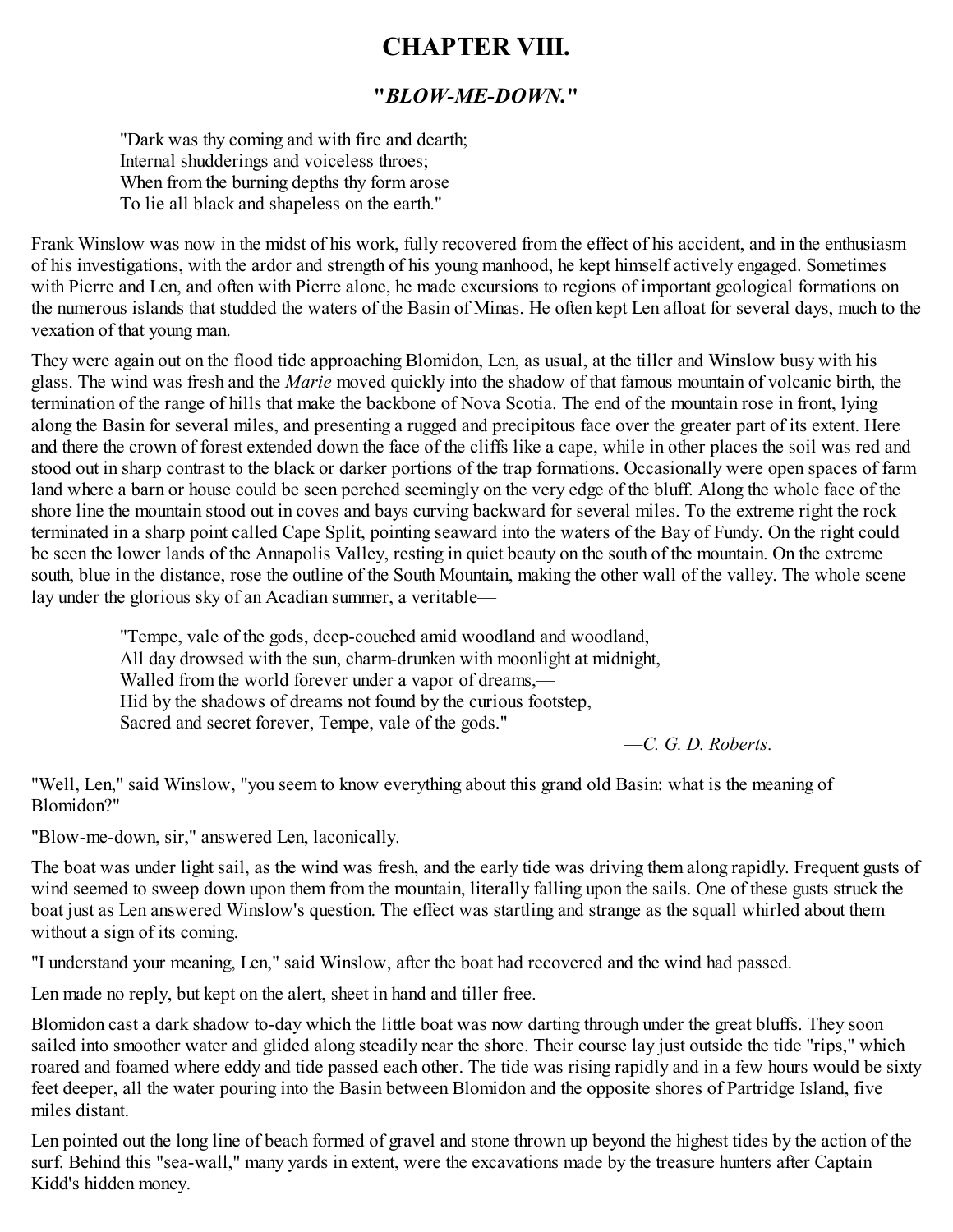Passing southward, they cut across from point to point the magnificent curve of "Big Eddy," after having examined for some time Amethyst Cove, so famous for the quality and quantity of its amethyst veins.

Their destination was Indian Springs, where it was possible to observe the junction of red sandstone and the overlying trap which had been forced up and poured over the earth during a great internal disturbance.

Leaving Len to look after the boat, Winslow spent the greater part of the day alone. He had proceeded along the shore for several miles, fully absorbed by his investigations, when he saw by the height of the tide that it was time for him to return to the boat. The formation of the red sandstone yet drew him onward till he saw, about half a mile ahead of him, that the face of the bluff was almost perpendicular to the beach, and that the waves of the tide were washing against the face of the rock, thus cutting off farther passage. As he stood examining the elevated rocky shore on which he now stood, he heard a voice below him, and turning he saw a young woman who had just risen into view from behind a large boulder.

Seeing him, she spoke hurriedly and with serious face.

"Oh, sir, are you acquainted with these tides? If so, do pray tell us how long it may be before we can pass that point which the tide reaches yonder?"

"High tide will not be for an hour," said Winslow, looking at his watch as he approached her. "It will be another hour, perhaps, before the tide will recede to enable you to pass the point."

"Oh, what shall we do?" said another voice, proceeding from the same rock.

As he came nearer he saw another young woman, with a look of utter despair, seated upon a stone, her head resting on both hands.

"Oh, Grace, what shall we do? Mother will be so frightened at our absence, and you know she is not yet strong after her illness. Oh, sir, can you help us to return to our friends? We should have left here an hour ago. If we cannot get back before two hours I do not know how much my mother may be affected."

"Calm yourself, Lizzie," said her friend, encouragingly; "perhaps this gentleman may help us," turning to Winslow as she spoke.

"I came to this shore in a sail-boat which is, I fear, too far away to be brought here in an hour. If I had been a few minutes earlier I might have helped you past the point, even if it had been necessary to carry you."

"My friend, Miss Forest, is not a good mountain climber, or we might try to reach the top of the bluff and return that way."

"I think, Miss—?" hesitated Winslow.

"Gaston," she said, smiling, in reply.

"I think, Miss Gaston," as he spoke passing to her a card he happened to have, "if you are willing to permit me to assist you, that we may find a way up the mountain."

"Lizzie, if you will accept Mr. Winslow's kind offer to help us we may return at once. I can carry the camera and get on very well without help, as you know."

"Anything, Grace, if we may escape from here. The sound of the waves will drive me to do anything. I have become so nervous thinking of mother."

"It is very kind of you, Mr. Winslow," said Miss Gaston, "and pray excuse the necessity of taking your time in this way. It may cause you much inconvenience."

"Not at all," smiled Winslow, in reply; "I am my own master, and my boatman is engaged for the season."

"Do let us hasten, then, Mr. Winslow, I beg of you. It is very, very kind of you indeed."

Winslow at once moved up the rocky base of Blomidon, choosing a way through the boulders and over the rough broken stone that was easiest for the ladies. As he came near the steep face of the cape he selected a place which seemed to promise less difficulty than elsewhere for their ascent. The course took them up the bed of a brook in the sandstone worn irregularly smooth, and free from stone and earth. At this dry season the amount of water running was small. It was very steep in many places, but the sharp, fine material of the rock over which they trod gave them a good footing. Winslow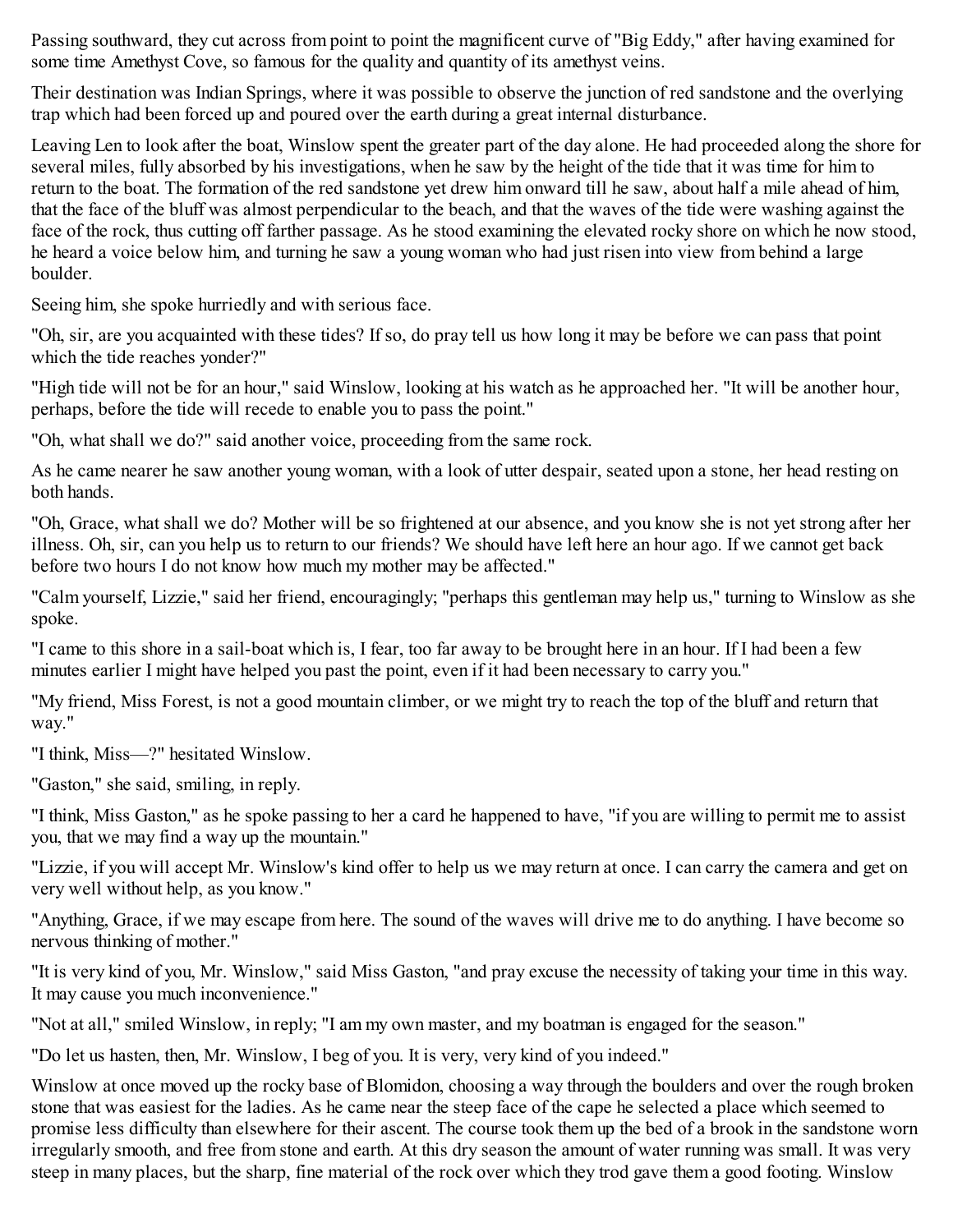paid all attention to Miss Forest, who was more timid and less agile and firm of foot than Miss Gaston. Often the way was so steep as to be most difficult for him to ascend, but when he got himself up it was more easy to assist them afterward. To aid him he used a long, tough stick which he found on the way, and by taking the ends in his hands he made good use of the loop by passing it around the waist of the young women.

"Are you sure you can hold out, ladies?" asked Winslow, when they had risen about a hundred feet in this way, and were resting, still in the bed of the brook.

"We must! We must!" cried Miss Forest, clinging to her friend as she looked down the steep way they had come. "It can be no worse than going up. Indeed, I do not believe we can get back. Do you think so, Grace?"

Her friend smiled and said, "We are doing well, are we not, Mr. Winslow?"

"You certainly are. Fifty feet more will take us out of this brook bed to a road less steep, though perhaps less easy to climb."

Having rested for a short time, they again began the ascent, but a few more yards brought them to the most difficult place to surmount they had met with.

"Now, ladies, I have helped you up so far," said Winslow, after he had examined the wall before and above them; "you must now help me." He spoke cheerfully. "This place is too high for me to go up without a little help. Just above is the last of the brook bed for us."

"How may we help you?" said Miss Gaston, surveying the red and apparently impassable wall they were yet to climb. Her face told Winslow that she felt the difficulty of their position. Her friend sat down without a word, the picture of despair.

Winslow lost no time. Taking from his pocket a large knife, he carefully selected a place measuring from Miss Gaston's head, and in a few minutes had cut a notch in the loose rock large enough to receive part of a foot. He then cut another as high from the base as she could reach with her foot to lift her weight from the ground. Between the two now cut he made another.

"Now, ladies you must hold me against the rock when I step up on the lowest notch."

Placing his foot in position he rose up, and while held there by both the young women he cut a fourth notch above the highest one. Miss Forest saw what he wished to do and became more hopeful again.

"Less than three minutes will find us all above. Now, ladies, your assistance again."

Placing one on each side of him, he stood close to the rock and raised himself carefully and slowly with his foot in the first step. The ladies held him against the face of the rock while he aided himself as much as he could by placing his hands in the step above his head. When he reached the second step he could not depend upon anything above to support him. Now taking the knife from between his teeth where he held it open, he reached up and made another small cut, into which he pressed his fingers. He held for a moment to give the ladies an opportunity to rest, for he felt the trembling of their hands against him. In a few more seconds he had the notch deeper, and with his foot in the third hole, he was able to draw himself up to the shelf above, which was large and flat.

"Now, ladies, if your skirts will not permit you to be sure in taking the steps, you had better shorten them. You will not be able to use your hands."

"Miss Gaston, if you will help your friend up one step, I will be able to use this stick. She will let it pass over her shoulders under her arms. By all means keep close to the rock. I have cut a place here to brace my feet."

Very pale, and with set lips and eyes filled with fear, Miss Forest went up as she was directed. She was slight, and Winslow was able almost to lift her up the ascent, her own exertions merely keeping her from being bruised against the rock. She was up in a moment at his side.

"You are without anyone to help you, Miss Gaston, but your strength was necessary to aid your friend.

"Place your foot in the first step and rest your two hands in the second. When I say 'ready,' leap up from the ground as far as you can. Try it a few times easily till you are sure of your footing."

She did so, and after a few trials could rest for a brief space of time on one foot supported by her hands.

"Now, ready!" cried Winslow, and as she rose he let the loop of the stick fall over her shoulders far enough down for it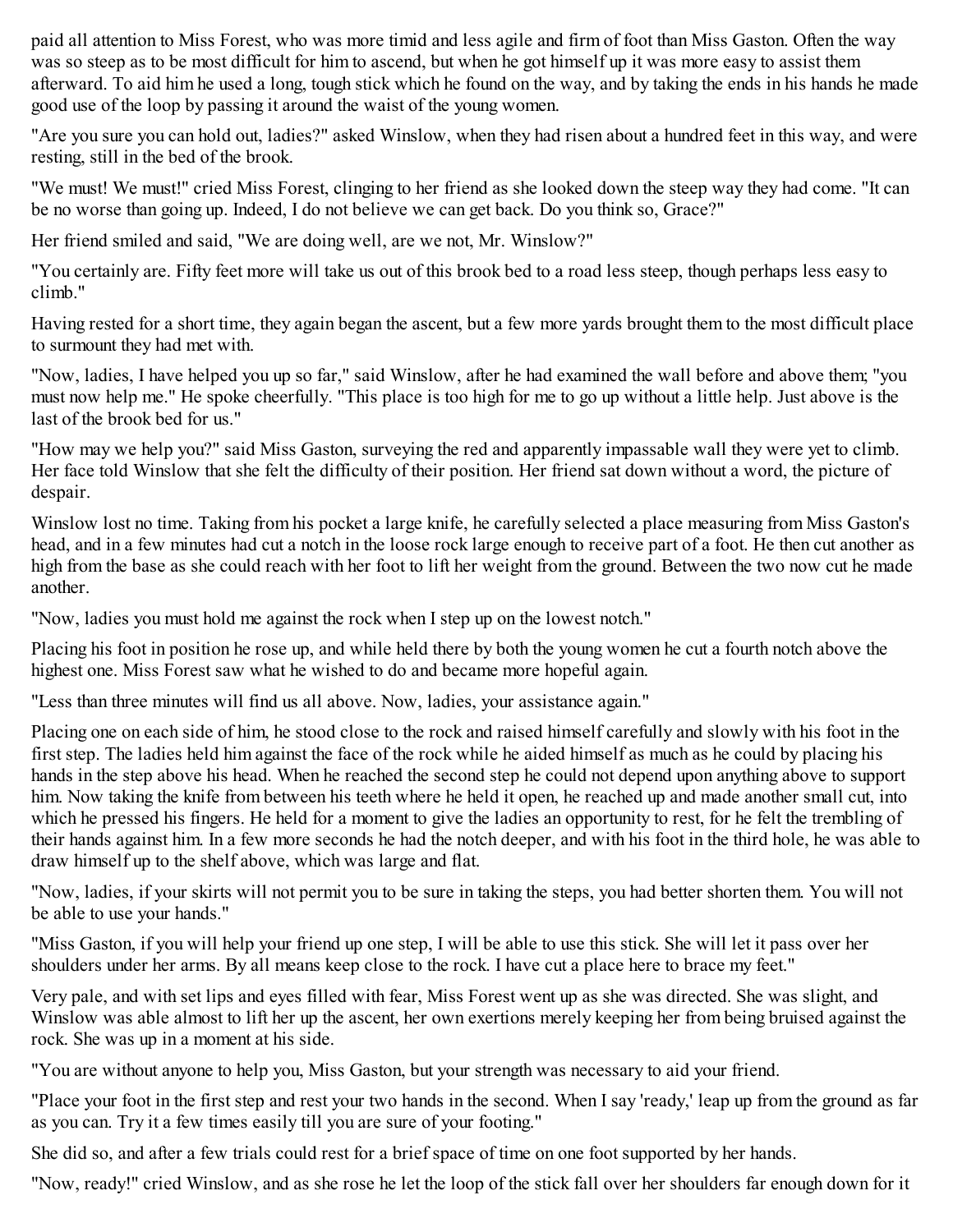to rest under her arms as her hands slipped off the step. Holding firmly to the stick, and balanced on one foot, she steadied herself for a moment, and lifting the other foot she placed it in the second step. With his assistance she was able to rise to this foot, and with another step upward was drawn to a safe place on the ledge by her hands, which Winslow seized with his own.

He gave them time to let down their skirts, not before his eyes of necessity had sight of shapely ankles and limbs, and suspicion of torn hosiery.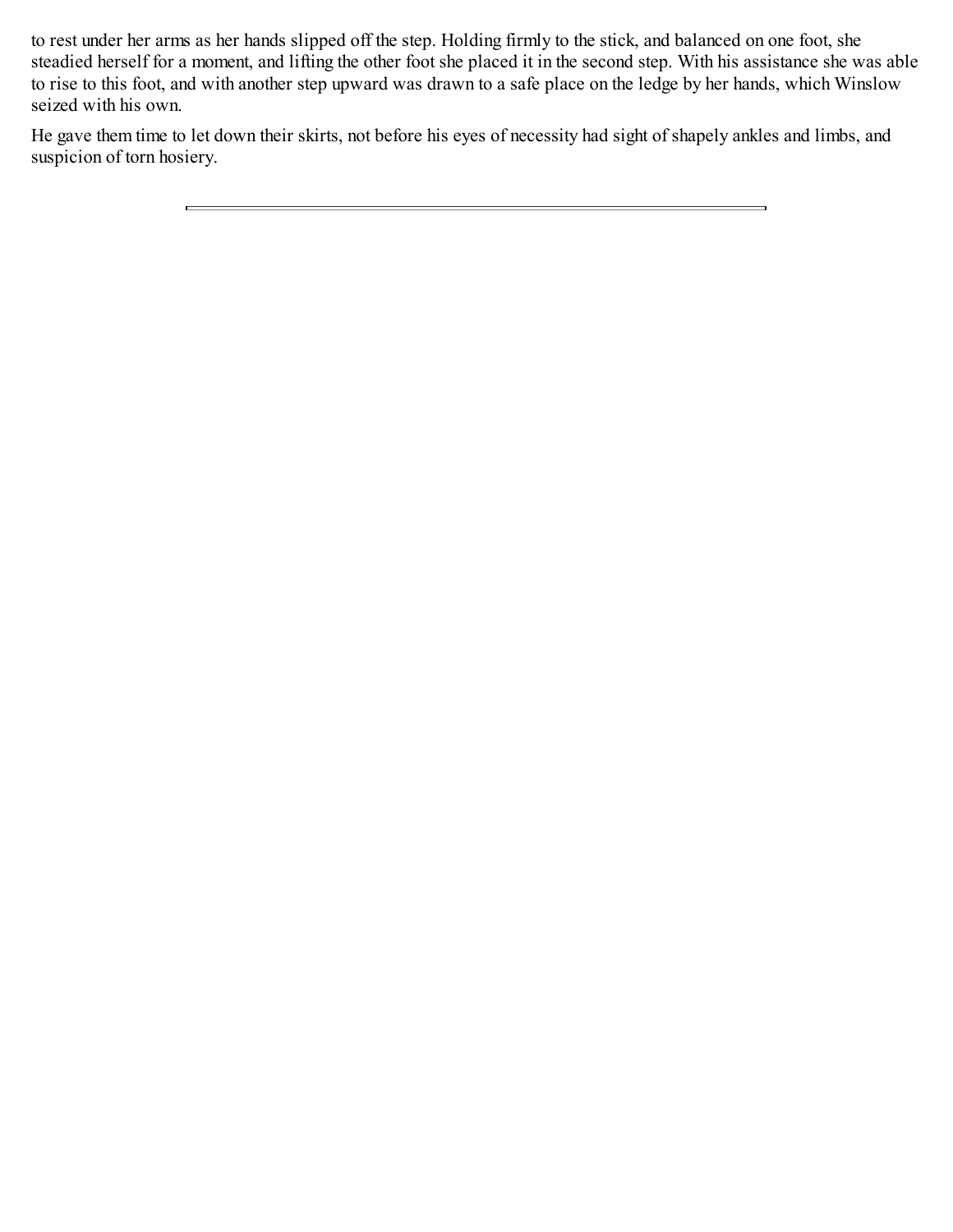### <span id="page-31-0"></span>**CHAPTER IX.**

### *THE ALTERNATIVE.*

"Grim warders of the everlasting crags, To whose bleak avenues the eagle steers; Holding an endless conclave of the peers, Where often Time lays down his blade and lags; Ye are of other days when roaming stags Leaped from no human voice with trembling fears; Ere came the red men and the pioneers; Or Glooscap plied his paddle to the flags."

While Winslow and his recent acquaintances were resting on the broad shelf which they had reached with so much difficulty, and were looking out over the waters that lay below them nearly two hundred feet, a boat appeared sailing close to shore.

"My boatman has arrived, ladies. Shall we return and take the boat, or continue up the mountain?"

"We could never get down again," said Miss Forest, going as near the edge as she dared, and looking down with a shudder. "I am sure I do not know how we ever came up."

"It is always easier to go up a steep place than to go down," said Winslow, recalling his own experience of a few weeks previous.

"I also think we had better try the ascent," added Miss Gaston.

"The way has been so difficult, I do not wish to conjecture as to the rest of the ascent. Yet I think we have gone over the worst of it," rejoined Winslow, looking up the face of the mountain, which from where he stood could be seen rising into the woods of the summit. On the right a strip of hardwood ran down the face of the cliff and shut off their view to the north-east, but on their left hand the rough formation extended for several hundred yards, patches of green shrubbery and woods alternating with rough stone broken off the cliff and sloping downward. Everything seemed to be clinging to the steep face of the mountain, and was apparently at any moment likely to lose its hold and go sliding and tumbling down into the sea. The wind often started a rock or slide of sand downward, and the noise of invisible movement often came to their ears. Yet the birds were all about them. Eagle and hawk were interrupted in their warfare on the smaller bird life, and the seagulls floated through the air with graceful motion.

"Let us go, Grace," said Miss Forest, at last becoming impatient.

By this time Winslow had succeeded in attracting the attention of Len, though he could not make him understand in the roar of the waves, but by motioning in the direction he intended to take he kept him going on to the termination of the mountain.

The ladies were climbing up and were able to get along very well without assistance. Their course lay up a long, loose slide of rock and earth not easy to traverse at times because of its tendency to slip from beneath their feet and endanger the limbs of the person who happened to be just below. Large rocks were easily set rolling downward, and their way was marked by a continuous rolling of stones and earth.

Taking a diagonal direction up the face of the mountain, they approached the long line of trees and brush which seemed to extend from the brow of the bluff of Blomidon downward to where they were.

They now stood within a short distance of the wood they were aiming for, but to Winslow's dismay he found that the more solid formation on which they stood and the woods beyond were separated by a long slide, steep and treacherous, of fine red sand. This slide was as level as a roof. The particles of sand moving so freely over each other had made the slide extremely steep, and the whole slope presented no visible break in the smoothness of its surface. Winslow found that when he tried to go across it was necessary to step very quickly, as his feet sank in the soft material, and the whole surface seemed to move downward in a body, bearing him along with it. His strength kept him from sliding down quicker than he could walk, and he was able to make his way across, where he found another difficulty. The rise from the slide was high, the margin of the wood making a steep bank held together by the countless roots of the trees that bordered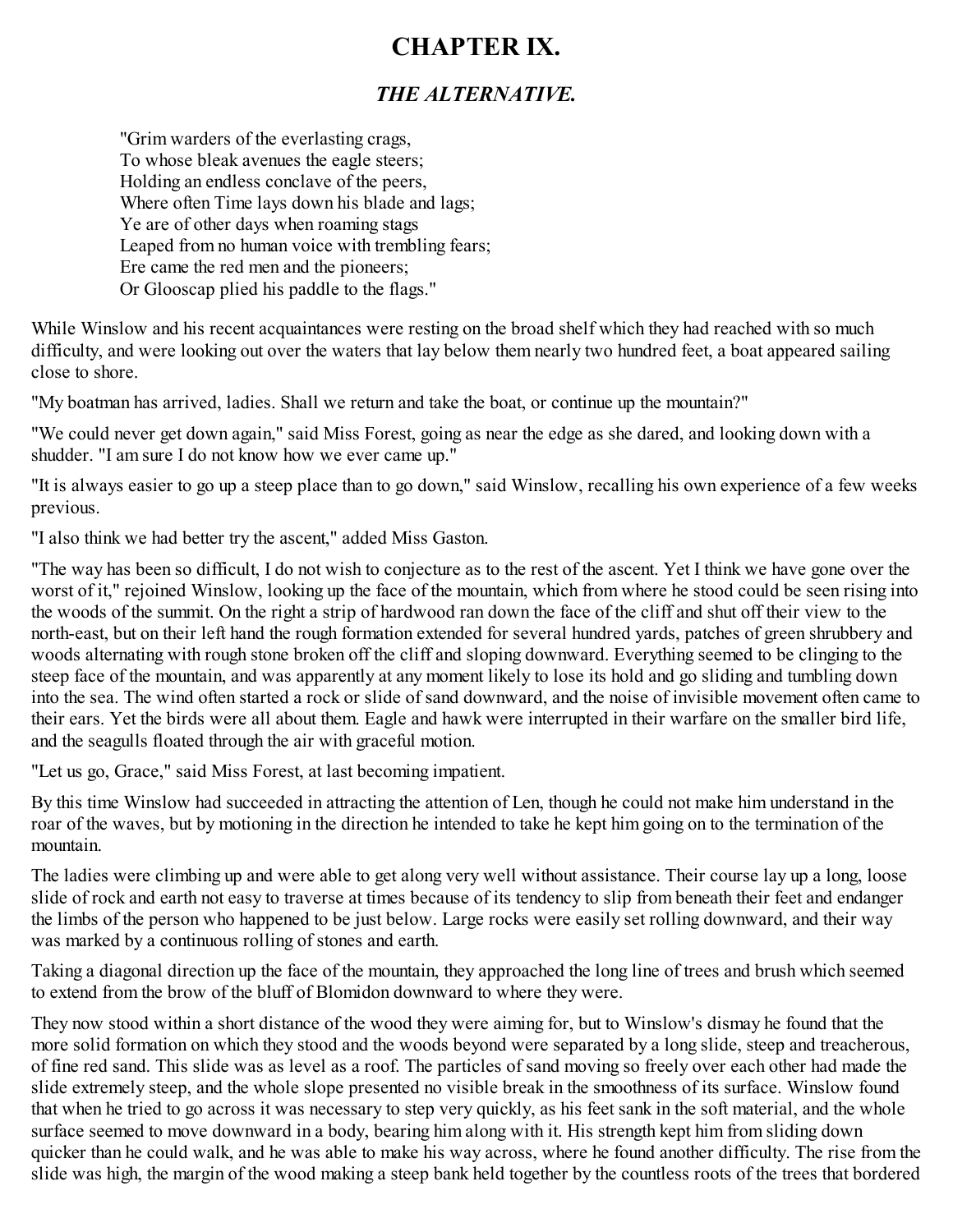it. It was higher than his shoulders, and could only be climbed by the aid of the bare roots and overhanging branches. To stand in one place was impossible, and it would exhaust the strongest man in a short while to attempt to walk up the slide.

"Your assistance, Mr. Winslow," said a voice near him, and turning around he found that Miss Gaston had followed him, but without strength enough to enable her to keep in line with him, she had been carried down some distance by the moving sand. He was at her side in an instant, and together they slowly came up the slope until he was able to grasp a projecting root, and with much difficulty he succeeded in helping her up the bank. As a muscular feat it was the most severe he had attempted that day. They had torn so much of the sand down in their passage across that now the whole face of the slide was amove, the particles filling up all the traces of their exertions. Returning quickly for Miss Forest, he led her up the bank some distance, and as she was slight of figure he was able, by half dragging and half lifting her, to get her safe across. And they again stood together, glad to rest for a time.

"Admirably done, Mr. Winslow," said Miss Gaston, laughing. "You surely have repented of this undertaking many times since we left the beach."

"I have regretted what it has caused you, rather. You will have painful reminders in bruised body and stiffened and strained limbs for some weeks. This trip will be one to be remembered."

"And much torn clothing," added Miss Forest, whose spirits had revived somewhat, surveying the disorder of her garments, at the same time exchanging glances with Miss Gaston whose meaning seemed to be mutually understood, for merry laughter followed.

"Are you sufficiently rested, Mr. Winslow?" asked Miss Gaston, smiling.

"Quite so, thank you," replied Winslow, at once making his way up the mountain through the thick growth of trees and underbrush. From this point they were able to make their way with comparative ease and comfort to the top of the bluff and along the summit.

"At last, at last!" cried Miss Forest, as they clambered up the last part of the steep bluff, and found themselves on the level ground, over which they could now proceed to their destination. They did not pause to enjoy the magnificent view presented from the top of Cape Blomidon, but hurried downward, the delight of their escape lending renewed strength to their limbs. The roar of the sea came to their ears from the shore hundreds of feet below them, and the sun was now about to dip into the crimson and gold lights of the west.

Miss Forest had recovered her natural vivacity of manner and speech.

"Our meeting was a fortunate one for us, Mr. Winslow. But for you we would still be prisoners in that dreadful place, and perhaps would not have been able to get away from it till after dark. You certainly saved my peace of mind, and my mother will thank you for thus restoring her daughter to her arms."

"I shall be glad to tell her what a good mountain climber her daughter is," smiled Winslow. "You both did well, and gave a good exhibition of American pluck. If I mistake not, you are Americans? Almost all the tourists who come here are Americans."

"Yes, we are New Yorkers," she replied.

"My home also for several years," said Winslow. "My summers are usually spent away."

"It may seem strange to you that we should have been caught in such a trap, but we had been told to return in an hour, and we did not think it possible that the tide could rise so rapidly as it did. We are collecting mineral specimens,—not as some of you gentlemen fish, you know, with silver hooks, but we find our own specimens, and in our enthusiasm among the agates and amethysts we did not note how far we were away from the point until too late."

"And our lovely specimens!" cried Miss Gaston. "We have left them on the beach; I did not bring a crystal of any kind."

"Grace, you may have to go after them alone to-morrow. Mother objected to letting me go away from her to-day. After this experience I do not think I shall desire to attempt another for some time."

"I shall return to-morrow by way of the shore and may be able to find your collection," said Winslow. "My work will keep me here two or three days longer, and my intention is to go over the beach thoroughly on foot."

"We have already put ourselves under obligation to you beyond our power to repay," said Miss Gaston.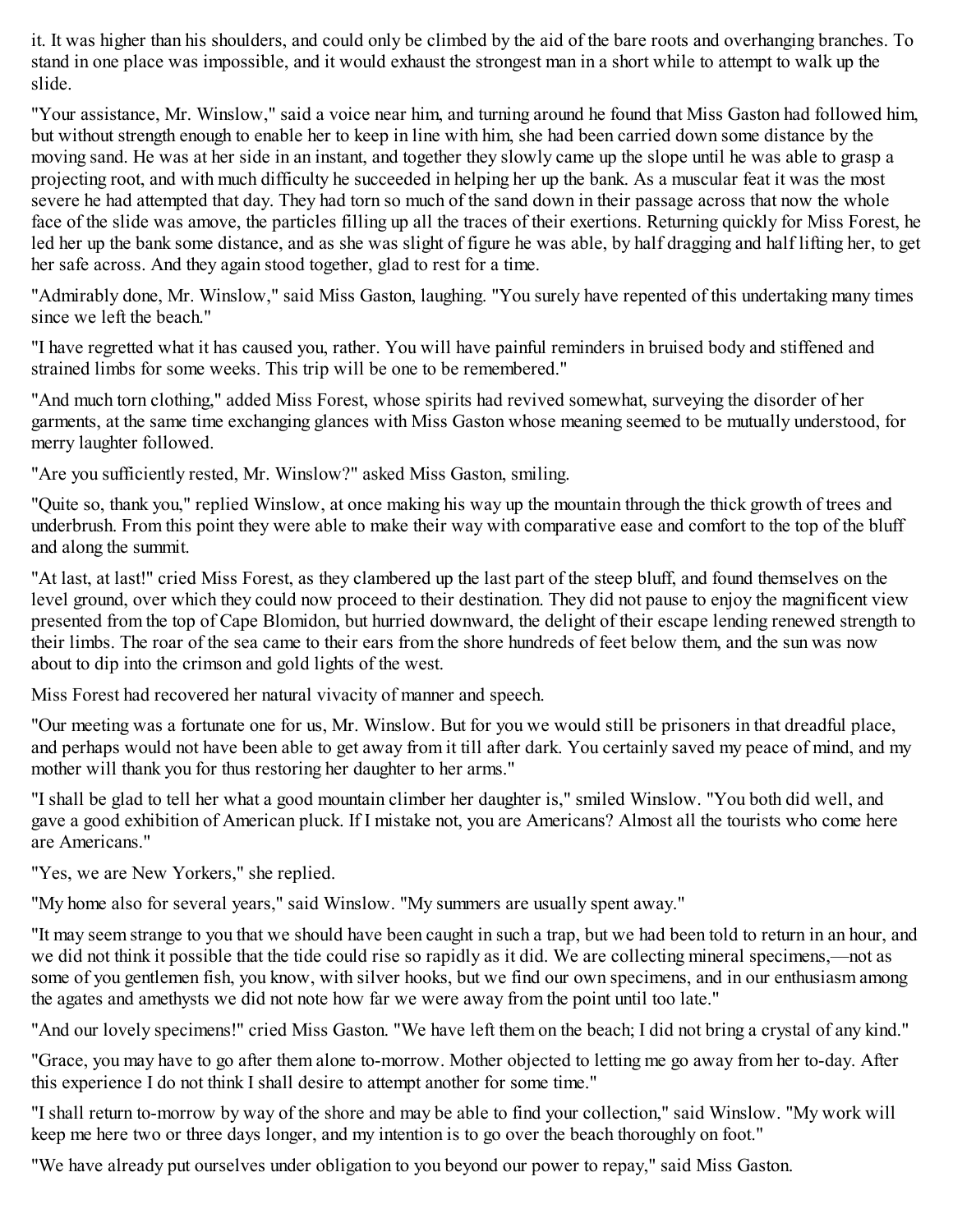They now were in sight of the little wharf at White Waters, and the red road leading down beside it to the beach which had been followed by the young ladies. On the pier they saw a man and woman walking to and fro, often stopping to look towards the point around which the young ladies were expected to come.

"My poor, dear old mother!" cried Miss Forest, in a burst of excitement, as she caught sight of the two figures. They all set up a cry, and with their handkerchiefs waving soon attracted the attention of their friends.

It was not many minutes before mother and daughter were in each other's arms, as if the younger woman had escaped from some great danger.

"My dear child, how anxious I have been for you, and for you, too, Grace."

"You must thank our escort, Mr. Winslow, mother, for he was a friend indeed, and came along at the right moment."

"I hope you will join us at the hotel this evening, Mr. Winslow," said Mrs. Forest to him as they proceeded up the pier. Miss Gaston was accompanied by the gentleman, whom Winslow observed with interest. Of quiet and easy manner, Mr. Sternly left a doubt in the mind of the young geologist as to what place to assign him in relation to the party whom chance had so suddenly thrown in his way.

It was an eventful day in the life of two of the party at least. The sun went down, and under the cliffs of Blomidon night soon fell, while out across the Basin glided the lights of ships, and far across the waters of the now quickly falling tide gleamed the bright beacon of Horton Bluff, telling the pilots where the Cornwallis, the Avon and the Gaspereau rivers lie, and to the eye familiar with all the loveliness of the south shore that bright gleam told where stretched the verdant dykeland of the Grand-Pré.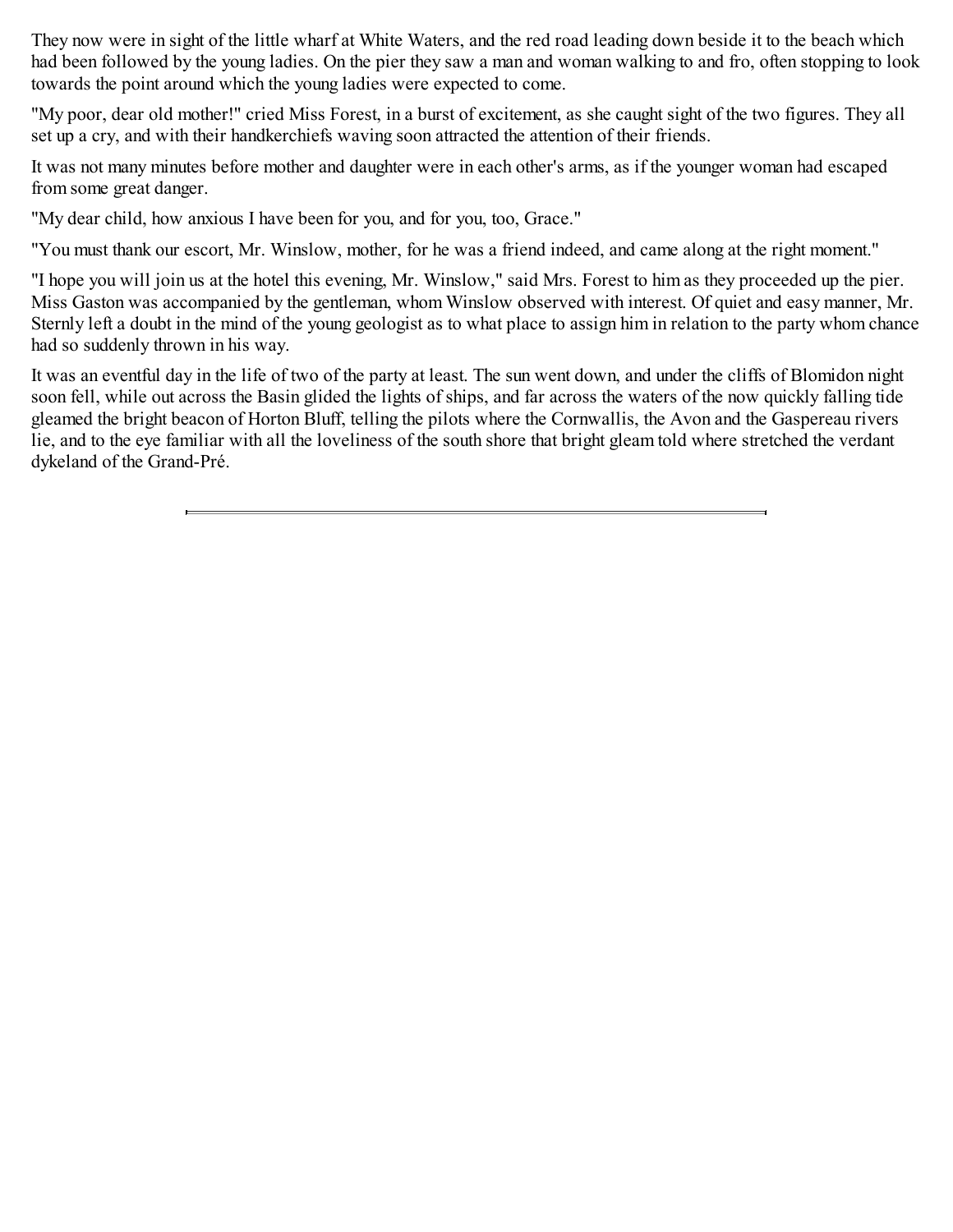### <span id="page-34-0"></span>**CHAPTER X.**

#### *AMETHYST.*

"Beneath a cliff wrenched from the inner earth, All seamed and blackened in an ancient war, I saw rich crystals marking many a scar, Healed when the world was recent from its birth."

The small party of Americans consisted of Mrs. Forest, her only daughter, Miss Gaston, a schoolmate of Miss Forest, and Mr. Sternly, a young artist and friend of Miss Gaston.

Winslow was glad of the opportunity that had thrown him into the society of these persons. During the evening he became aware of the position in which Mr. Sternly stood in relation to Miss Gaston, which only heightened his interest in that young lady. Her behaviour during their arduous climb up the face of Blomidon had impressed him greatly in her favor, and the good opinion he entertained of her was augmented during the evening he spent at the hotel. The effects of their rough climb were removed, and the changed conditions of their existence as he found them in the private parlor of the hotel, as compared with the adverse circumstances of their first acquaintance, left a strong impression upon his feelings. Their few hours of companionship on the mountain had accelerated their good feeling, and there already existed a very good understanding between the several persons who had thus been so strangely thrown together.

Miss Gaston, while apparently young in years, had lived through a period of life and experiences and changes which had stamped her face with a quiet and almost reserved yet strong maturity. A personality well in hand, a sweet disposition, and a disinterested nature were often disclosed by her word or smile.

At the breakfast table the next morning Winslow learned that Miss Gaston and Mr. Sternly were to accompany him in search of the specimens they had left on the shore.

"If you are still interested in mineral specimens I can recommend the part of the Basin where I have been stopping for a few weeks."

"Is the variety good?" asked Miss Gaston.

"Excellent," replied Winslow, "and well worth your consideration. The veins are very numerous, and the combinations are many and interesting, and more or less valuable. As to the beauty of the places there, I think they are worthy the brush of any artist."

"By all means, girls, let us go," said Mrs. Forest. "We have spent enough time here, and we may see Grand-Pré later."

"It was our purpose to go to Evangeline's home from here," added her daughter to Winslow; "but your account of Pierre Island, and its venerable owner and his beautiful daughter, has made us decide to go there at once."

"I am sure it will not disappoint you. You may discover the vein of very rich and rare mineral said to be there somewhere. Its discovery means an immense fortune to somebody," he said, smiling.

"We must go at once, Grace. We will form a joint stock company for the tearing down of Pierre Island. We will give these gentlemen important positions on the managing staff."

Everybody was in good spirits when Winslow took his leave of the Forests.

Miss Gaston and her friend, Mr. Sternly, accompanied Winslow on his return, for the purpose of recovering the specimens that had been left the day before. Len was to follow with the boat when it floated, as the tide was now but half out and a half-mile of beach lay between the bluff and the sea.

In the morning light Winslow had looked with interest on the scene which lay before him. He tried to recall the time when his famous ancestor had sailed into the Basin, and, landing at Grand-Pré, took possession of the church and the priest's house for himself and his soldiers. He pictured to himself the prosperous and contented people inhabiting the region from the upper waters of the Avon, which he could see, all along the south shore and up all the other large streams as far as Pereau, but a few miles distant. Here were farms and orchards, populous villages and many scattered homes. Then he saw it as it was when Colonel Winslow departed, destroyed and laid waste; churches, houses, mills and barns all burned, people removed, and six years of silence and desolation haunted by the spectre of things as they had been, a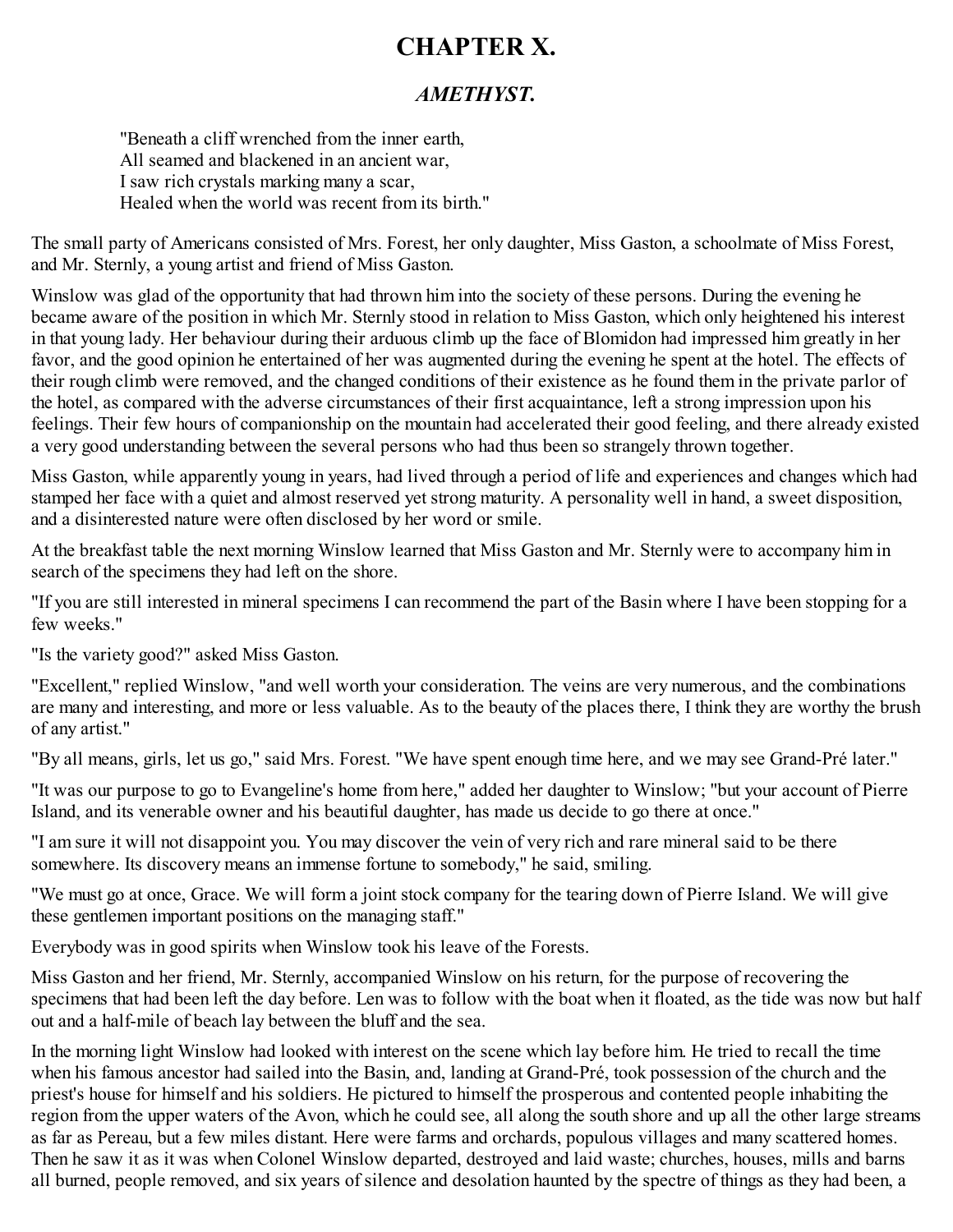spectre called up by the ruins of what had been happy homes, by the uncared-for fields, the broken dykes and marshes covered again by the sea, the orchards of fruit ungathered, the bones of cattle that had starved to death. Then he noted the coming of the New England people to take up the vacated lands, and how dependent they were upon the very people they replaced to restore the dykes. Also the returning Acadians, with gaunt-eyed and suffering faces disclosing the fear they yet felt because of the terrible fate that had befallen them and seemed to follow them wherever they went. This he saw, and, above all, he recognized the merciless hand that had struck them with such deadly hate, following them in their utter helplessness and misery, when all hope seemed dead and no door open for them. Thus he had mused as he realized that not one of the people could be found in all the country that lay before him and that had been all theirs.

Miss Gaston showed no sign of fatigue in the morning. Under the red bluffs in the cool air of the day they made their way, and soon passed out of sight of the wharf around the steep point where the tide had cut them off the day before.

"We have heard a great deal here about Kidd's diamond from the Blomidon folk, Mr. Winslow. How do you account for the light sometimes seen on the face of the cliff by persons on vessels? It is always at the same point above Amethyst Cove."

"I presume the cause of it is a large cluster of quartz which at times catches the light of the sun and reflects it. I understand it has been a belief for many years that Captain Kidd, our famous buccaneer, brought much of his treasure here, and hiding it in a cave on Blomidon shore, walled the entrance to the place."

"And the diamond is supposed to indicate the location of the treasure?" asked Miss Gaston.

"Yes. And, moreover, certain individuals, it is told, have seen a dull glow at night where the brightness is sometimes observable in the daytime. If you are interested in such tales and legends there are many to be learned."

"It is a country with a romantic history, and it is very beautiful," she said. "We hope to remain for a time among the descendants of the Grand-Pré Acadians who returned to the country after they were expelled. Our trip to Pierre Island will introduce us to the people, and open up the subject in a pleasant way. Then a visit to Grand-Pré and a few weeks with the people themselves on our way back will complete our study of 'Evangeline.'"

"This place seems familiar," said Winslow, as they now came to huge boulders and a large stretch of broken stone. "Yes, there is the dry brook-way, and that yonder is the stone rock you were standing near when I first saw you yesterday."

"And here are our specimens," exclaimed Miss Gaston, with delight.

"Amethyst and agate, and a very good piece of opal," said Winslow, examining the collection.

"And what is the red-colored piece?" she asked.

"Acadialite, a variety of what is known as chabazite. The red kind is peculiar to Acadia, and the stone is so called because of this."

Miss Gaston gathered up her precious collection, and her friend, who had been making a sketch of the place, joined them as Winslow prepared to take his leave of them.

"If by any chance we should not see you at the other side, I shall expect to see you in New York when you return there."

"Thank you, but do not fail to come to Pierre Island. It is well worth the effort and will repay you."

"I am much interested in your Evangeline. We have had a steel engraving of Faed's picture which is so well known, but I have never seen an Acadian in the flesh. The people and their story fascinate me."

They now separated, and Winslow went on alone, leaving his friends to return to White Waters.

Winslow recalled, as he strode along over the rocky beach, her words, "your Evangeline," and he thought of the browneyed maiden, awkwardly shy, and always noticeably embarrassed in his presence.

His athletic frame and light, firm step paused not, and his active mind kept him good company. Often a gull passed him in easy flight on the way to its fishing ground, or an eagle, startled from its place on a lofty ledge, floated away into some better concealment far in advance. No sign of human life met his eye along the whole stretch of shore. Out on the Basin the long trail of a steamer's smoke hung black in the summer morning air.

Winslow at last reached Amethyst Cove, where from the beach near the tide he examined the cliff carefully with his glass. He was curious to discover the secret of Kidd's diamond. Scattered veins of quartz ran in various parts of the perpendicular bluff, here and there showing the purple color peculiar to the amethyst of Cape Blomidon. Nowhere in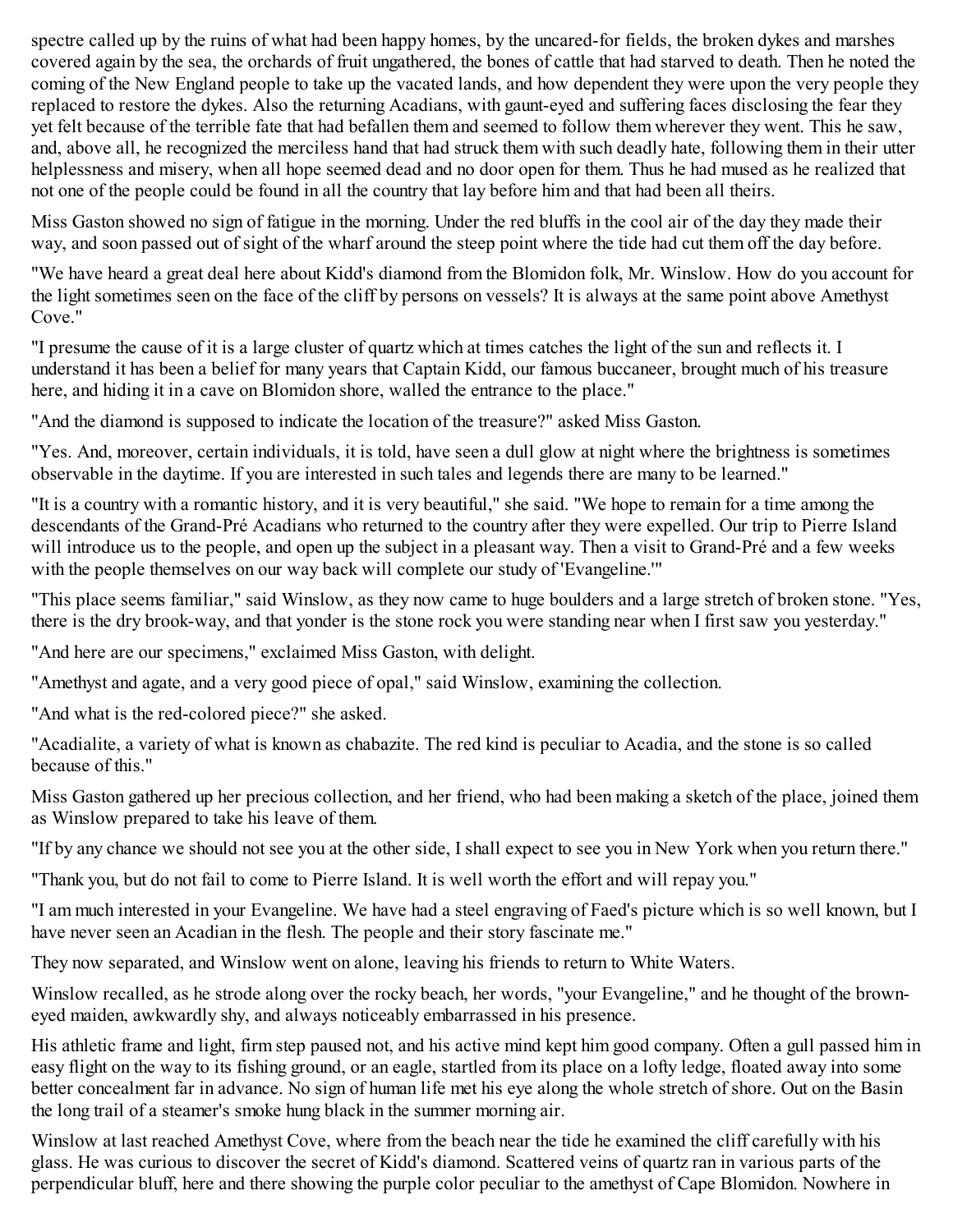reach of his glass could he discern anything like what he thought was worthy of the fame tradition had given Kidd's diamond. He changed his position several times, till, at last, from a high rock, he scanned the cliff for the last time. Suddenly, high up on the face of the cliff, he discovered something that held his attention. There, in a slight depression in the solid rock, appeared a large cluster of bright crystals of quartz, but slightly tinted with blue. He could see that the points were of extraordinary size and extremely bright of surface.

Here, then, must be the explanation of the mysterious light that had been a puzzle for so long. Only at certain favorable times would it be possible for the sun's rays to strike the crystals, and then only at certain points on the Basin could the reflection be caught, because of the projecting sides of the cavity. The moon when full might produce the same effect, but much softened. Only with a powerful glass such as he used could the place have been detected and the secret of Amethyst Cove been disclosed.

Having satisfied himself as to the explanation of the mysterious light, he proceeded on his way. The boat was not yet in sight, and as he passed around a point of the bluff his ears were shocked by a loud report. The sound had scarcely died away when two men appeared from behind a large rock which had protected them from the blast, and came towards him where the smoke of the powder was yet rising in the air. Winslow joined the men as they reached the place where the rock had been thrown down. He found a large vein of red-colored agate exposed, and the men were soon at work prying pieces of it out. Near by he observed a number of amethyst specimens that they had already secured, some of it beautifully colored and with large crystals. They soon forced off a large piece of the vein, and disclosed a large pocket of finely tinted crystals of the true amethyst color in a great mass of brilliant points. Securing from the men a good-sized crystal as a memento of his visit to Amethyst Cove and the famous Blomidon, he passed on and was soon out of the reach of the sound of any human labor, and strode on in the full enjoyment of the ever-changing character of the geological formations that were observable.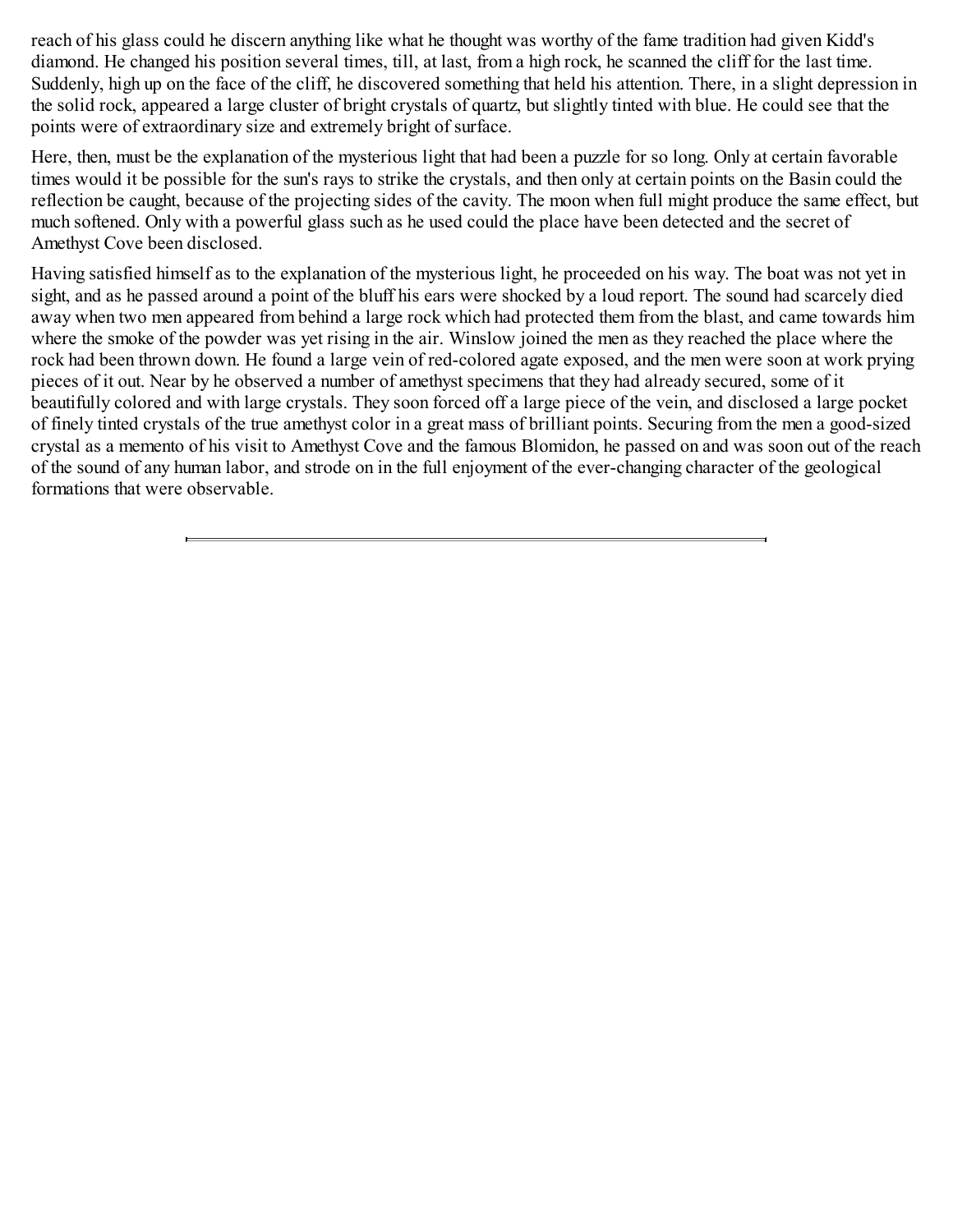### <span id="page-37-0"></span>**CHAPTER XI.**

#### *THE ADOPTION.*

"And then I found that Art was but a song, A pulse of life that beats away the years; For while I touched the strings that trembling died A voice came into mine and made it strong; And through the curtain of emotion-tears I saw that Love was ruling at my side."

Winslow spent several more days on Blomidon than he had previously thought would be sufficient to conclude his investigations. The differing trap formations, the composition of the vein deposits, and the varied character of the crystalline structures gave him a large field for study. Here, also, the tides in all their force and wonderful character were easier of investigation than elsewhere.

Camping on the shore at various points of the mountain, or spending a night now and then on the boat, he had found in his boatman, Len Lawson, an interesting study as well, and had attempted at various times to get from him the confirmation of the strange story connected with his family.

Len proved himself on several occasions a skilful seaman and thoroughly acquainted with the changing conditions of the Basin and its more uncertain neighbor, the Bay of Fundy. But as to his personality Winslow found him every day less approachable, and he could not but be conscious of the fact that there was something of a dangerous nature in his companion. Winslow did not impress anybody with whom he came in contact with the idea that he feared anything. His open-handed manner and unconscious calmness in the face of danger kept Len in check. He had ample opportunity to learn that beneath the calm exterior, which always seemed unchanged in Winslow, was a great reserve of force and strength, and which he never attempted to trifle with. The one never took advantage of his position to work anything unmanly upon the other simply because he was in his employ. Nor would Len have submitted to imposition of any kind. One was perhaps as courageous as the other, but with the courage of Winslow was the strength of moral intelligence, the unobtrusive pride of a young manhood and a kind heart.

Familiar with many of the curious legends connected with every part of those northern shores, Len was at his best moments ready enough to talk about them. It was a part of his business to amuse those whom he conveyed in his boat. His shrewd intelligence taught him the advantage of this, and his mind was one which easily and naturally stored itself with tale and legend. Yet he carefully avoided any reference to his family or to anything which would lead up to that subject. Unintentionally, Winslow sometimes asked a question which in Len's mind suggested a connection with the haunting and proscribed subject. At once his manner would change, and for hours a strange set expression of his face and eyes never left him, while his manner was at once suspicious and repellent. At other times it left him in the power of some strong emotion, which alternated between defiance and despair.

At such times Winslow would set him at work demanding all his activity, either in working out a vein of mineral or in sailing out on the rapid waters of the channel between the bay and the Basin. Once this cost Winslow six hours in the boat without a wind and at the mercy of the tide, the wind having died out before they could get back to their camp.

It was almost a week before the *Marie* cast anchor in the shadow of Pierre Island and Winslow found himself making his way to the road leading to Bluff Castle. On reaching the level top of the island he was both pleased and astonished to see coming out of the grove near the house Miss Gaston and the blushing Marie.

"We have been enjoying the view, and we saw your boat come in," said Miss Gaston, after the first greetings.

"I observe you have found our Evangeline," smiled Winslow.

"Oh, yes, we are fast friends," replied Miss Gaston. "I have needed a guide to disclose to me the secrets of these shores, and a companion as well, as Mrs. Forest does not wish her daughter to be long away from her since our adventure on Blomidon. In Marie I have found both guide and companion, as well as a friend."

"Have you found the place interesting at all?" he asked.

"Very much so, and we have found very beautiful specimens to add to our collection."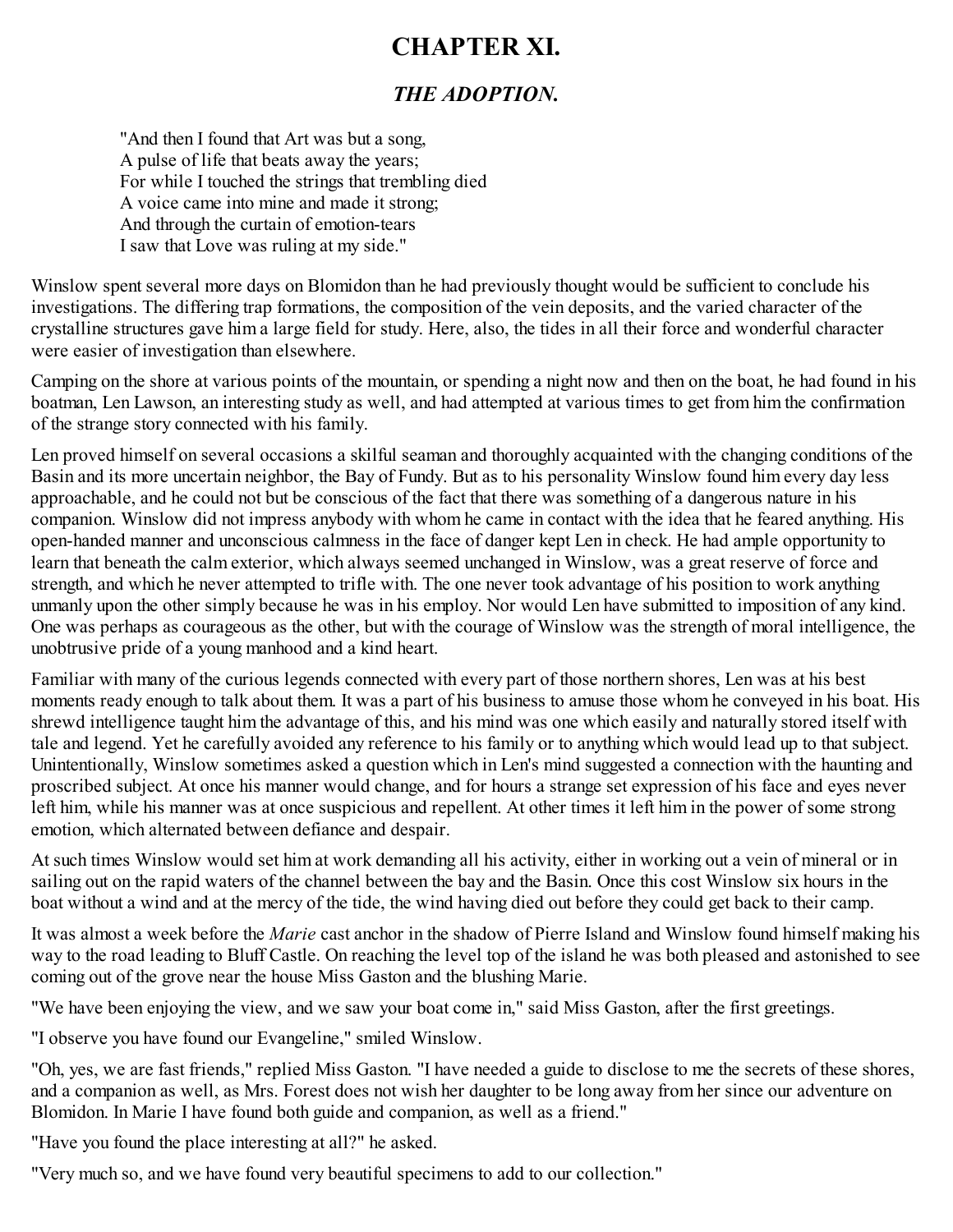As they came near the house Marie escaped into it, leaving her friends. A moment after Suzanne appeared with a bundle of letters and papers and a telegram.

"How do you do, Suzanne? My mail, I suppose. Ah! a telegram. How is my friend Pierre?" he said, looking into her smiling face as he opened the despatch.

Miss Gaston slipped into the house as he was looking over his mail, and in a few minutes appeared again.

"I am in time to cross by the ford. My friends are expecting you as soon as you are able to come over to our hotel."

Winslow walked by her side to the beach.

"May I ask, how long has this intimacy existed between you and Marie?" he asked.

"We have been here four days. On our arrival we introduced ourselves at the island, and found that your name was the *open sesame*. I was much pleased with Marie, and interested in the father as well. I think the daughter is a beautiful girl, as good of heart as lovely of face."

"I would like to help the family," said Winslow, "for their history, while strange and fascinating, is also a sad one; and as you may know, Pierre is the last of his line."

"Yes, I have learned a great deal about the people from Marie and Suzanne. The child may need a protector some day, for her father's health is failing, and he is an old man, though he seems good for many years yet."

"I fear not," said Winslow, in reply; "he has a great grief ever bearing him down. Marie is all he has left in the world. And while he seldom speaks of his sorrow, I know he is bending under it. I am glad you have been drawn to the family as I have. I owe my life to Pierre," he continued, "and I feel, in the confidence the old man has reposed in me, under obligation to them, and more than that, I feel it a duty that binds me to them."

She looked at the young man and was struck by the words he had spoken in such a straightforward and manly way. She did not reply for a time, her thoughts being taken up with what he had said.

"I hope I may share with you in interest and responsibility in Marie, who has apparently bound us both to her," she said, at last. "I would not intrude myself into their lives or affect your connection with them by it, but I have found in Marie a sweet creature who has spoken to me of herself and laid bare her young heart as to a mother. She may need the comfort and love of a woman in her life, as well as the protection of a man."

"I am much pleased to know that you have assumed a place in her life," said the young man, warmly, turning upon her a face that told her of the honesty of his words and thoughts. He spoke openly, as if they had known each other for a much longer time. He continued:

"If my judgment is not at fault, and I am sure Marie's friendship confirms my opinion, there could not have been a better choice made by her."

"Thank you," she said, blushing at the unreserved expression of his approval, while she laughed to hide the embarrassment his words caused.

He also burst out laughing, and said, "Pardon me, Miss Gaston, but I do not feel as if I had not known you for a long time. The climb we had together and your purpose in regard to my friends here have made me feel well towards you, and are accountable for my plain statement of our position. We have these things in common, and from them springs a mutual interest."

So they came to an understanding, and yet each formed erroneous ideas of the other, whose result would be felt seriously by both for years of their life.

"Our friends are on the beach, I observe, waiting for me at the ford. I do not think they know that you have returned," she said.

Their appearance was the signal for the waving of handkerchiefs and the exchange of merry greetings.

"We have been expecting you, Mr. Winslow," said Mrs. Forest, after an exchange of courtesies.

"I was longer on Blomidon than I expected to be. I did not think to find you here so soon."

"We had all these lovely places in anticipation, you know, and we had exhausted Blomidon and completed our geological investigations," continued her daughter, with a smile. "This field presented a greater range for our work, and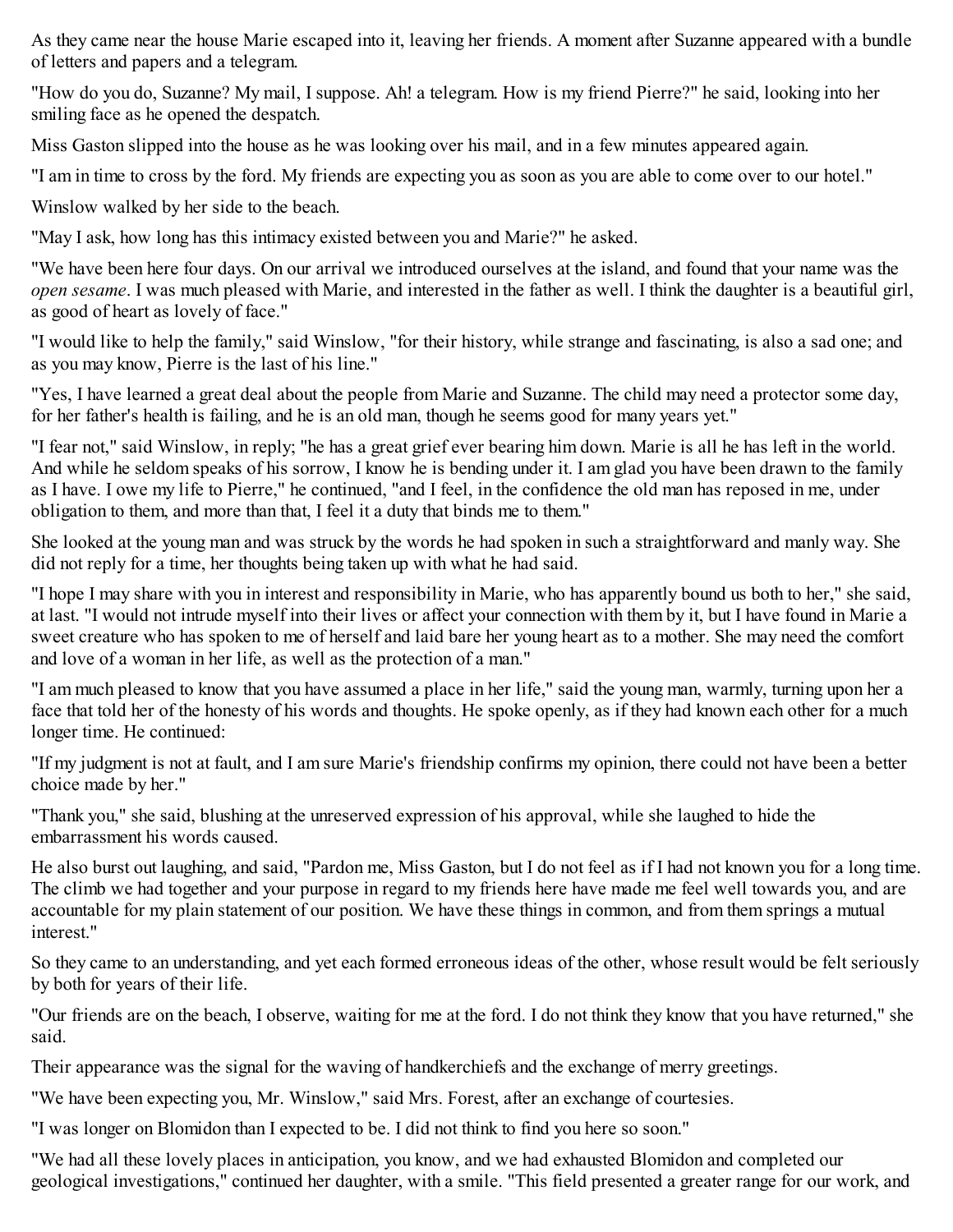permits mother to have a sharper eye upon me. She has not gotten over her fear of the tide. Yet we have found all the zeolites, and the combinations of them,—stilbite, acadialite, flybites and skylights, and I don't know how many tights."

Their merry laughter echoed along the cliffs after this speech.

"I see you have been making a careful study of the subject, and have not lost much time," said Winslow, laughing.

"My dear, there is another bite you have forgotten to mention. I found a good specimen this morning, you know," said Mrs. Forest.

"When may we see you?" she said to Winslow, as he raised his cap, about to leave them. "We are easily found."

"We inhabitants of Pierre Island time our going and coming by the tide."

He returned to the island.

Events were making history in the life of Marie, the child-woman, the woman-child. When Winslow reached Bluff Castle he was surprised to meet Len, who strode past him without a word, his face pale with rage, and a savage look in his eyes. Entering the house, he found Marie in tears and Suzanne absent. Seeing him, she withdrew into another room, leaving him to conjecture as to the cause of her emotion. He suspected that Len had found her alone and had continued to force his unpleasant and jealous humor upon her after his protracted absence. He had lost no time, as the occasion showed.

Leaving the house, he went quickly after Len and called to him. This did not stop him or even cause him to turn his head to see who spoke his name. Again Winslow called after him in such a tone of voice as told Len he had better heed, so he stopped in the road and waited for him to come near enough to speak with him.

"I have received a telegram which will compel me to leave here sooner than I expected to. As the rest of my work will be done without a boat, I will pay you for the whole time I engaged you for. Is that satisfactory?"

"Yes, sir," he said, the sullen look on his face relaxing as he found that there was to be no reference to himself or Marie, which he had expected.

"When are you going away?" he asked, scarcely concealing his interest and satisfaction in what had occurred.

"Quite soon, I think. I liked your boat, Len, and I hope to need her again some other time."

Saying this, he turned to the house and went over his mail again, before preparing to meet his American friends.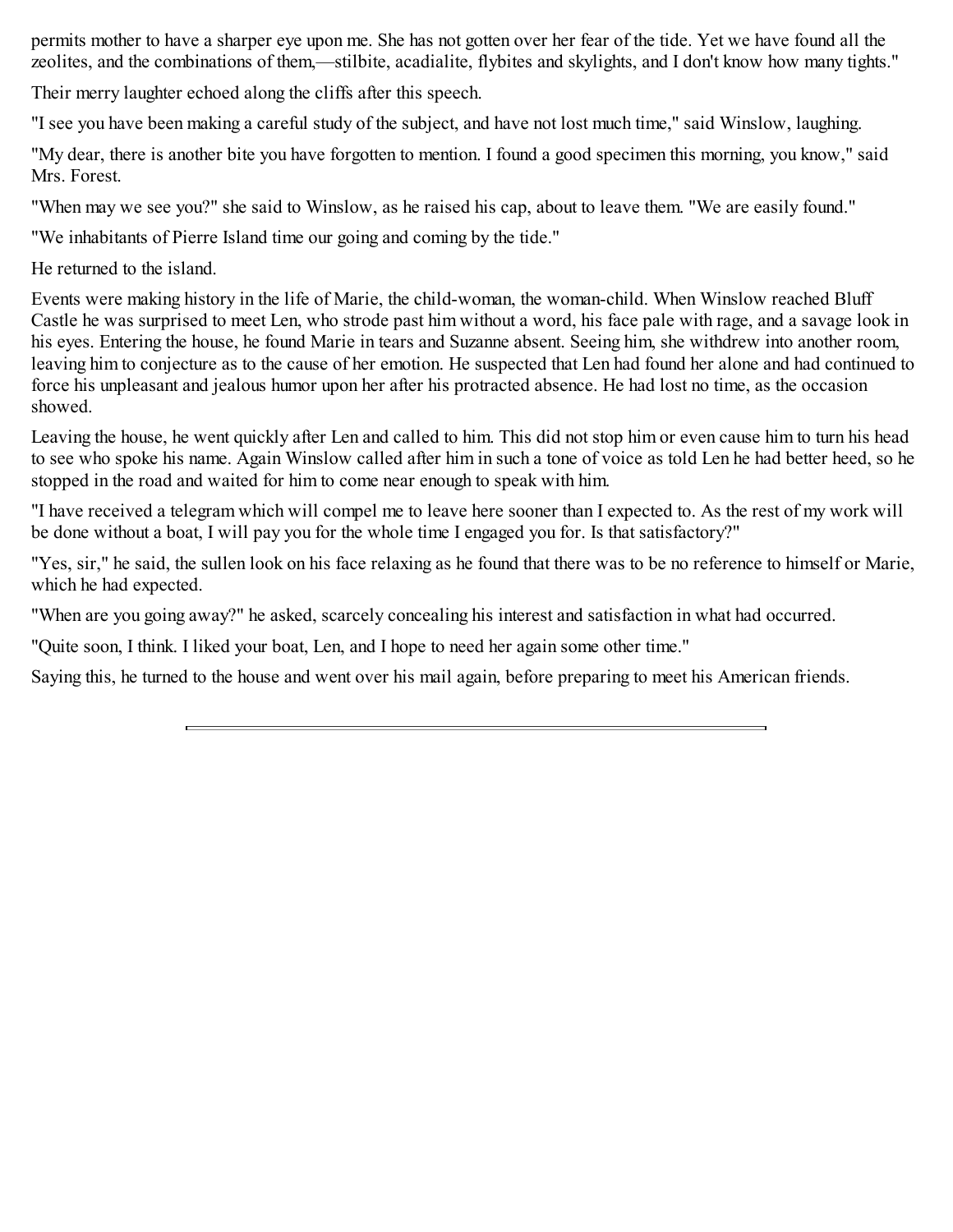### <span id="page-40-0"></span>**CHAPTER XII.**

#### *THE BLUE VEIN.*

"The wakened distance hears the falling rock That gives to day thy treasure, as to greet From the young world thou canst no longer hide."

Pierre welcomed Winslow heartily and with every evidence of pleasure. The old man had not returned home till he had been driven in by the tide, and Winslow came to the island, after spending a few hours with his friends, at high tide.

It should be understood, from the base of the cliff near the road boats could be rowed to the mainland, and on one of these Winslow had returned. At low tide it was possible to cross by the ford of large stones placed for that purpose in the channel, which never lost all its water. After the turn of the coming tide it was not safe to attempt to cross against the strong current that would be running in. From half tide to full tide, and for a short time after, the current could be stemmed with a boat. For this reason the passage to and from the island was limited to these periods, and at other times the island was virtually shut off from the mainland.

After the greetings of the men were over, Winslow informed Pierre what he had seen on his first coming to the house when he met Len. He supposed that Marie would not speak of it to her father. The old man said nothing as he continued:

"I have paid him off to-day, as I shall have to leave for New York in a week or so. My uncle desires my return about that time. I am sorry I shall not be able to stay with you as long as I had purposed."

"I would like you to examine a vein of blue mineral I have found lately, in the bluff at the back of the island. I have been clearing a way to it, and the tide drove me in before I had finished it."

"We may look at it to-morrow, if you wish. How did you happen to discover it? I have never seen anything but blue agate veins about the island."

"I had been thinking about a valuable mineral which you told me about, and I remembered what my father used to tell me about a cave which was under the back of the island, and which had a blue vein. The cave, he told me, was known to the Indians in earliest time, and they yet have tradition of the existence of it somewhere. Like all the traditions of those days there is much of the supernatural woven into this story. The cave was made by the Micmacs during many years by cutting away the rock to remove fragments of the vein. The stone supplied them with their most precious and beautiful ornament. In the course of time the stones became valuable to the white people, and they were obtained from the Indians. The story goes that Glooscap, the Micmac god, created the stone for the Indian alone, and put a curse upon it for the white men, whom he did not like, as he saw that they were to become the enemies of his people. Strange to say, the stone has brought a curse to the white people. Yet the stones were bought of the Indians until they were all gone from them, and they had to break them out of the rock again and shape and polish them as the Micmac knew how. The 'Devil Stones,' or the 'Devil's Eye,' as they used to call the mineral, became scarce. A white man found out where the vein was, a secret which the Indians had guarded so carefully. They would not permit anybody not of their own race to remove the stone, because they considered it a gift of their own great spirit, Glooscap. One night the white man put a charge of powder in the rock to remove the vein, and when he returned to get the stone after the discharge the cave fell in with many thousands of tons of the cliff, and buried both the man and the blue vein. From that day all knowledge of the vein was lost. I had never seen the stones, for in my day the Indians had lost them all. My father said the noise of the falling stone could be heard for miles, and shook the island as if an earthquake had occurred at the same time. In the morning the great mass of rock was found piled up and rolled down on the beach. Until now the vein has never been seen, if what I have found is the blue vein of those early times."

"You do not know any other name for the stone, I think you said?" asked Winslow, when Pierre had ended his account of the blue vein.

"I have seen the stone called opal worn by so many of your people of late. From the description of the Devil Stone given by my father, and what I have heard of the supposed unlucky nature of the opal, I think the stones must be one and the same<sup>"</sup>

"My friend, if you have found an opal vein on your island you are a rich man, for the stone is valuable and in great demand just now. The people have outgrown the superstition as to its unlucky character, and there is a large demand for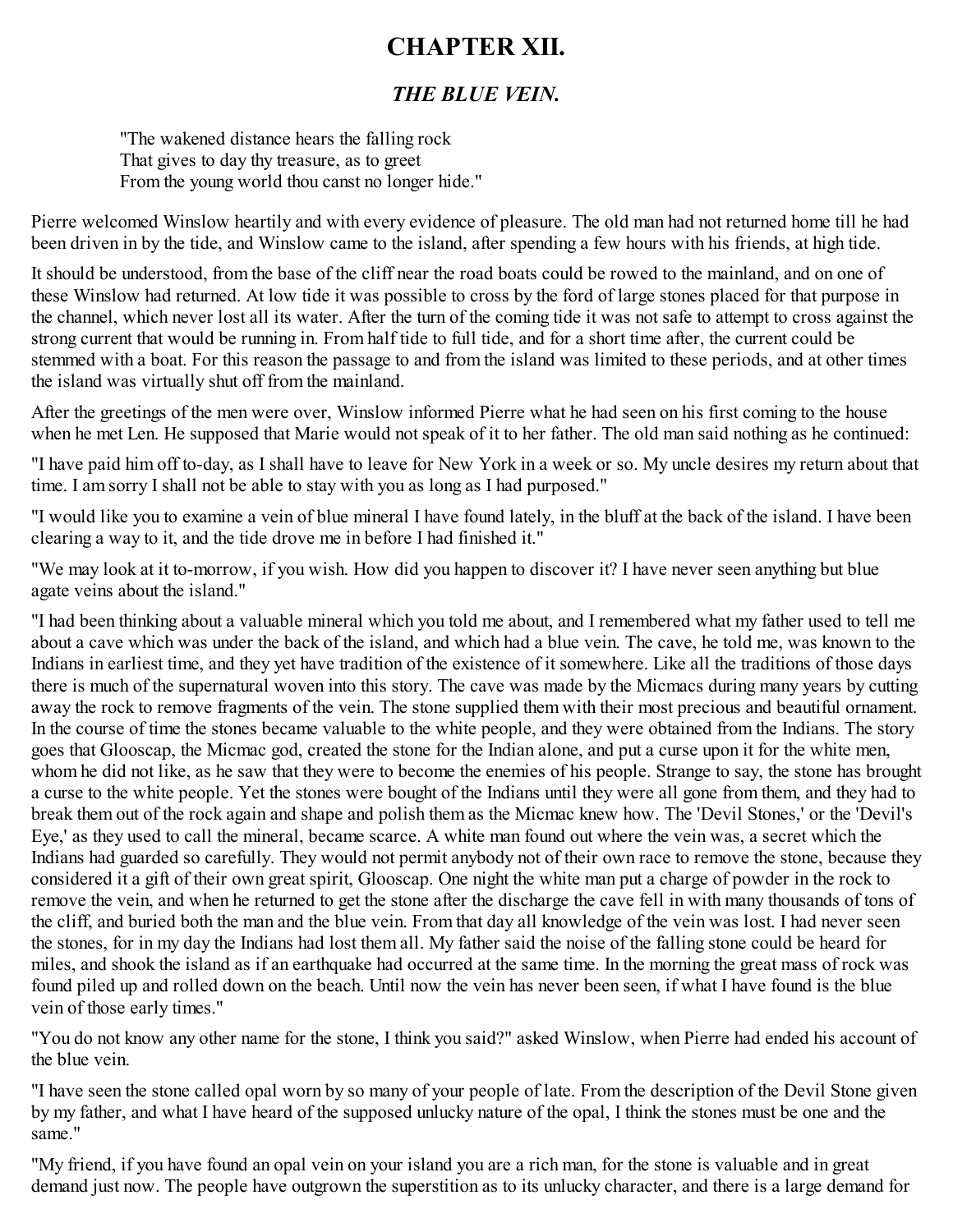it this season."

"It will be of little use to me," said Pierre; "but I have not as much to leave Marie as I would wish. I must send her away," the old man continued, thoughtfully, "for Len is becoming too troublesome, and it is affecting my daughter more than it used to."

"Miss Gaston has taken a deep interest in her," said Winslow, leading up to the subject carefully which he had had in mind for some time.

"She has spoken to me about her. I cannot keep her here during the long, cold winters on the island, and the young woman, whom Marie has learned to love, has offered to find her a good school in New York, and to care for her there."

"I have every confidence in Miss Gaston," said Winslow, "and I esteem her very much."

"It seems strange," Pierre broke in, "that we should have found two friends at the same time in our remote home here. We were unknown to each other a few weeks ago."

"My coming to your island, sir, is the most important event of my later life," said Winslow, warmly.

It was three days before Pierre and Winslow found it convenient to go to inspect the blue vein. After the turn of the tide they started together over the same course which Winslow had taken when he met with the accident. They went past the cove and found themselves in the midst of the largest rocks that strewed the shore. They had to pick their way carefully till Pierre led his friend towards a more open space surrounded by immense boulders and in front of a huge mass of fallen rock which extended some distance up the side of the bluff from which it had separated.

"Somebody has been here since the last high tide," exclaimed Pierre, examining some faint marks left in the sand, "and foot-prints seem to be going in the direction of the blue vein."

His words proved true. The tracks made a line to the place where the opening in the rocks led to the base of the cliff, as Pierre explained.

"The person went past the entrance, but I do not know whether he went in or not, as the rock shows no track there."

Winslow now looked about them as they stood before a small opening between the rocks.

"This opening I have seen for some time," said Pierre. "The sand has been washing off the rock till it led me to believe that there was an opening large enough to enter. I removed the sand, and cleared away the stone, and was able to go in some distance towards the cliff. I went far enough to be in darkness. Let us enter."

Pierre took the lead, and lighting a lantern which he had left in the passage, he proceeded for some distance.

"At this place I cleared away a great deal of stone and broke up a rock which obstructed the passage. As you can see, I had much work to open the way. We are almost to the vein."

Their passage was now slightly upward and broader, and the huge stones over their heads were in close and firm contact, and supported the immense weight of rock which rested upon them.

It was not necessary to point out the location of the blue vein. As they came near enough for the light they carried to reach the wall of the island the color of the vein stood out against the dull hue of the adjoining rock. Winslow went near the vein and held the lantern close to it. The mineral was in the solid rock, and showed evidence of having been recently worked, for the breaks were fresh. All about the rock were scars and scratches belonging to an earlier period, and made by human agency, evidently with crude tools and long labor.

The vein itself, made damp by the moisture of the air, showed everywhere beautiful colors and shades of tinting, which changed and glowed like the eye of an animal in the dark. Blue and red, with a dominant cast of green, through the whole length of the narrow seam, gave its wonderful beauty to their eyes, and told, to Winslow at least, the great wealth that lay there undeveloped.

Winslow made an exclamation of surprise and delight.

"Your fortune is made, sir. This is the most beautiful opal I have ever seen in the rough. I think it will prove as fine as anything that can be found in the world."

- "What is this?" said Pierre. "A knife; but not mine."
- "It must have been left by the man whose tracks we saw outside."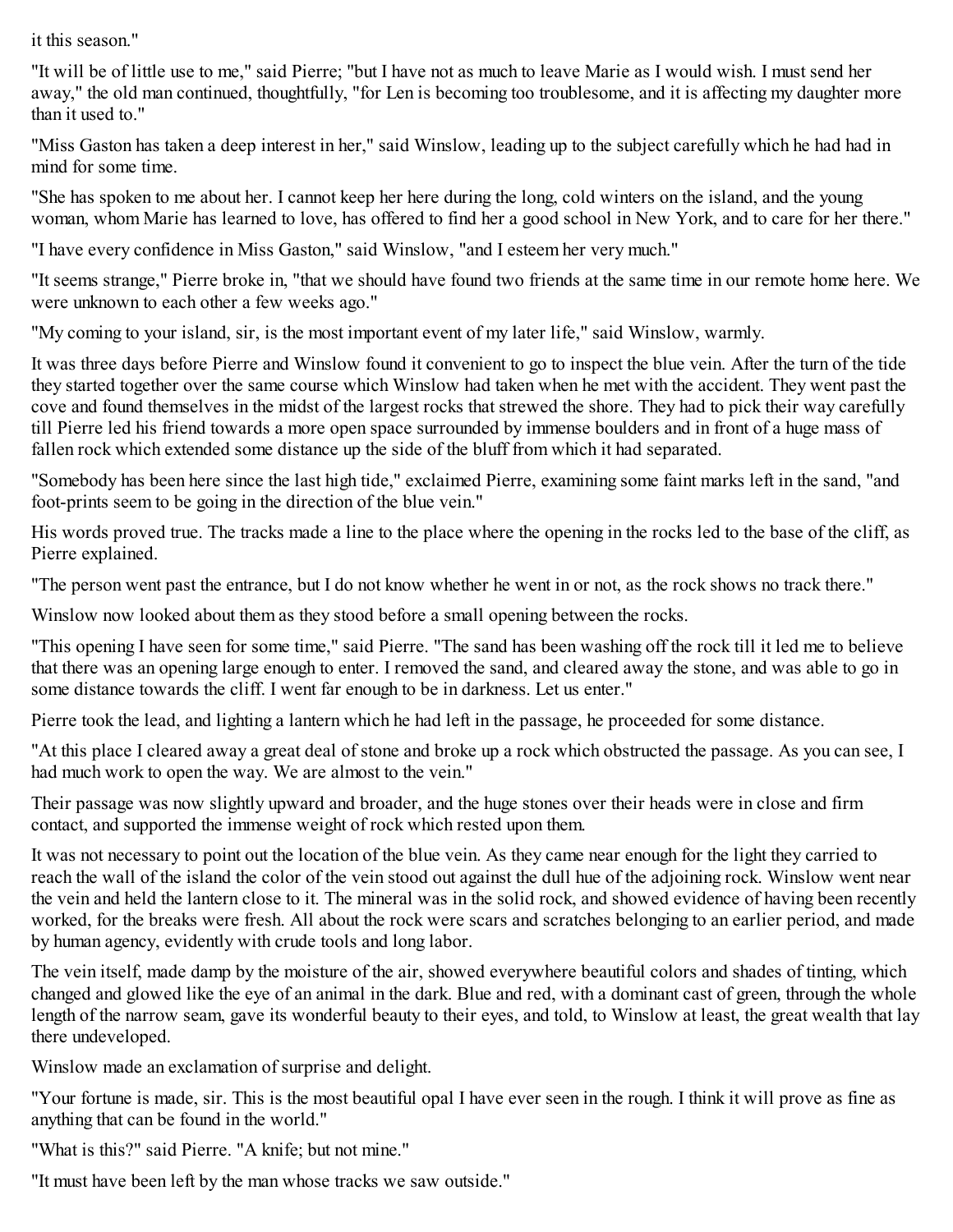"Then our blue vein is no longer our secret. If this man makes a claim at once he will own the mine, and my share in it will be but one-quarter."

"We had better return at once; and if you wish to do so, send in your claim at once to the government at Halifax."

They went back to Bluff House, and at low tide Miss Gaston and Miss Forest came to the island. Addressing the old man, Miss Forest said:

"Oh, Mr. Gotro, where can we get some of the beautiful opals such as Mr. Winslow's boatman had this morning?"

"Then it is Len who has found the blue vein," cried Winslow. "When did you see him?"

"Early this morning. He found out from somebody that the stone had considerable value, and he is on his way to Halifax, after telegraphing ahead to the government. He had with him several pieces. He said that nobody else knew where the place is."

"That young man is the owner of a valuable mine, and is from this day a rich man. My friend, Mr. Gotro, is the rightful owner, as he has known of the mine for several days and first found it, yet he is too late now to get possession of it."

"My share of it will be sufficient," said Pierre, calmly. The venerable old man, in his life of seclusion and labor, had never known the lust of wealth. But for his daughter he would not have made an effort to secure his just share in the blue vein.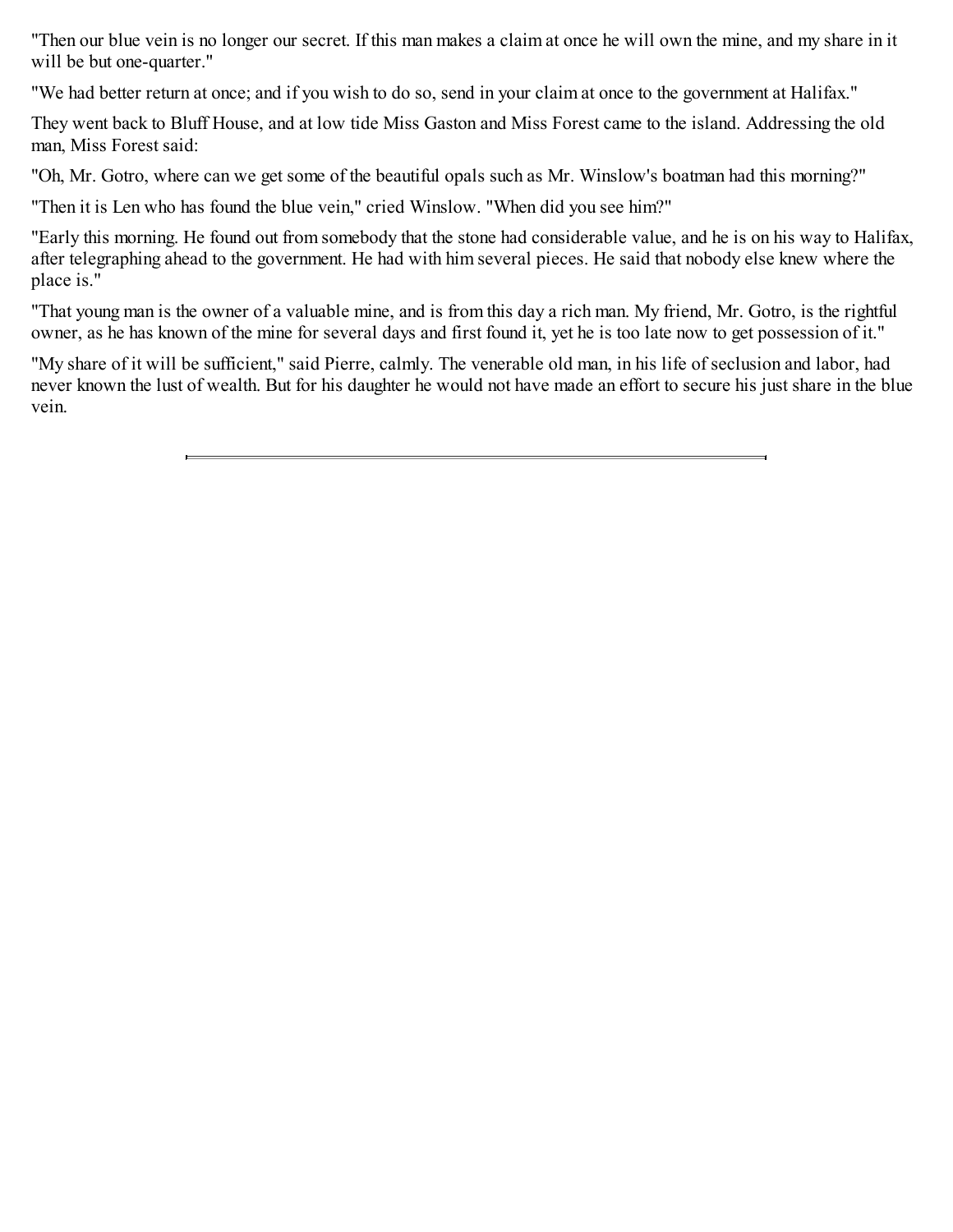### <span id="page-43-0"></span>**CHAPTER XIII.**

#### *LEN.*

"Dear Love, I am grown mad with gazing long Into thy eyes, moveless, and ever sweet; Upon thy lips that never smile and greet; That rule my soul and make my passion strong."

Len Lawson had suddenly become a rich man. By that strange chance which seems to favor some men, and by his own prompt action in seizing the opportunity, the boatman, whose whole wealth consisted previously of a twenty-foot keel sail-boat, had now become the owner of an opal mine. With the ready money with which Winslow had paid him off he was able to secure the right to work the mine and make the foundation of his fortune. The stone proved to be exceptionally good, and though in a small vein it was easily worked and needed no expensive machinery to remove it. Two New York houses bought all the stone he could get, and Len was soon in possession of a large bank account. All this occurred in a very few days, for on the first shipment of stone he had more money than he had ever dreamed of in his most sanguine moments of hope and anticipation.

With the acquisition of wealth the sullen manner of the boatman changed to the arrogant and insolent attitude of the man of riches and power. Yet the riches did not bring him happiness or comfort, and the power he did not know how to use.

In his hopeless passion for Marie he became at times so violent as to lose the friendship of Pierre, and to sever his connection altogether with Bluff Castle and its inmates.

After the novelty of the feeling that he was a rich man had worn off, his mind turned back to the two subjects which took all his attention, and which were never forgotten, the awful expectation of the water curse, and his love for the Acadian's daughter.

The entrance of Marie into the life of Len Lawson had increased the effect the fear of the curse had upon him. While he had lived for himself alone, before he fully realized what his affection for the beautiful girl meant to him, he was not so haunted by the thing as when he came to years of thought and manhood. He looked upon it now as an obstacle to the greatest desire of his life, and he believed that but for it he would be in a much stronger position in regard to Marie. It dwelt with him every day of his life. Since the changes of the last few weeks he brooded upon it to the exclusion of everything else; while with the intensity of his feelings his jealous hatred and vindictive anger were increased as well. His very independence induced the later development of his mixed emotions. He had known of the strange curse set upon his name, and from boyhood had become familiar with it. He had seen the effect of it upon his father. He had been led to believe it might also be his fate to come under its bane when he had reached maturity. Familiarity had lessened the horror of it while it affected him only. But now that it was affecting others, and in a way that most seriously concerned the future of his life, he looked upon it in a different way. He saw in it more than a curse on his life. He knew it to be the death of his greatest hope, and equal to death itself.

This later feeling came when he had been admitted to a more intimate relationship with the Gotros, and had come to look upon Marie as the passion of his life. He had known her from childhood, and after his manhood had come to him he had begun to appreciate the difficulty of the position he held as a would-be lover. Yet the more this difficulty became apparent, the more ardor it gave his passion. What the last developments had done for him as well as for Marie we have already seen. By his own efforts to better his cause he cut himself off altogether from privileges which he had previously enjoyed.

In Marie herself important and sudden changes had taken place. She had become another being. The indifference of the light-hearted girl gave place to the more highly sensitive nature of the woman. The arrival of Winslow at Pierre Island, and the effect of his personality upon the life of the young woman, had at a stroke severed all possible intimacy between Len and her, and for all time. They were no longer children and could not do with the things of childhood. In Marie had developed the secret but strong love of her heart; and with it a sensitiveness which made her avoid such things as had been lightly regarded by the girl. In the man had sprung into life propensities for evil, and harshness of manner and speech, which, with a lack of refinement and education, put the young man in a very unfavorable light. He erred in placing so much value upon force and the advantage of a certain power which wealth gave him. At last love in the one had brought with it elevation of thought and sensitiveness of heart; in the other passion had sunk to the depths of half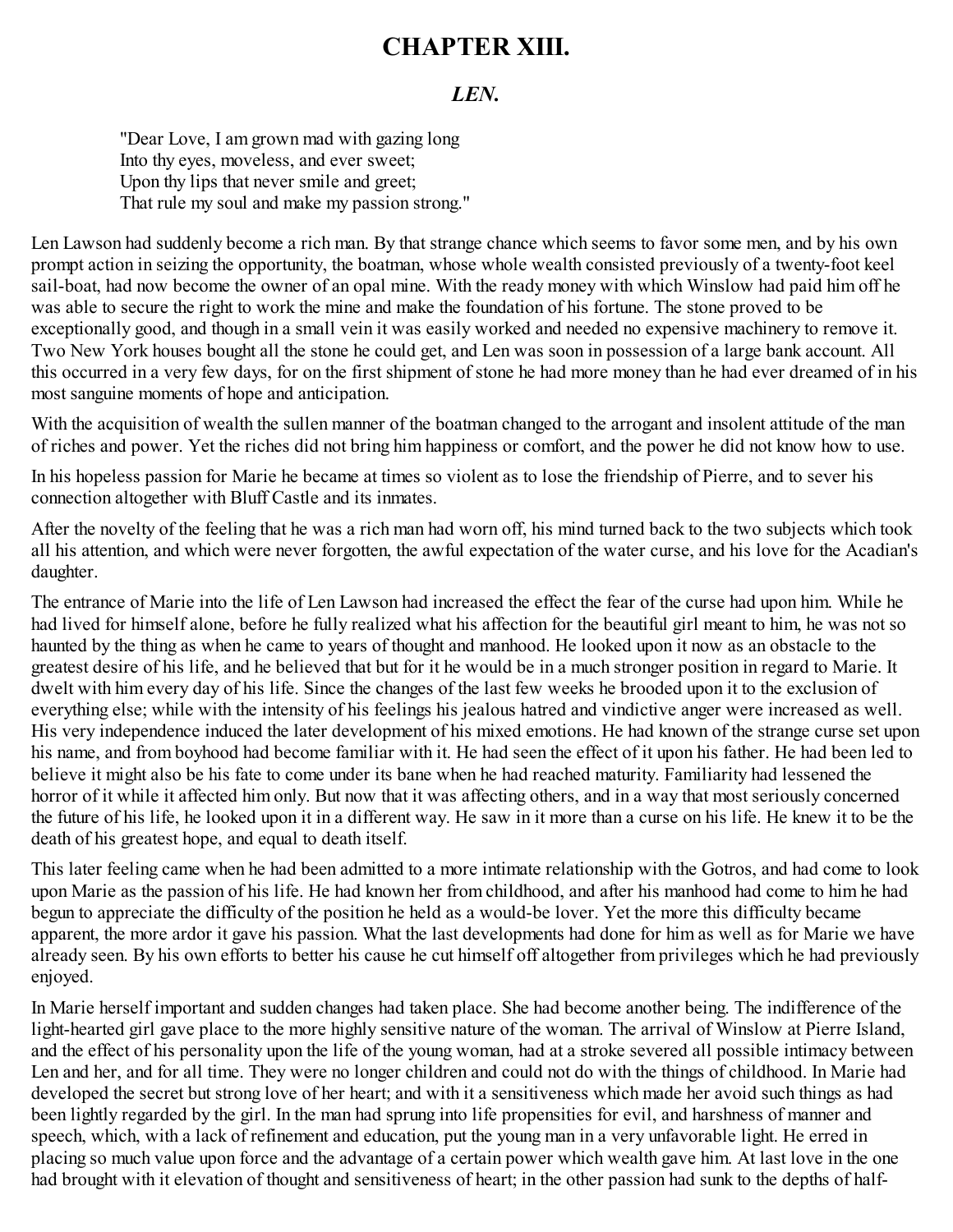despair and half hatred, and required but little to turn the whole current of his energy to love or hatred.

The tendency of his life and the peculiar circumstances of his youth had been much against Len. He was working against great odds. Need we wonder at the defeat that must surely come to him? Though only in his twentieth year, the unfortunate conditions of his life had prematurely developed him. Even Pierre was unprepared for the result of the sudden changes that had occurred in the young man during the last few weeks.

Towards Winslow, Len's hatred became fixed and unyielding. His avoidance of his former employer became so marked that Winslow made no attempt to break in upon his humor. Pierre always treated him as a boy, and did not change his calm manner or fatherly way with him. On the strength of their former friendship and intimacy Len sometimes conversed with Pierre, who was ever patient with him, as he was with everything and everybody. As may be supposed, Len was outspoken, and the subject was almost always Marie. They met a few days after the discovery of the blue vein, and Len soon turned the conversation upon his daughter.

"Why should Marie, because those Americans are here, never speak to me now?"

"Never mind the girl, Len; you are a rich man now, and that will give you a better chance to look about for someone who will please you as much as Marie. You know she is but a child in my eyes, and I must not lose her for a long time yet."

"If I am rich, why does she still shun me?" he persisted.

"You must let a woman have her way, Len," Pierre said.

"What has Winslow said of me? Why did his coming to your house shut me out altogether?" he continued, his rage growing.

"He is a worthy young man, Len. Do not believe anything that is dishonoring to him. He does no man harm."

"Pierre! Pierre! he does not love Marie, if she does love him," he cried, brutally.

"How much do you gain by that, Len?" said the old man, turning upon him his kind eyes, yet without a sign of anger. "You must not think to get nearer to Marie by speaking in this way about the persons she thinks are her friends."

"Pierre," said Len, "does Marie think that the water curse will come to me?"

"You know what everybody thinks about it, Len. And you know what we Acadians think of it."

"But, Pierre, why must that cursed story stand against me?" he exclaimed, in a rage again in a moment. "I have never believed the lie they tell about it, nor do I think I shall have the water curse."

"I hope not, Len, I hope not. You have only a year, and if you escape it with the money you have, make your life a good one. Restrain your temper, and avoid such suspicions as you seem to hold of worthy people."

In their talks they never got beyond this point. The young man knew the patience of Pierre, and often addressed him in this way. It was probably a relief from the pressure of passion and disappointment, which would have manifested itself in some other way. Yet his ideas never changed, and Pierre saw that he was more and more convinced on certain points touching Winslow, and more unreasonable as his chance of success lessened.

An occasion threw Winslow and Len together not long after the above meeting. Len was waiting for the tide to fall enough for him to cross the ford as Winslow came down for the same purpose. Len remained silent and sullen, while Winslow, as usual, with his calm indifference would have let him remain as he found him, had not the temptation to address him overcome his better judgment. While he spoke to him in good part, he was not expecting that his words would be so badly received.

"Good day, Mr. Lawson. I have not had a chance to congratulate you upon your good luck in finding an opal mine. Have you quite given over the *Marie*?"

"I suppose you would want it for its name," replied Len, quickly.

"Oh, for its name," said Winslow, perceiving what he had said, and the effect of his words upon Len; "as for that, it's a very good name. No, not for that reason. Do you want to sell it?"

"No, not till next week."

It was known that Winslow was to leave by that time.

"Oh, you won't give me a chance to bid for it?"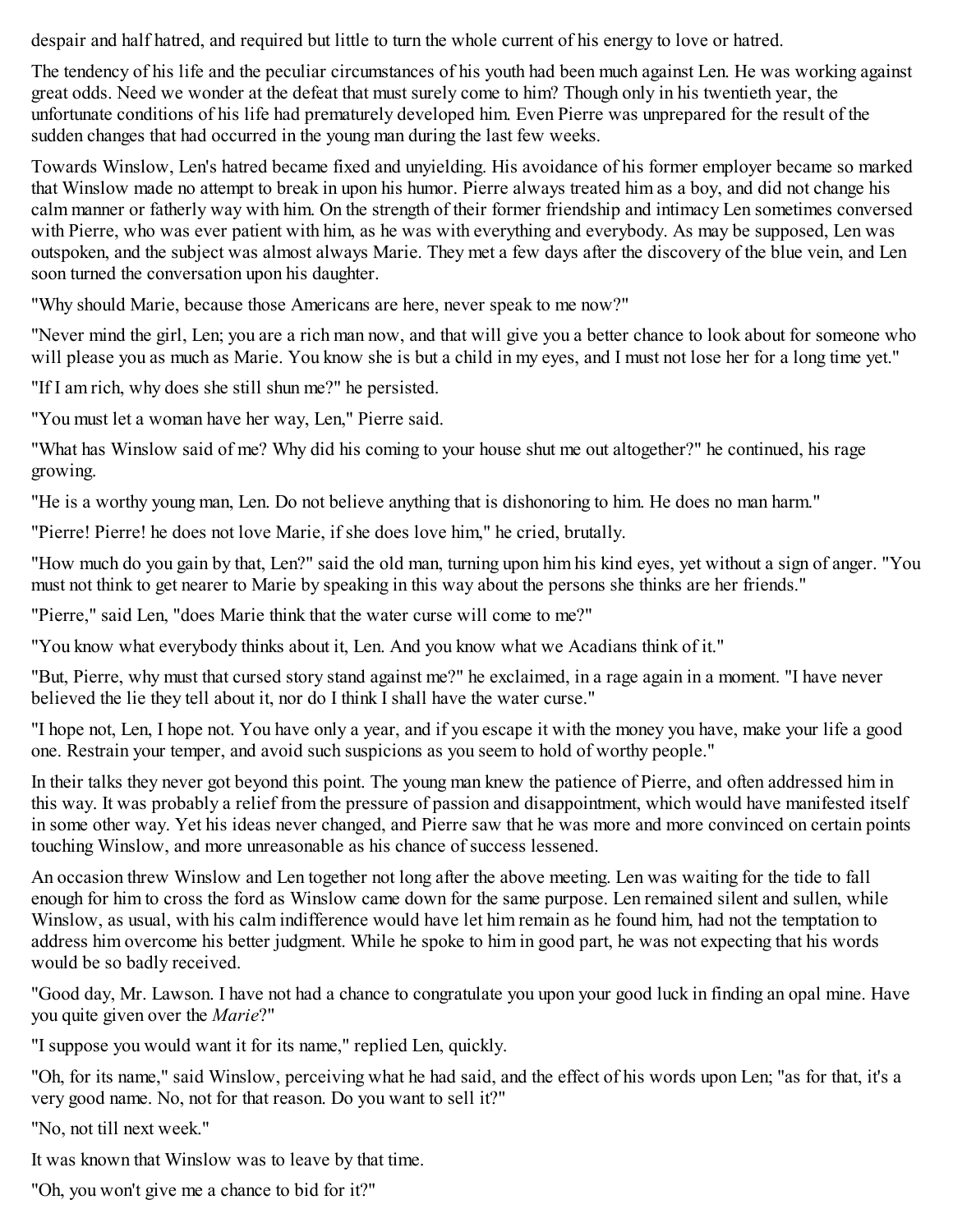Len made no reply for a moment, and mistook the easy and indifferent manner of Winslow.

Stepping now on the fording stones, he went as far as the middle, when his anger got the better of him, and turning about, he said:

"If you got my boat you would change its name. That's why I would not sell her."

Winslow did not reply or look at him, as he was gazing out to sea. Len, now carried away by both hatred and anger, blurted out:

"Grace would not take the place of Marie."

Winslow was after him like a flash. Len saw that he must protect himself from the body leaping towards him over the ford stones, and braced himself for the shock. It was useless. Without a word, Winslow, as he reached Len, bent his body quickly, and in a trice that young man was landed on his back with a great splash in the water.

No word was spoken. Winslow proceeded on his way over the rocks, and passed up the road without once looking back.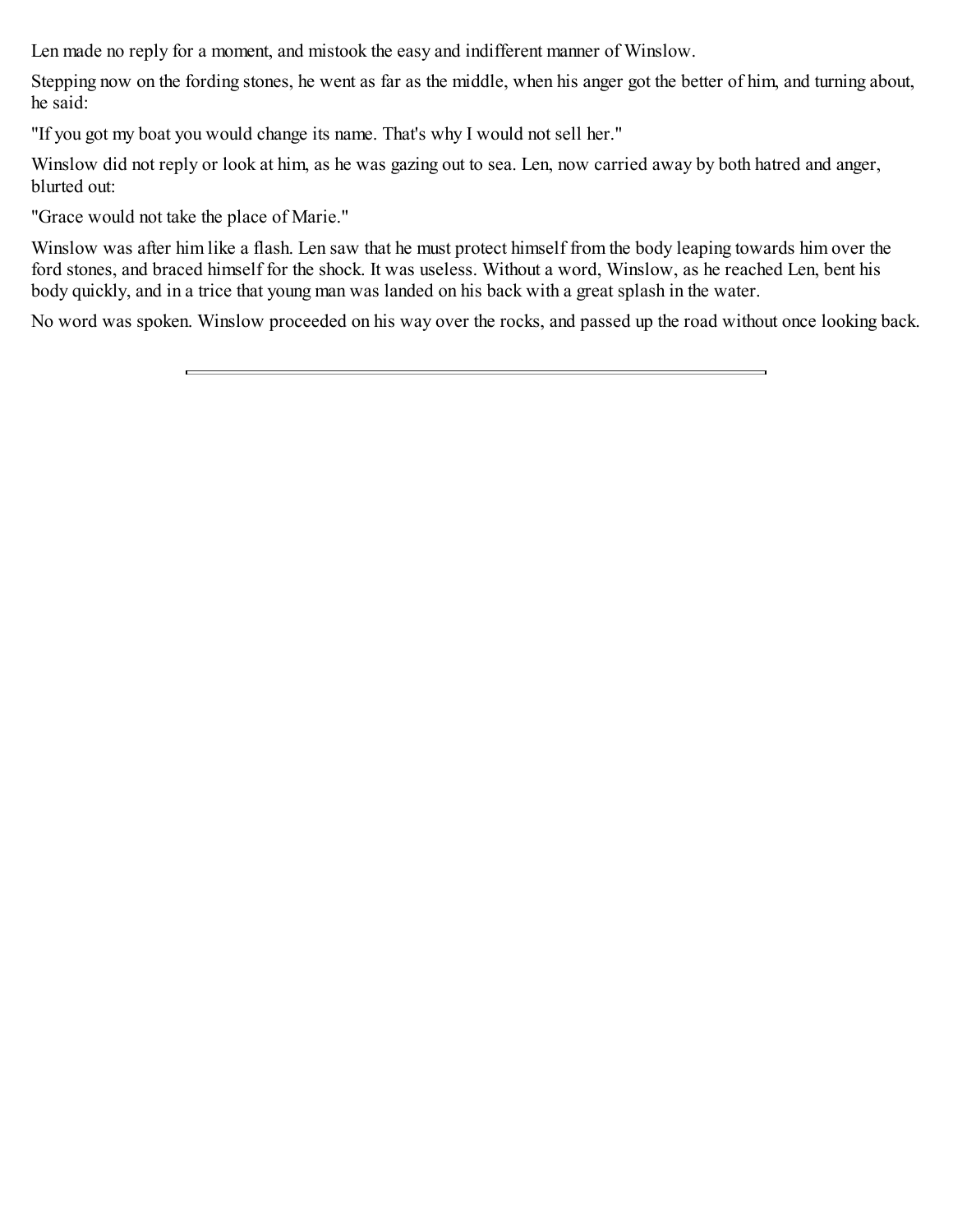### <span id="page-46-0"></span>**CHAPTER XIV.**

### *CROSS PURPOSES.*

Affairs had moved along very rapidly during the last few days on Pierre Island. It had become the field, and Marie the focal point, of interest in the lives of Grace Gaston and Frank Winslow. This common interest brought them together in the interchange of thought as to her future and in union of purpose for her benefit. She had become their protégé, and they both gave her their care and protection.

At Bluff Castle, or out under the trees at the point of the island that gave the best view of the country, they often conferred with Pierre concerning the question of Marie's future. These self-imposed duties and the arranging of all their plans were productive of pleasant moments for them all. It threw Winslow much into the society of Miss Gaston, which he valued more and more as the days passed which would separate him altogether from his friends. His admiration for her did not lessen as he found each day of their fuller acquaintance some new quality of her personality. Perfectly at ease under almost all circumstances, she did not obtrude herself upon him, so that he could only judge of her as chance opened to his view some new phase of her character.

The old Acadian himself was much gratified with the interest his friends evinced in his daughter and himself, and it brought a new hope and solace to his saddened life.

Marie had become almost the constant companion of Miss Gaston during the few weeks she had spent away from Blomidon. She was never without her on her walks about the shores of the island or mainland. Often Winslow accompanied them, but never did he find Miss Gaston alone. He sometimes wondered at this, but as Marie went among them as a quiet spirit, without intrusion, ever welcomed by them all, no restraint was ever put upon their conversation by her presence. Moreover, he as a man was outspoken, and while ever calm and deliberate in his manner, imparted a fearless and decided tone to each act of his life. What he had to do he did at once, and was not easily turned aside. He became a lover in his own peculiar way, and as he strengthened as a lover he did not weaken as a man. It was not in his nature to do so. A strength and fineness of soul lay beneath it all, but he unwittingly deceived himself and he deceived others. Recognizing the force of character in Miss Gaston, he was drawn to her by every responsive sensibility of his being. He saw her often. He had every opportunity to realize what she was in herself and in her relations with others. Only one sentiment she did not share with him. Her womanly nature treasured it as its own, and in this one thing their friendship had been of too short duration for him to discover it from her own lips, and there was no other way by which it might be known, unless chance had revealed it. This chance did not occur, at least for some days after their stay, and then too late for the avoidance of that turn in the state of affairs which left for Miss Gaston the only unhappiness of her visit to Nova Scotia. It might be said that it was one of the regrets of her lifetime. She had found in Winslow a man of that quality which unites him to a woman of high nature in lasting affection. Such experiences are rare in practical life, but they have a force and quality which is only next to love in the highest sense between man and woman.

Without a father, she had come to Acadia with the Forests, and had been accompanied by Mr. Sternly during a part of their trip. This young man, one of the rising artists of the day, was yet in the early stages of his advancement, and while success was certain, he needed yet some years of study and labor to give him the prominence which his talents promised. Not as yet engaged, he and Miss Gaston were accepted lovers. She lived in his ultimate success, and had accepted him as the choice of her heart without binding him or herself to any future relationship till he had given to the world the highest type of success, and crowned his labors with the purest and loftiest ideal of artistic development. She had entered with him into this great hope. She had stimulated him with the influence of her ambition for him and the strength of her love as well. Between them existed the purest form of that love which crowns and glorifies all earthly labor. It was not a theme for the comment of others.

"Our protégé has been the means of making us better acquainted, Mr. Winslow," said Miss Gaston, during one of their walks, after they had been arranging some plans, as usual, for Marie and Pierre. "Mrs. Forest and her daughter are pleased that we were so fortunate."

"It has been fortunate for me, rather, in that I have found such good friends. I much regret that I must leave here so soon."

"We also regret it. The people staying at the hotel are hoping to arrange for an excursion to Grand-Pré, and Mrs. Forest told me she hoped it would come off before you went away."

Marie was with them, and they wandered towards the Blue Vein, enjoying to the fullest extent the lovely day and the soft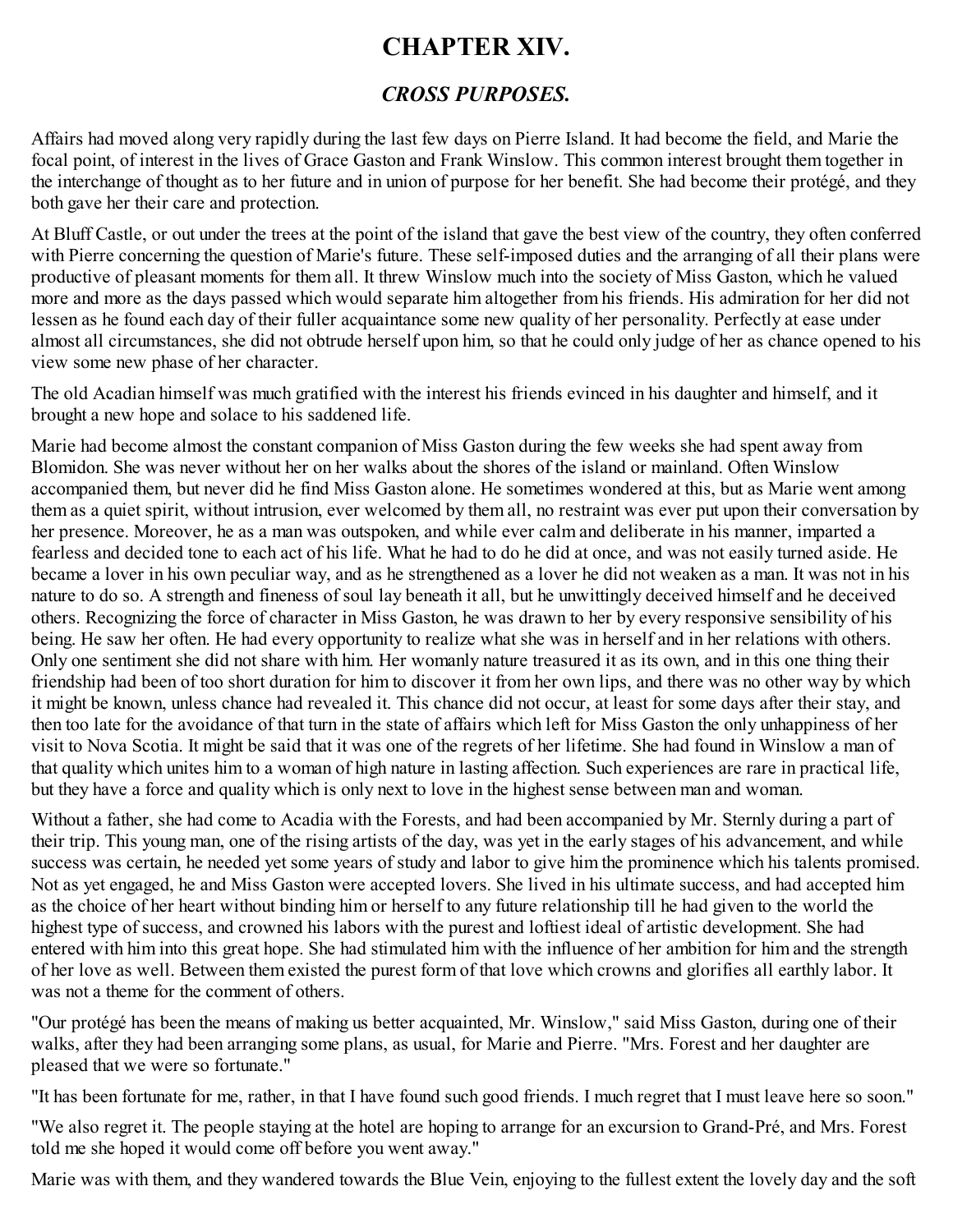breeze from the outgoing tide. They had turned among the huge masses of rock at the rear of the island. Marie, silent as was her wont while in the presence of Winslow, moved along with them, or stopped to examine some object that caught her attention as they walked. She had dropped behind them now, and Miss Gaston, turning to him, said:

"Now that it is all arranged for Marie to make her home with us, I am sure that you will do your duty by her and come to see her often. It will be a guarantee that you shall not neglect your other friends, for the Forests are often with us."

"I must go to Marie's home to see you," said Winslow, turning upon her with a strange look in his eyes, and a deeper and lower tone in his voice. "Miss Gaston, as I leave here so soon I esteem this opportunity a great privilege."

She started as if she had received a blow, and in an instant she realized the meaning of the situation. A painful light broke in upon her. She feared to let him go on and she hesitated before she should fully understand him. But there was no mistaking his voice and the look on his face. The strong man's soul was on his lips, and the influence of his strength was on her heart and moved her beyond the possibility of a doubt.

"Oh, Mr. Winslow," she cried, in a voice full of pain, "I fear I have been terribly mistaken. And I fear I have unwittingly deceived you."

"Then do not let us misunderstand each other any longer, Miss Gaston. I must tell you that I hoped much from this friendship, so suddenly—and I thought so happily—come to us. Do not, I beg of you, mistake my interest in Marie, and my affection for her father."

"Forgive me, Mr. Winslow," she said, with tears in her eyes, "this is a sadness for me. I was surely, surely blind."

Winslow looked at her long with pale face, and saw that to say more was to add still greater pain to her grief. He realized his position, and with effort kept himself in hand.

"Pardon me if I return," he said, hurriedly, as he heard Marie's steps approaching them again. He turned away, and caught for an instant the full look of Marie's eyes as he hurried past her. In another instant he was out of sight, and the two women met. Marie saw the tears and agitation of Miss Gaston, and as she came near her friend she was clasped in a moment about the neck, and found her own tears falling, called forth by the silent grief of the older woman.

"Oh, Marie," she said, at last, "I have been injuring you, and I have injured Mr. Winslow. But not for a moment did I think of all this that has occurred."

"You could not injure me or him, Grace," answered Marie, still held by her friend.

"Marie, I shall never forgive myself till you both have forgiven me."

"I forgive you now, and Mr. Winslow forgives you, too," said Marie, smiling in her tears.

It was some time before they returned from the beach. They were both silent, and holding each other's hand, and by the sudden stroke of chance bound still more closely together, the one by sympathy and love, the other by the added quality of a heart filled with the deep desire of doing reparation for a great injury.

Miss Gaston looked upon her coming to Pierre Island as a great misfortune, and her staying there after the development of the first events and the condition of things which she should have been cognizant of, the greatest blunder of her life. From what Winslow had said of the Pierres she had at once inferred that Marie held first place in his affections. She believed him capable of any disinterested action for the advantage of another, yet she looked upon his relation with the Acadian family as having a deeper meaning than that which was now disclosed. In this she had been deceived, and it had led to such consequences as to bind her to the end of restoring the original condition of affairs as far as in her power lay. How much she would do to see her friends as they were before she came into their lives. With the instinct of a woman, and with that insight peculiar to herself, she had found in Marie such qualities as had pleased her, and had satisfied her as to Winslow's choice. In doing for Marie she felt that she was aiding Winslow as well, and from this double service she had derived a great deal of satisfaction and pleasure.

The intense feeling of regret and sorrow would often quite overcome her as she walked back towards the ford with Marie, and the tears often came to her eyes as she reflected on the possible consequences of her intervention. She feared that it might be even more serious than the strong nature of her friend promised.

With these feelings, and with an occasional overpowering emotion which affected Marie as well, they now came in sight of the ford, and the appearance of the Forests on the other side, and their signals of welcome caused her to put a strong restraint upon her feelings. They were soon able to converse across the channel which rippled out softly and laid bare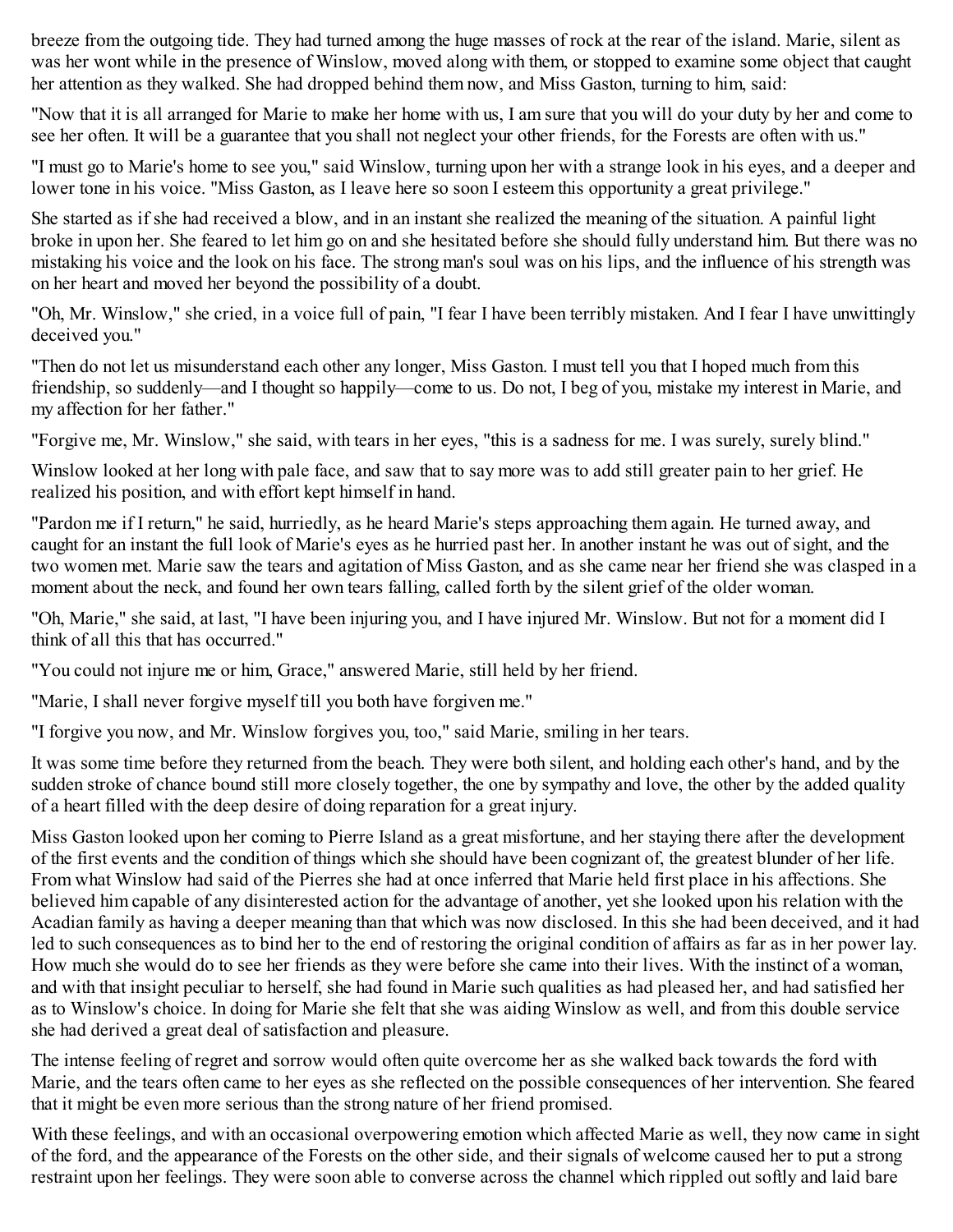the higher stones of the ford.

Miss Forest was in the greatest good humor. She said at once, when her friend came within speaking distance:

"It is all arranged, Grace. We go in the morning."

"To Grand-Pré?"

"Yes."

"Marie," she continued, "you and your father and Suzanne must come with us. We have arranged for everything, and you must come."

Miss Gaston left Marie with a few kind words, and as the tide had fallen, she stepped over the rocks of the ford and joined her friends.

Marie passed up the steep road to Bluff House still oppressed with the grief that had called forth her sympathy with Miss Gaston. From the summit Winslow himself, seated alone, looked down upon the scene presented to his view, and gave himself up for the time to the emotions which his experience of the afternoon left him. He recalled the whole incident, and for the first time he found that the child woman had in some mysterious way been the cause of all his present unhappiness. He recalled what Miss Gaston had said in regard to Marie and himself, and he wondered how it was possible for her to suppose him occupying the position she had assumed for him in the life of the Acadian maiden. He saw Miss Gaston going up the beach towards the mainland, and as her form grew smaller and at last was lost to view in the road which turned along the side of the hill, he looked at Marie coming nearer and nearer as she ascended with slow steps the island road. Her form stood out with bolder lines, and her large eyes and beautiful face had taken a new quality in his eyes. He found himself thinking about her as a woman, not as a child, as he had done previously. The influence of Miss Gaston on him was already at work, and in the confusion of his thoughts he did not fail to realize that from that day the two women who had so much to do with his destiny had suddenly fallen from the position he had falsely placed them in, and had by a rapid turn of affairs assumed the place they rightly belonged to, and which also changed considerably his own position in regard to them.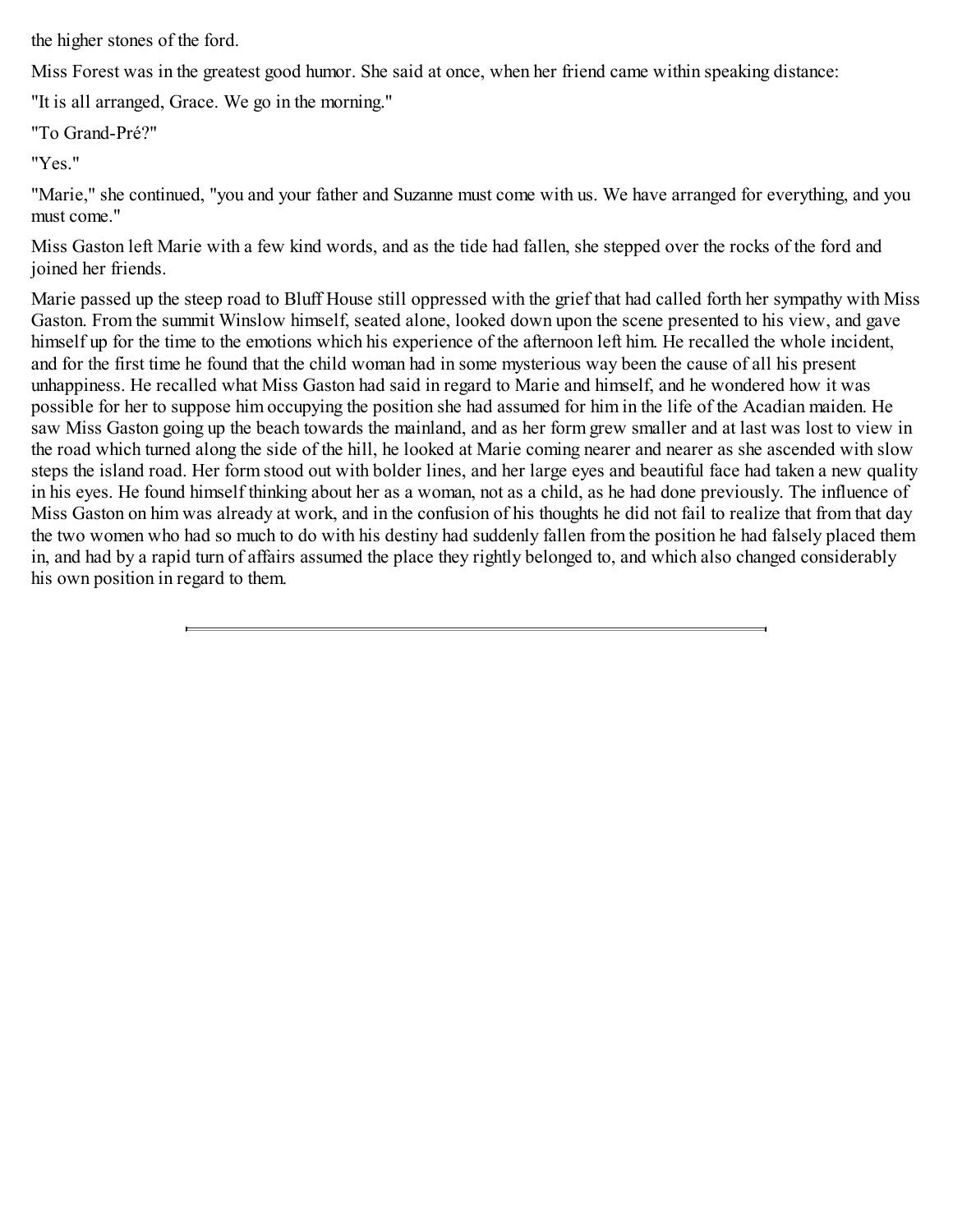### <span id="page-49-0"></span>**CHAPTER XV.**

#### *EVANGELINE'S RETURN.*

"Along my father's dykes I roam again, Among the willows by the river-side. These miles of green I know from hill to tide And every creek and river's ruddy stain. Neglected long and shunned, our dead here lain. Here where a people's dearest hope has died, Alone of all their children scattered wide, I scan the sad memorials that remain. The dykes wave with the grass, but not for me, The oxen stir not while this stranger calls. From these new homes upon the green hill-side, Where speech is strange and this new people free, No voice cries out in welcome; for these halls Give food and shelter where I may not bide."

Early next morning the residents of Pierre Island, including old Suzanne, and their American friends and a number of visitors from the hotel were on board a large and powerful tugboat engaged for the purpose of taking them to Grand-Pré. It was a pleasant party. Merry laughter and conversation were heard from every part of the boat. Under the morning sun that filled with glorious light the clear air, the whole blue sheet of the Basin spread before them, and the white fog-veil of Blomidon slowly melted away. The warm day lay open and full of delightful repose, giving of its best everywhere. When at its best the glory of a Nova Scotia day on the Basin of Minas is not to be equalled anywhere for balmy freshness on the swelling flood of a Fundy tide fresh from the ocean. Its cool, salty depths were clean and fleet to-day on its errand to the marsh country of Grand-Pré.

Tide and steam were united in accomplishing the journey between Cumberland Hills and Horton Heights. On the east the tide sped up into the Cobequid Bay, where the land was lost sight of altogether. On the west Blomidon lay like a sleeping beast. Where it sloped down to the beginning of the more level country of farms and orchards the Cornwallis Valley opens up. Here begin the red banks and dyked levels of the marsh country. The blue tide has now its fringe of red run into its pure ocean color from the alluvial deposits that fill all the river ways, many of them running to the sea. As their course took them farther south the fringe became broader, and doubling Kingsport Point long wedges of salt marsh cut into the tide until their sedgy growth lay completely buried by the current. The whole body of water around the boat was now red, and the headlands were of the same color, and were cut down almost perpendicular by the action of the sea.

The boat has now reached the Grand-Pré country. Pierre pointed out to Winslow, who stood ever at his side, the different rivers, and where the dykes ran, and the location of the many Acadian villages. On the west were Habitant and Canard, once large rivers, but now dyked in and made fruitful even to the bottom of the ancient channels. Here the dykes crossed the rivers, and shut out the salt water. The Cornwallis on the north-west, and the Avon on the east, with the historic Gaspereau between them, yet flowed untrammelled by any obstruction, the winding dykes following the sinuosities of the rivers, which were lost to view up the valleys whence they came.

The wooded land in front is Long Island. Quickly the boat goes with the tide till the island is on the right, and entering the mouth of the Gaspereau, the Grand-Pré meadows lie before them, stretching level between Long Island and the upland on the south. Here centre the events of the story of Evangeline. Here was the Grand-Pré of a prosperous and happy people. Here was the Grand-Pré made desolate and lost to its people. Here is the Grand-Pré of another race, rich, beautiful, and for ever to be known in its sad story.

The steamer was soon at the pier inside the broad mouth of the river Gaspereau. Here were the Acadian people taken aboard the vessels by boats under the careless eyes of the soldiery, who did not understand their language and gave little heed to their grief. The season was cold and late. The work was to be done, and the sooner over the better, after the tedious delay of getting enough ships for the purpose, and being kept in the country when they were looking forward to the time when they might return to their homes. The people were hurried off, and the work promised to be over with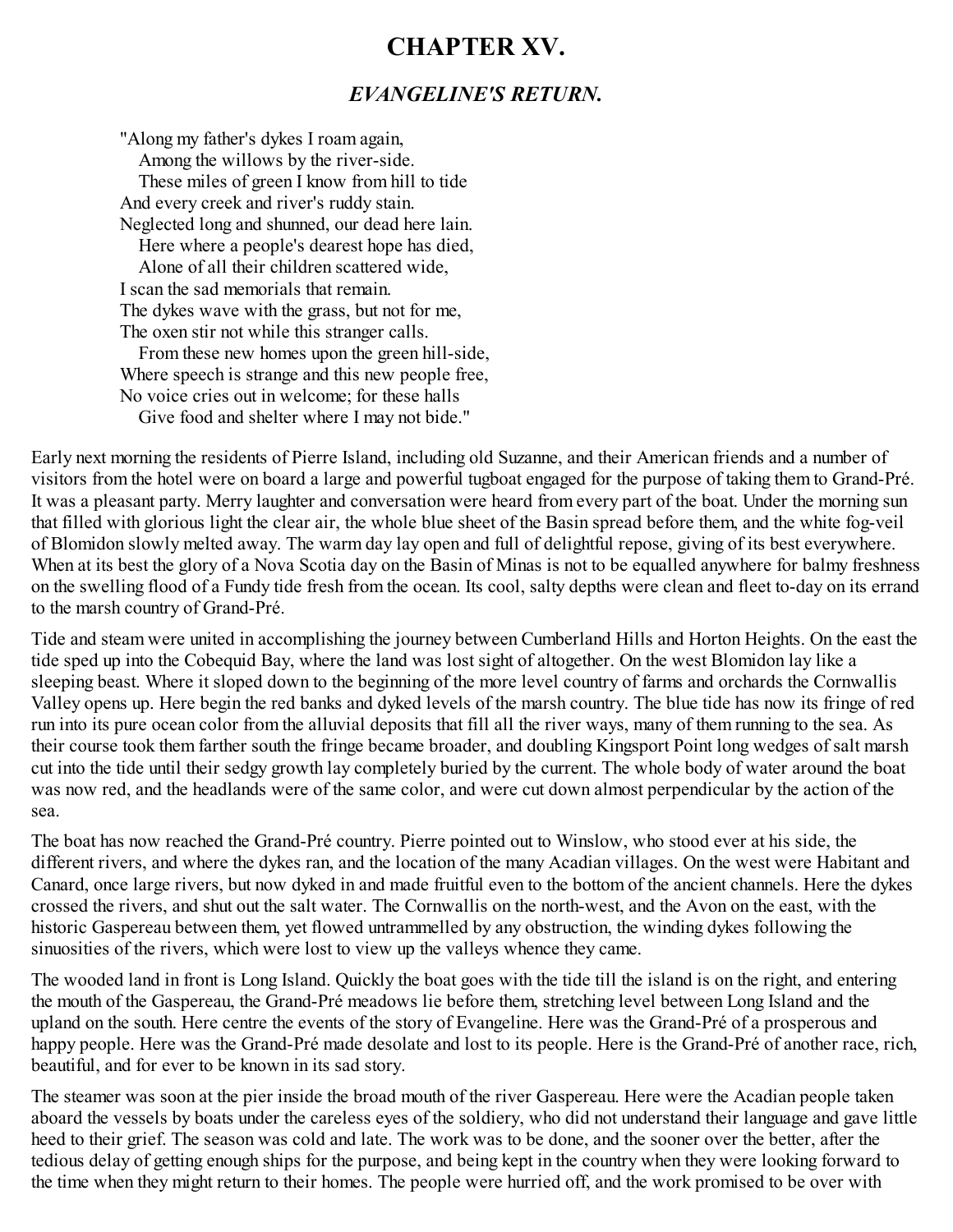soon. The mornings were now unpleasantly cold after uncomfortable nights in the canvas tents, and the ground was often frozen. They were too glad to escape, and short work they made of bustling the poor people into the ships. As there were not enough vessels to take the people comfortably, they had to be stowed away as well as possible in the few there were.

After viewing the scene, the whole party took the road along which the Acadians came to the beach, and in a short time arrived at Grand-Pré. By the row of French willows which the people had set out near the church, they now stood to look up the gentle slope covered with fruit trees, and beautiful with the young green of the year's crops. Here had stood the village of Grand-Pré. Between the slope and the willows Colonel Winslow had picketed his camp.

"Evangeline has returned to Grand-Pré," said Miss Forest, taking Marie's hand as she spoke, "after an absence of a century and a half."

"Only to look upon her fathers' home," said Pierre, who stood near; "only to stand near the graves of her ancestors, unmarked even by a mound. Only to gaze into the hollow of a cellar once the foundation of a Gotro home, or upon the deathless willow that grew in the place of a people's love and marked the home of a trustful peasantry. To our name has the Acadian Grand-Pré descended, but the Acadian Grand-Pré is no more."

His friends listened to his words in silence, and appreciated the feelings of the venerable old man, embodying in himself the convictions of thousands of his race, their humility and calm, their melancholy patience, the later generations of the Acadian people. They now wandered over the ground near the willows where stood the church of St. Charles, which had served as the prison for the four hundred and twenty-four male inhabitants from ten years and upwards. They walked up the slope on the old French road, while the last Gotro, the heir to Grand-Pré, pointed out the homes of his ancestors. At last, from the hill they looked over the vast stretch of dykeland and the numerous lines of dyke which had been thrown up one beyond the other till the whole meadow had been enclosed.

Winslow and Miss Gaston found themselves a little apart from the others, the first time they had been alone since they had separated on the beach at Pierre Island the day before.

"Mr. Winslow, will you permit me to say it, I think we have united our interest in Marie. I feel that this makes a bond between us which I am sure cannot be without value to either of us. I dare to believe that I may rightfully hold this opinion. Am I right?"

"I cannot relinquish my service to the daughter of my friend Pierre. I can share it with you with pleasure and in all confidence."

"I am very glad of it," she returned. "I must believe that our united service is acceptable to Marie, as well as to her father. She accepts yours no less than mine."

"I must take this opportunity to say good-bye, Miss Gaston. I shall not return by the boat, as I go by train from here."

The approach of their friends prevented any further conversation of a personal or private nature, and with many expressions of regret and surprise on all sides, he boarded the train which soon arrived, and was taken from among them.

Marie and Miss Gaston clung to each other almost as mother and child. In Marie's eyes was the story of her grief. In her friend's heart was the sad doubt that had come into it from the sudden departure of Winslow. From that day began the patient waiting of the mourning Evangeline and the long absence of her Gabriel.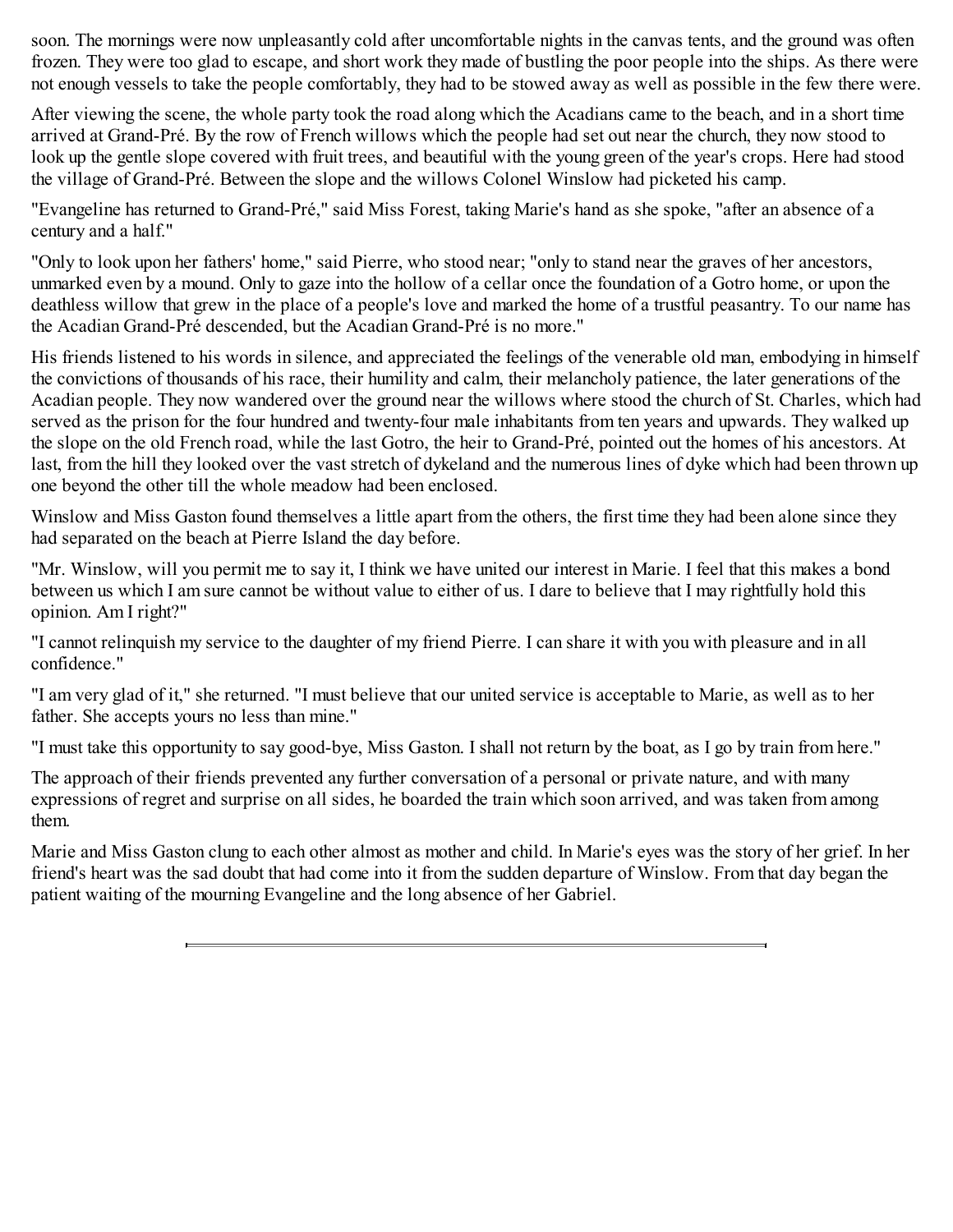### <span id="page-51-0"></span>**CHAPTER XVI.**

#### *THE RETURN OF GABRIEL.*

"Sweet, sorrowing, mute, unplaining maidenhood."

As the coming of Frank Winslow to Pierre Island had been the cause of so many changes and important events in the lives of several individuals, so the period of his absence, on the contrary, was strangely quiet and uneventful. Pierre Island and its venerable inhabitant, seldom disturbed now by the signs of an outside world, felt the years pass away and realized no change.

Marie had been in New York for three years under the care of Miss Gaston. As all her winters for some time had been spent away from home, it was no unusual condition for her father.

Winslow had gone west immediately after his return to the States, so that when Miss Gaston reached the city he was many miles away. From the Rocky Mountains he had gone to the Klondike. During his stay in that region he had kept in touch with his friends in the East.

After the departure of the Americans, and particularly of Winslow, Len Lawson had changed considerably in demeanor, and when he learned that his rival was in a distant country he did not conceal his satisfaction in the least. He openly expressed it to Pierre. His manner otherwise was not so unpleasant, and but for the ever-haunting fear of the curse that would soon be upon him, his nature seemed to have undergone a change for the better. Pierre Island saw much of him, and had become a place of refuge, so to speak, when driven to a condition of despair. He was sure of the old man's protection and sympathy.

Frank Winslow found in a strange country, and amid the hardships and occupation peculiar to his mission there, an agreeable means of distraction from the serious thought resulting from the conditions which had lately involved his life. The blow he had received was a severe one, and had come suddenly and unexpectedly. In the toil and routine of his new life he set himself bravely to the task he had before him. There was a grievous wound to be healed, and his force of character turned him into such directions as tended to make him as quickly as possible grow into the new life that must now open to him. His previous active career had kept him remarkably free from woman's influence. Though but a young man, he had travelled a great deal, but with a strict adherence to the demands of his work, and so absorbed by it that he had been able to give it his undivided attention. Science had received his allegiance, to the exclusion of every other mistress.

After coming into intimate relations with Grace Gaston, and seeing in her those high qualities which pleased his manly heart, he was at once powerfully influenced. Everything tended to bring him more and more into a realization of her personality, and that made the result inevitable, so far as he was concerned. From their first meeting to their final parting he was affected. Such a feeling, whether love or friendship, is of a permanent character. He had interpreted it as meaning love. He had been powerfully moved by it. He had acted as the lover, and as the lover had at last come to her. As a result they both suffered, each in his and her own way, and were prevented in consequence from enjoying the full value which a friendship such as was possible to them would bestow. In the wilds of Alaska he felt the same powerful feelings which had moved him at Pierre Island. His experience gave it a different coloring in his life. There was no uncertainty in relation to it as regarded Grace Gaston. Time was needed to soften the effect of the disappointment upon his life, which had come through her. So he was glad that the work which he had in hand would require not a few years to accomplish.

Grace Gaston found in Marie the development of a womanhood of a pure and retiring nature. Her wonderfully sensitive heart demanded certain conditions to satisfy it. As she broke away from the ties of youth, a few years wrought great changes in her. She ever retained her shyness. A quiet retirement, except to those in whom she placed implicit faith, and a modesty which no state of her life could eradicate or alter, were ever the qualities to characterize her. In her everyday life she was strong of character and purpose. Warm of heart, and of firm hope, she grew to riper womanhood capable of any sacrifice for those of her intimate life. With her mental and moral growth was also the beauty of face and form which, never brilliant, was nevertheless of that high type which commands admiration and derives its strength from unaffected native loveliness. Her womanhood was of that pure quality seen only in the reposeful face and the half melancholy, languid relaxation of form utterly unconscious of itself.

To Grace Gaston every day that came found in her heart some hope for the change in the relations that existed between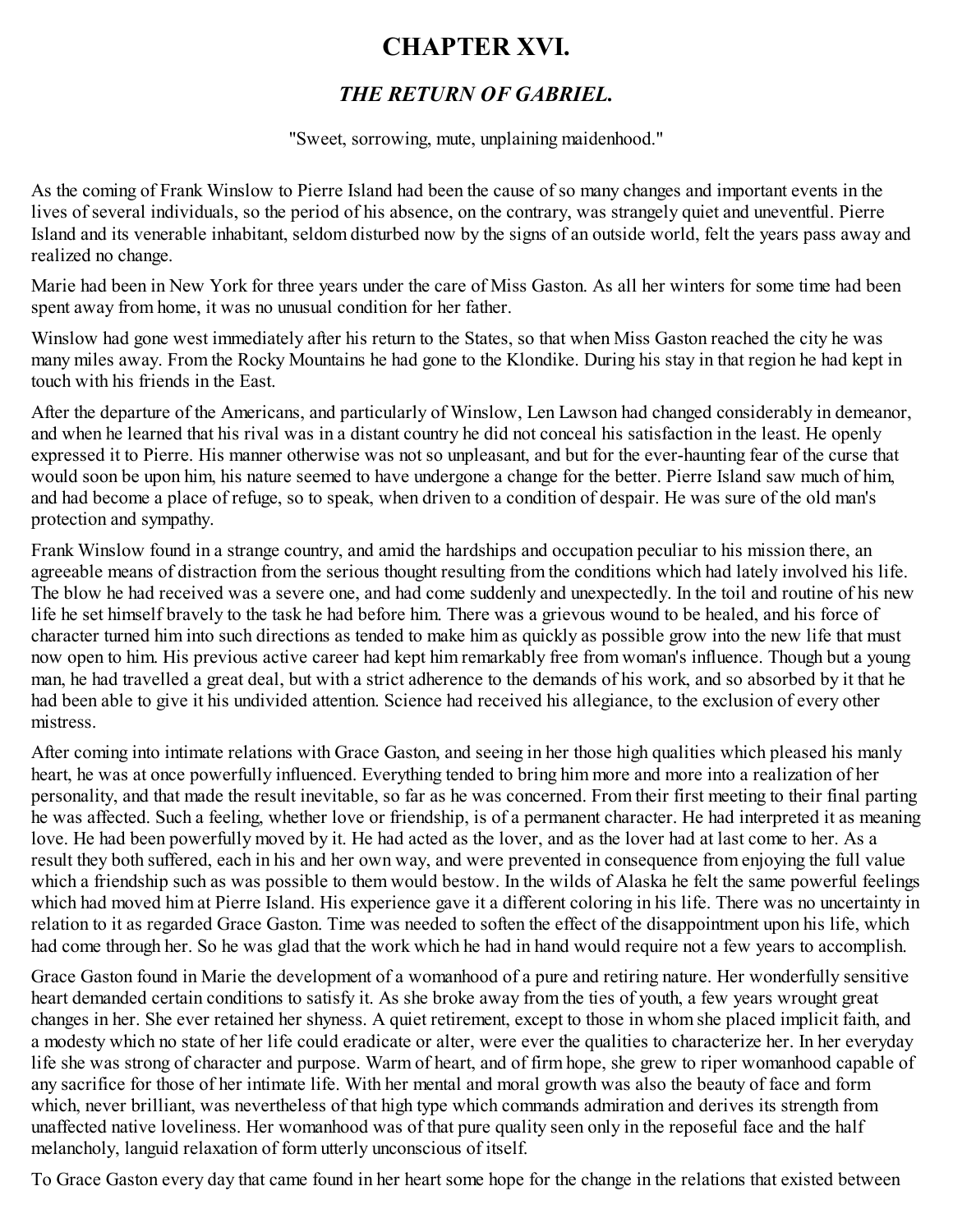Winslow and her loved companion, Marie. It was the regret of her existence that through her unwitting action she had been the means of separating these two persons. She had come in the way of Marie's love. She had interrupted the course of events which she fully believed would have opened Winslow's heart to a strong attachment for the Acadian girl. For this act of hers she could never rest content with herself until she saw these two friends returned to each other, and the original state of affairs restored as she had found them when she had arrived at Pierre Island, or just before she had seen Winslow at Blomidon. Marie, she believed, was the real and true object of his life. She held to this idea as an intuition, and she had all faith in the ultimate result. She longed for the final restoration of the picture which she had rudely marred. Her own happiness depended on it. She read the force of Winslow's character. She knew the heart of Marie, and she knew the qualities which had endeared her to herself. In pursuance of this idea, and in acting for its end, she did not see or realize all the results of her efforts. While she exerted every womanly tact to make him understand what had taken place in Marie's life, and of the wonderful development in her personality, she failed to see the impression she made on Winslow's mind in regard to herself. He found her taking a higher and better place in his life than he had been able to give her at first. She rose steadily in his estimation, and though she knew it not, she often left with him all the pain and all the regrets which he suffered on learning the true state of her heart. As to Marie, she was the same to him as she was when he left Pierre Island. He could not change the picture of her in his mind. Shy, gentle, and in the first blush of womanhood, wonderfully beautiful, he remembered, and with a strange light in her eyes which he had seen but a few times,—this was the recollection of the daughter of his friend Pierre, and this only when he gave her a thought.

So Grace Gaston was true to her trust and faithful to the charge she had placed upon herself. No mother more seriously considered the training and culture of her daughter. She felt all the anxiety of her responsible task and looked to a certain result. On her faithful and intelligent arrangement and preparation depended the life happiness of two of her friends. And on the desired result hung the expiation of the blame she could not rid herself of.

"Marie, I am finishing my letter to Mr. Winslow. What is there from your father he would like to hear?"

"Père wrote to me that Len Lawson had lost a good deal of his money trying to improve the Blue Vein mine. It is not so good now, as the vein is very small, and the stone is not so fine. Len has had the water fever for some time, and between the two he is changing."

"I have told him that you think you cannot leave your father for so long a time again. He does not show any sign of decline, but as he is so old you think that you should not be away from him so much."

"Yes, and père hopes to see Mr. Winslow this year."

"I will tell him so. I think that we will see him this year."

"It is late for him to return from that country, is it not?"

"Yes, but he says that he will have to come south at once."

"Why does he return this year? He said that it would take him another year to complete his work."

"Yes, he wrote to me that he could not expect to come home before next summer."

"Grace, do you think that he is in bad health? It is a terrible country, even for strong men," asked Marie, looking inquiringly into the face of her friend.

"His last letter does not say why he is returning so soon."

"He must be sick, Grace. That dreadful country, and he has been working so hard."

"I fear he has overworked himself, Marie, and he is compelled to return this year, a year earlier than he first intended."

"If he is not well, my dear father may not see him, even if he returns."

"He would not spend the summer here, and he could not do better than to go to Pierre Island, even in the autumn." As she spoke she laid her hand on Marie's arm, and looked up into her face with a loving expression of countenance.

"I hope he will come," said Marie, without the slightest embarrassment of manner. A soft look came into her eyes as she spoke her thoughts and feelings.

So it was that Marie had in the matured strength of her womanhood unconsciously consecrated her life to her love. Not by deliberate purpose had she done so, but every act and thought of her life were in accord with it, and it was announced in them and dominated her being and controlled her actions. It was akin to worship, yet there was not the slightest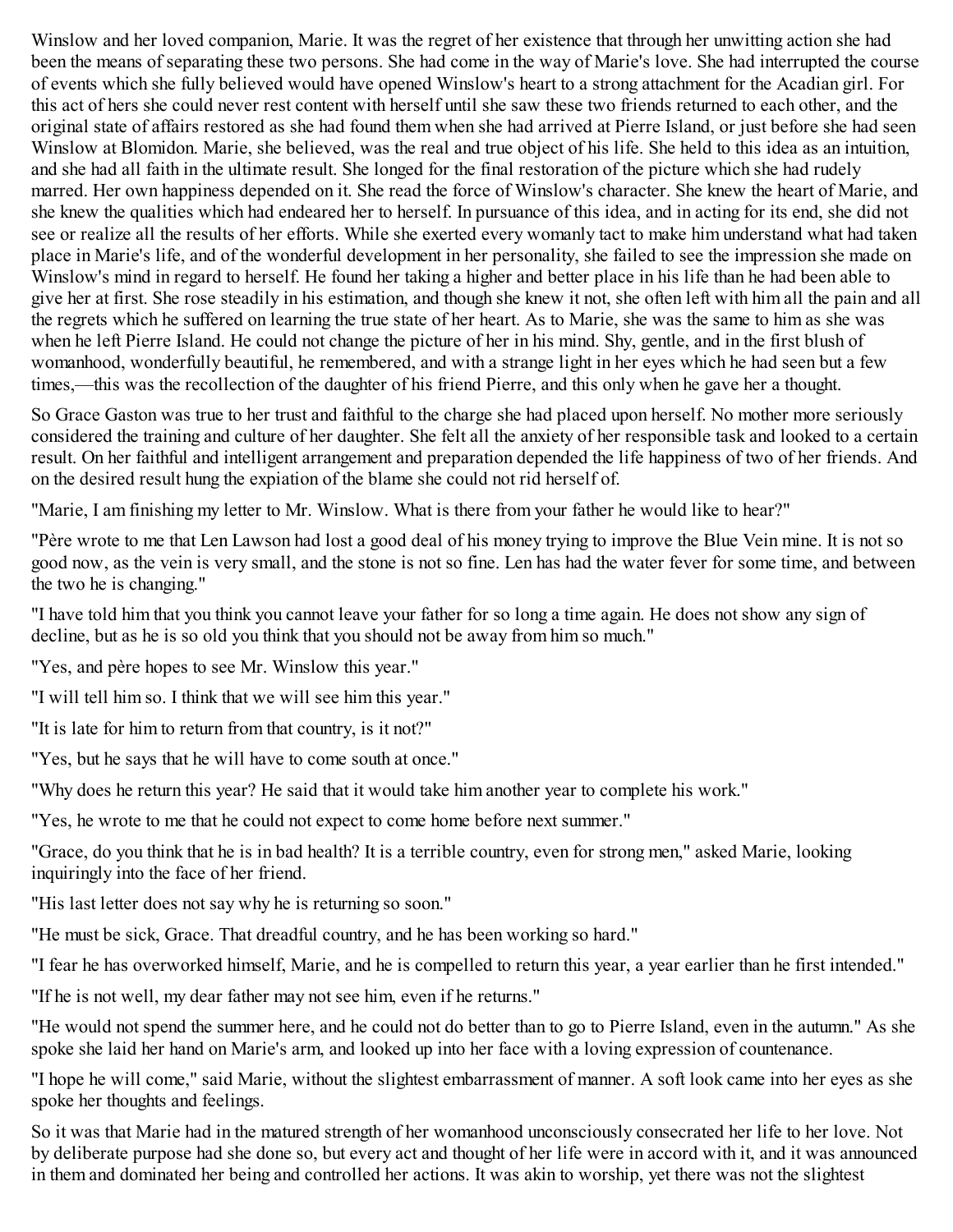element of encouragement in it, so far as she was concerned. She lived happily with her love, nevertheless the forgetfulness of herself, and the disposition on her part to set aside her life for the good of others did not permit her to dwell upon any expectation. She clung firmly to what she had, and lived her years as a precious possession.

In a few more weeks Marie was at home again at Pierre Island, among the rocks and bluffs of Minas Basin. What a loveliness was there in the warm reflections of the sky on the long, bare beaches at low tide. Out along the fringe of the flats she walked as a girl, seeing the beauty of things and places, and feeling the joy of life amid the scenes and objects which before had not so attracted her attention. Her ears were filled with glad sounds. They spoke of the long, lazy fall of the low-tide surf. It sighed through the salmon weir, and overhead soughed in the foliage of the stunted pines, and among the caves and coves of Pierre Island, echoed back with weird loudness from the face of the cliffs. How fresh and clean the breeze came, fanning her face, from the salt tides and briny pools of weed! Where the sand and finer stone had been laid step above step, showing each change of the tide, she walked along the last tide line and marked the gatherings of the sea laid upon the shore. It was all so delightfully real to her now, since she had been away from it so long, and had grown so far into a new life while away. Never before in her absence had she felt the same joy on her return. She was not given to idle dreaming, but she was living in a new life of fresh, maturer years, and she saw the world of her youth, her beautiful world, through the eyes of her love. It tinted everything. She had become a poet in fancy and perception, in the emotional intensity and expansion of her being. Her education and development gave her an intelligent appreciation of the higher poetic qualities of life around her now, and of her place in it. There was suggestion in it, rich thought, and her love crowned it all.

So Marie brought back to Pierre Island a quality she had never before known or seen in it. She did not realize that it came from herself, and that her changed personality had given of itself to every commonplace object. Nor did she know that the strange thrills which came to her in the play of light and color, of harmonious sound upon her sensibilities, were given life and received their peculiar character from the influences of her love and the expectation of the return of Winslow.

When Marie did think of the possibility of seeing Winslow at Pierre Island, a fear and trembling seized upon her heart at times, and she longed for the presence of her friend, Miss Gaston, the woman she loved as only a woman can love who has no near relative in the world but a father.

She learned from her father that Len Lawson, her old playmate of the beach, whom she had now to drive from her life, had been away for several weeks, consulting skilful specialists, and trying to get a remedy for his malady. The curse was upon him. Every passion and ambition of his former life was drowned in the awful fever of the old malediction. His love for Marie, his interest in his mine, and the wealth he had acquired, were forgotten in his efforts to get relief from the curse which was upon him day and night.

Not many days after coming home, while the novelty of it all was yet with her, she spent several hours at the bluff side of Pierre Island. She looked with a strange feeling of dread at the shelf in the cove from which Winslow had been rescued. Then she wandered on to the place where the Blue Vein lay under the mass of fallen rock. The opening had been enlarged, and there was every evidence of labor above where the tide reached. Otherwise there was nothing unusual in the appearance of the place. There had not been any labor done since Len had gone away, and the tide had washed out all the signs of human effort. Marie avoided the place with a kind of terror, as though the shadow of an impending fate was already over it. Finally the rising of the tide warned her that it was time for her return. Slowly she moved along the edge of the rising water, taking a delicate bit of seaweed to press, or examining a shell or mineral specimen. In this easy way she reached Bluff Castle at last.

Suddenly the attention of Marie was called to voices which came from the house. She stopped, and in a moment the color left her face, and, trembling, she sank upon a bench near the door. Her fear did not leave her. The sounds of familiar voices, one her father's, the other so well remembered, yet so changed, came to her with unnerving power. The hoped for, yet the unexpected, had occurred. She had never dwelt upon his coming, and of the possibility of being compelled to enter his presence unannounced, or with nothing to bring them together easily and naturally. He was near her, in her own home, yet she dared not enter. She had not the strength to rise and remove herself from the seat. Suddenly her courage returned, in the words which came to her from within. Her strength asserted itself and she was no longer afraid. She had pictured to herself the stalwart, strong Winslow of three years past, but the words that came to her now told the story, and aroused the woman in her, the heart of sympathy for the man she loved.

"Friend Pierre, it is good to feel the air here. It will mean life and strength to me soon. But for you I would never have climbed Island Road. It seems impossible that I have lost so much."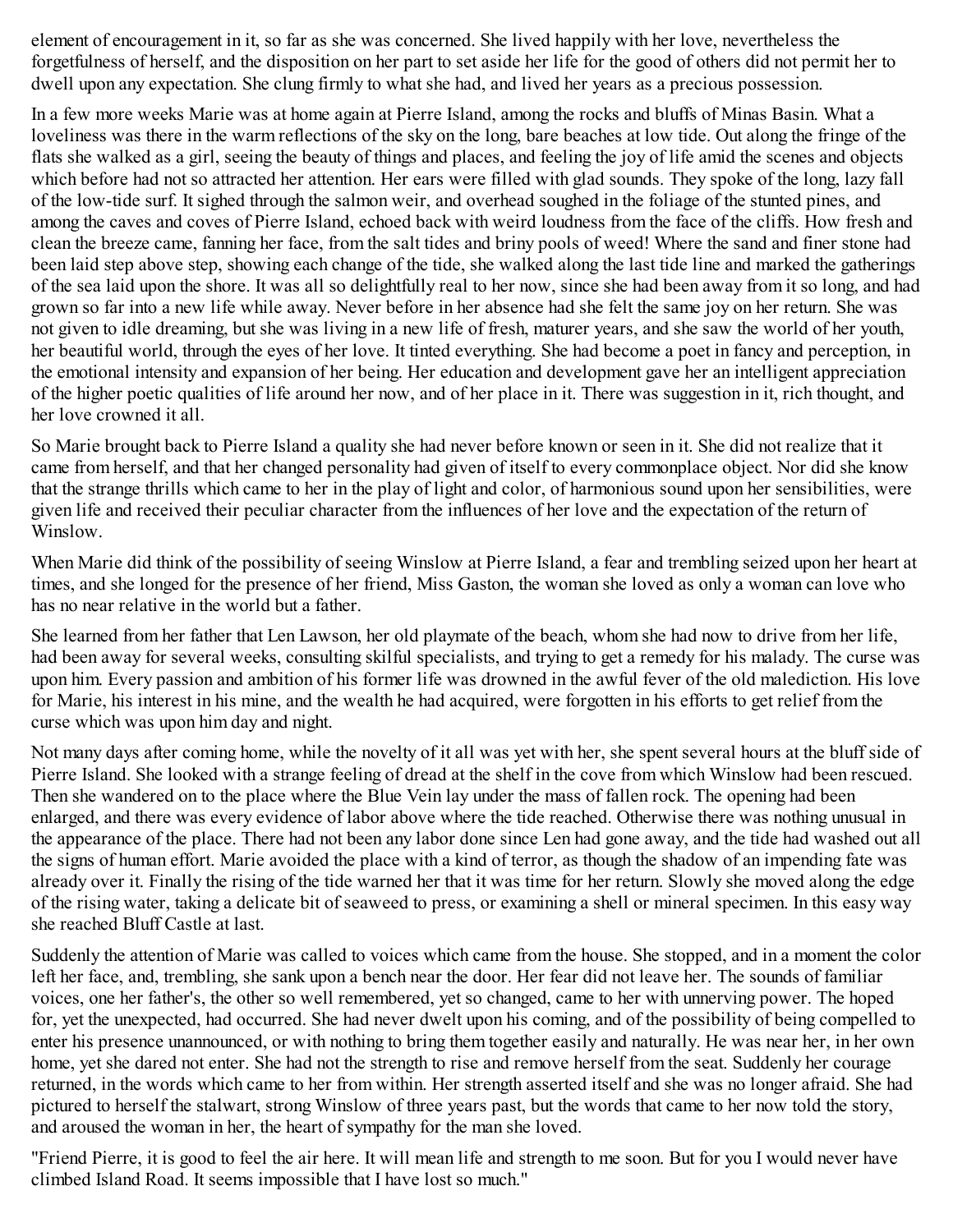Marie, aroused all at once, did not see as she heard the words thus spoken, a pale, emaciated man, changed out of almost every semblance of his former athletic self, lying back in an easy chair. Only the firm voice and fine, honest eyes told the Winslow, but fallen so low.

In a moment she was the woman again, equal to him in the purpose of her obedient and sympathetic heart. She felt that he needed her, and then she entered. Gabriel had been found.

 $\equiv$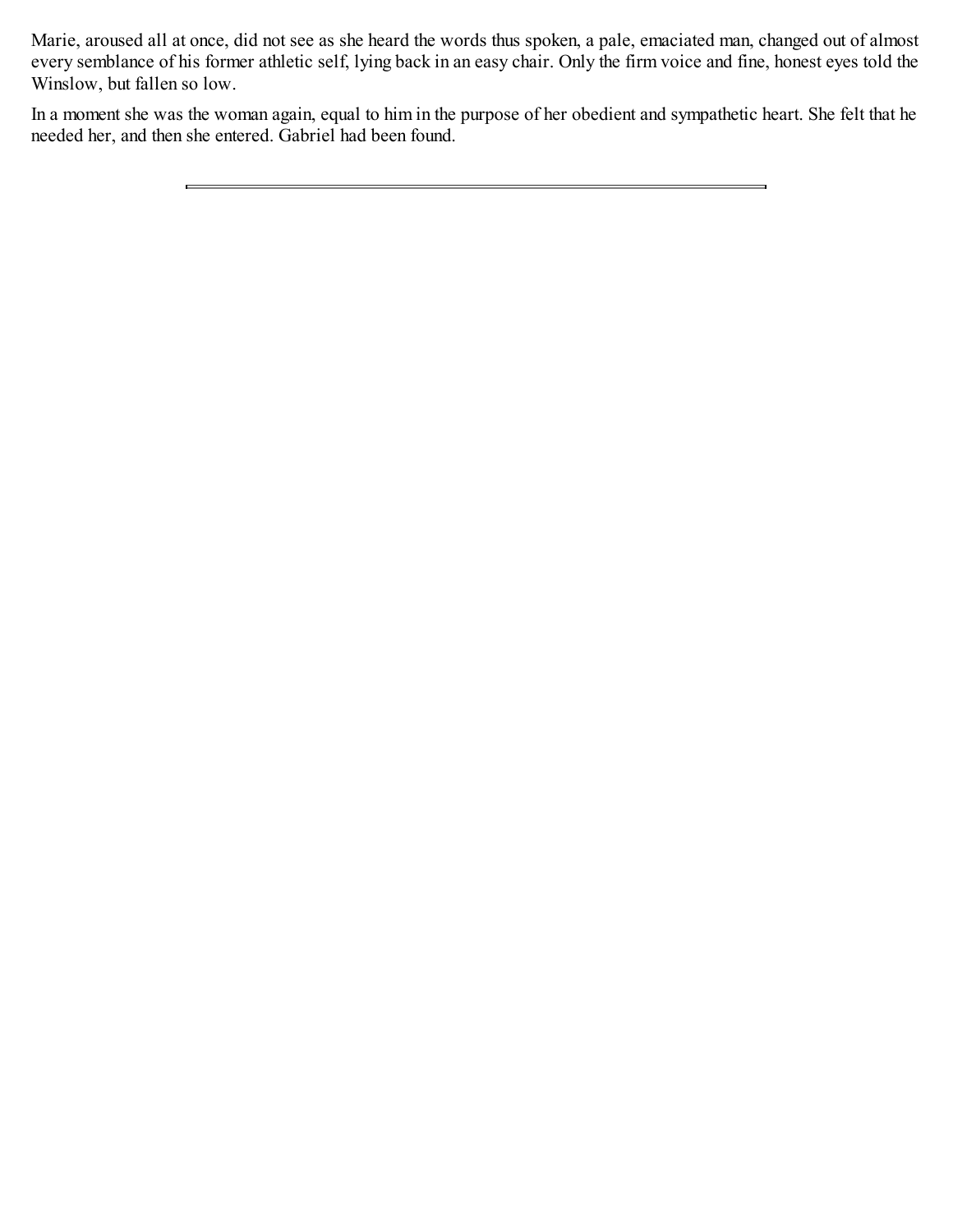### <span id="page-55-0"></span>**CHAPTER XVII.**

### *THE WATER CURSE.*

For a brief space of time Winslow gazed at Marie, and then broke out, astonishment written in his face:

"What, Marie! Then we have both changed."

Her look was equally one of surprise and pain as she took his extended hand, and she was powerless to utter a word.

She was spared further embarrassment, however, by Pierre, who said:

"Marie, put Mr. Winslow's room to rights. We have been waiting for you."

Marie, glad to escape, hurried away.

From that moment a new light came into the life of Marie. New and pleasant duties became hers. Miss Gaston, who heard from her a few days after Winslow's arrival, realized the change in her friend. She wisely concluded not to go to Pierre Island that year, or at least till she was sure her coming would not be the cause of any break in the new condition of affairs. She had her own history to make, and yet her own happiness did not prevent her entering into the lives of her friends.

As the days went by, Marie became more and more a revelation to Winslow. After the fatigue of his journey, and the long and tedious road to Pierre Island, he did not realize fully what the extent of the development was that had taken place in Marie. He saw it more and more as the time passed and his keener perceptions renewed their activity.

So Winslow saw only Pierre and his family about him. It was some days before he could walk to the beach, although his strength came back with every breath of the Fundy air and the pure sunshine of the late summer days. Marie from the first was installed as nurse and companion. As an associate she was in a very short time as necessary as she had at first been as a nurse. In this way Winslow came to know the woman better than he had known the girl, every day disclosing some quality of her beautiful nature. At last he found that his years spent in the Yukon were of the greatest value in his life. They led to his present position, which any other course would have lost to him.

One day he said to Pierre:

"What has become of Len's boat?"

"The poor fellow got into a rage one day, during a talk with me. It was in the height of summer, and the dread of the curse was breaking him down. He suddenly left me and hurried away to his boat, which was lying on the beach out of the tide. I saw him go aboard of her, and very soon smoke rose from the little cabin. I suspected what he intended to do when he left me, and went after him, but too late to prevent him setting the fire, which soon spread over the whole boat from the cabin. Len stood by, looking on without a word or movement, till the coming tide washed over the remains of the Marie. He then went away, and I did not see him for weeks, nor did I know where he had gone."

"You wrote to me that he had fallen a victim to the water curse, as the other members of the family had before him."

"Yes, poor boy. He often told me that he did not believe he would be afflicted, as his father was not so bad with it as his grandfather."

"Len was a strange character to me," said Winslow. "There was at times a mad look in his eyes. I think it must be a form of insanity, perhaps a mild type of mental derangement."

"It came on like a fever, and seemed to affect his mind."

"Was it a sudden fever, or did it gradually affect him?" asked Winslow.

"The thirst came with awful suddenness," the old man replied; "but leading up to that time for weeks and months he was a changed man. It was a sad thing to see him avoiding everybody but me, and moving about as if followed by something he did not see, but feared at every step."

"Was there an accompanying sickness of any kind?"

"No, not that we could detect. At the last he remained with us till the worst came."

"Marie was away?"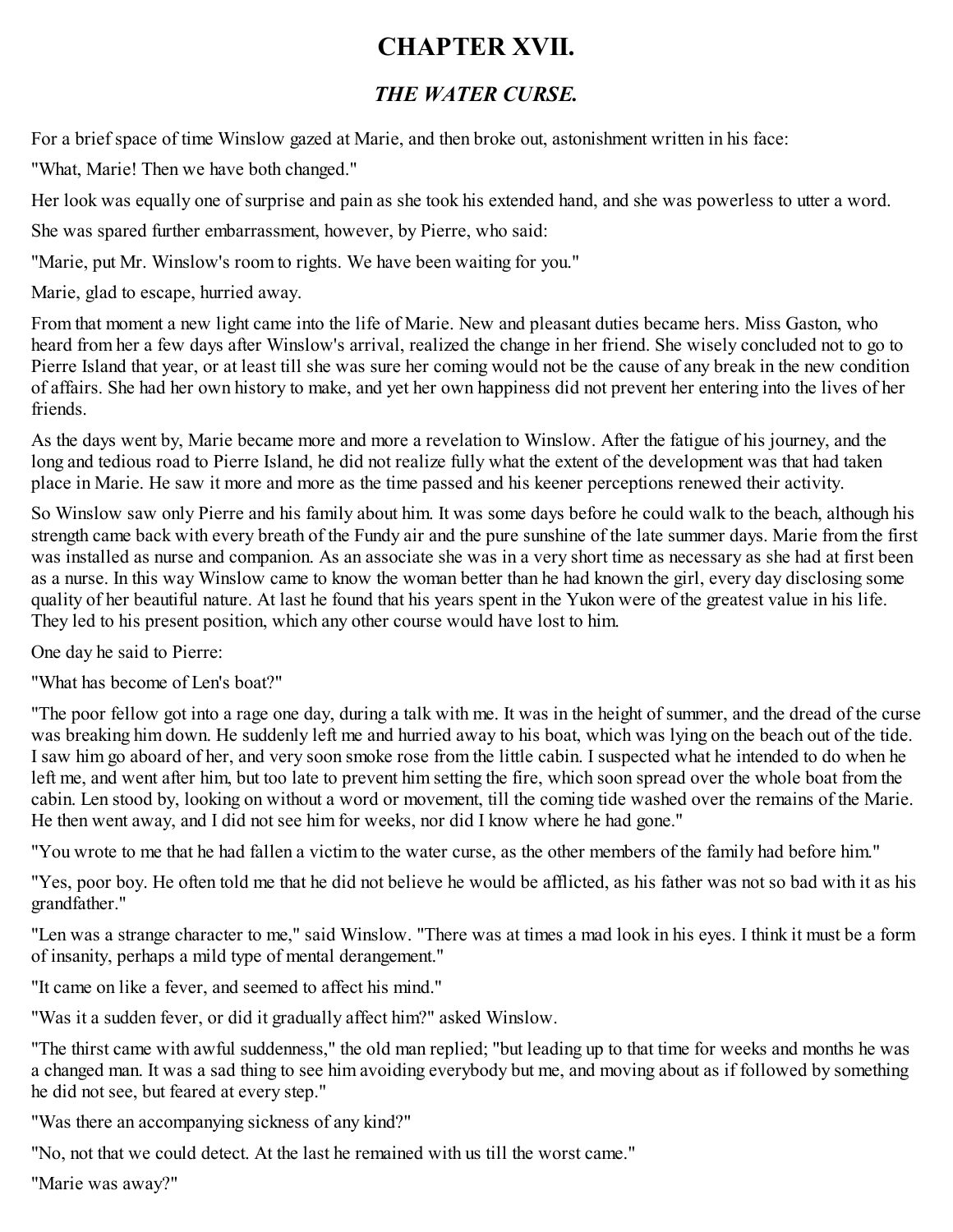"Yes, and we did all we could for him. Nothing gave him ease of mind. At last, on the day when he came of age, we were in the house. Len was never quiet. For days he did not rest, and I think he got very little sleep, for I often heard him pacing the house or passing out of doors. Several times I followed him to the cliffs, fearing he might do violence to himself. For during those last days his life must have been very hard to bear. Yet he had no idea of committing suicide. Surely Len's suffering was enough to atone for any act committed by any ancestor of his."

"Len was a very intelligent fellow. Perhaps this had much to do with making his dread of the curse greater than it would have otherwise been?"

"Perhaps you are right. His wealth gave him a different standing in the community, and his love for Marie also made him look upon the coming of the curse with hatred. At last the time came. He was exhausted with expectation and with the sleepless wandering of many days and nights. He could not stand, but sat with a ghastly face and rolling eyes as the moment came. The time passed. I saw the nervous twitching of his mouth and the clenching of his hands. Several minutes passed, and he began to struggle as one in a fit. He started from his chair, only to fall back again like a corpse. He slipped to the floor, beating with his hands the mat on which he lay; then with a terrible cry he was on his feet again, and seizing me by the arm, he cried:

"'Pierre! Pierre! the curse is upon me! The curse is mine! I am dying of thirst.'

"Rushing to the kitchen, he seized a large tin of water, and carrying it to his lips, he began to drink eagerly. I thought he would kill himself, for he took every drop, except what he spilled in his madness to drink and satisfy his terrible thirst.

"Strange to say, he calmed down, and burying his face in his hands, he wept, a broken-spirited man."

"You think it changed him?"

"He was from that moment another man. A more hopeless and afflicted looking man you could not easily find. I feared insanity before the curse worked its worst upon him. I do not know what the effect of the fatal thirst will finally be, but if he does not lose his reason entirely, he will kill himself. Poor boy, poor boy!" murmured the old man.

"It seems to me a wonderful case, and impossible to understand. Has he been under any treatment?"

"He spent some time with two eminent physicians who were interested in his case, but they failed to help him in any way, and did not seem to understand the affliction at all. He is away now. It unfits him sadly for any occupation, and his easy means of living permits him too much time to brood over his condition."

"He has ceased expecting any hope from Marie, then?"

"He no longer speaks of her. He does not even mention your name now. He is dead to his old life, old in his youth, and with no desire in life but to be cured of his insatiable thirst. That is the only hope left to him."

Winslow was much impressed by Pierre's account of Len's trouble, and while they were speaking Marie appeared, coming towards them. He at once left the old man, who looked after him with a kindly look of affection in his eyes.

"You are late, nurse," said Winslow, as he came near her. "Your father has been able to tell me all about Len while I have been waiting for you."

"Suzanne needed my help, and could not wait. I knew the patient could," said Marie, laughing, "especially if he had père to talk to."

So they both walked away from the old man, who still gazed after them. His heart was with them as their forms gradually became smaller with the increasing distance.

We cannot go with Marie and Winslow very far in their walk. They talked a great deal about Len, and Marie spoke of him with sorrow, and heard of his great trouble with tears. They had been friends in their younger days, and of late years had been separated completely, while his case seemed to her so sad she turned away for a moment to hide her tears from her companion.

Winslow looked at her as she turned away, and suddenly he stepped close to her and spoke words that quickly gushed from his heart. She was startled and turned about to face him, her eyes now uncovered and moist with tears. There she stood without a word, and he came even nearer, looking into the eyes that did not fall from his own. He saw a fresh flow of tears as her look fell away at last, and from the sight of his happy eyes she hid the new glory which came into hers.